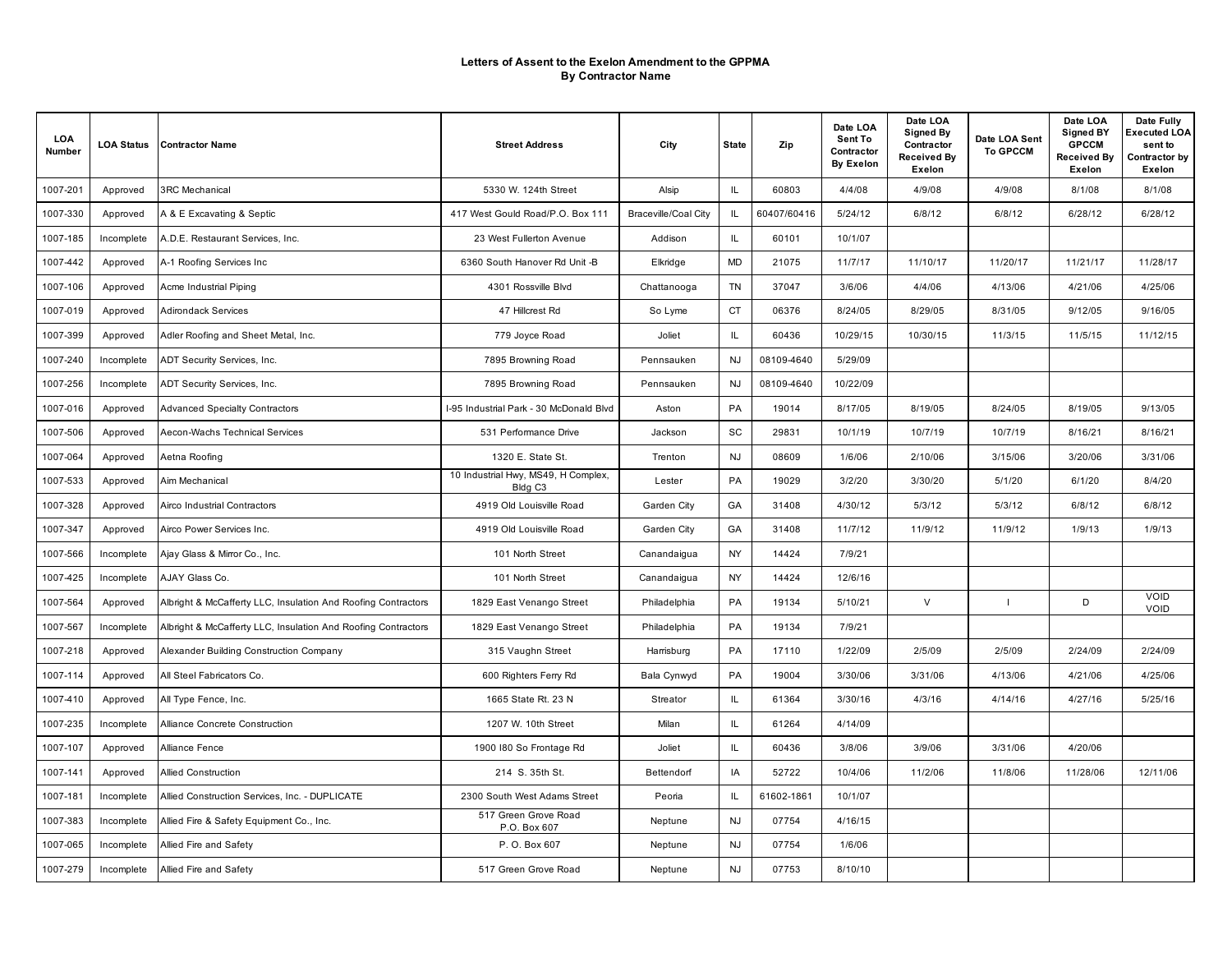| LOA<br>Number | <b>LOA Status</b> | <b>Contractor Name</b>                     | <b>Street Address</b>                     | City               | State     | Zip        | Date LOA<br>Sent To<br>Contractor<br><b>By Exelon</b> | Date LOA<br><b>Signed By</b><br>Contractor<br>Received By<br>Exelon | Date LOA Sent<br><b>To GPCCM</b> | Date LOA<br><b>Signed BY</b><br><b>GPCCM</b><br><b>Received By</b><br>Exelon | Date Fully<br>Executed LOA<br>sent to<br>Contractor by<br>Exelon |
|---------------|-------------------|--------------------------------------------|-------------------------------------------|--------------------|-----------|------------|-------------------------------------------------------|---------------------------------------------------------------------|----------------------------------|------------------------------------------------------------------------------|------------------------------------------------------------------|
| 1007-429      | Approved          | Allied Power Services, LLC                 | 400 Convention Street, Suite 320          | <b>Baton Rouge</b> | LA        | 70802      | 6/6/17                                                | 6/6/17                                                              | 7/13/17                          | 7/27/17                                                                      | 8/4/17                                                           |
| 1007-264      | Approved          | Alpha Controls & Services, L.L.C.          | 4104 Charles Street                       | Rockford           | IL        | 61108      | 4/20/10                                               | 4/23/10                                                             | 4/23/10                          | 5/25/10                                                                      | 5/25/10                                                          |
| 1007-059      | Approved          | Alstom Corp. (APComPower, Inc.)            | 2000 Day Hill Road                        | Windsor            | <b>CT</b> | 06095      | 11/17/05                                              | 11/21/05                                                            | 12/6/05                          | 1/4/06                                                                       | 1/13/06                                                          |
| 1007-117      | Approved          | Altech Services LLC                        | 37663 Schoolcraft Rd.                     | Livonia            | MI        | 48150      | 4/25/06                                               | 4/27/06                                                             | 5/22/06                          | 7/17/06                                                                      | 7/24/06                                                          |
| 1007-472      | Approved          | Amelie Construction & Supply               | 1341 Old Freeport Rd                      | Pittsburg          | PA        | 15238      | 1/14/19                                               | 1/15/19                                                             | 1/17/19                          | 2/7/19                                                                       | 2/13/19                                                          |
| 1007-415      | Approved          | American Combustion Industries, Inc.       | 7100 Holladay Tyler Rd, Suite 233         | Glenn Dale         | <b>MD</b> | 20769      | 6/27/16                                               | 7/1/16                                                              | 7/14/16                          | 8/5/16                                                                       | 8/15/16                                                          |
| 1007-343      | Approved          | American Combustion Service, Inc.          | 19325 S. Schoolhouse Road/P.O. Box<br>817 | Mokena             | IL.       | 60448      | 10/1/12                                               | 10/22/12                                                            | 10/22/12                         | 11/16/12                                                                     | 11/16/12                                                         |
| 1007-131      | Approved          | American Electrical Testing                | 480 Neponset St. Bldg 3                   | Canton             | MA        | 02021      | 6/12/06                                               | 9/7/06                                                              | 9/21/06                          | 10/10/06                                                                     | 12/11/06                                                         |
| 1007-562      | Approved          | American Exchanger Services, Inc.          | 1950 Innovation Way                       | Hartford           | WI        | 53027      | 4/21/21                                               | 5/14/21                                                             | 5/21/21                          | 5/24/21                                                                      | 5/24/21                                                          |
| 1007-247      | Incomplete        | American Hydro, Inc.                       | 1029 North Iris Avenue                    | Baltimore          | <b>MD</b> | 21205      | 7/20/09                                               |                                                                     |                                  |                                                                              |                                                                  |
| 1007-121      | Incomplete        | Ameridrill                                 | 1201 Edgley                               | Levitown           | PA        | 19507      | 4/25/06                                               |                                                                     |                                  |                                                                              |                                                                  |
| 1007-444      | Approved          | Amex Nooter, LLC                           | 18501 Maple Creek Drive, Suite 900        | <b>Tinley Park</b> | IL.       | 60477      | 2/21/18                                               | 3/23/18                                                             | 4/3/18                           | 4/11/18                                                                      | 4/20/18                                                          |
| 1007-197      | Approved          | Amquip Corp                                | 777 Winks Lane/PO Box 5007                | Bensalem           | PA        | 19020      | 3/14/08                                               | 4/2/08                                                              | 4/2/08                           | 8/1/08                                                                       | 8/1/08                                                           |
| 1007-052      | Approved          | Anthony Roofing - A Tecta America Company  | 2555 White Oak Circle                     | Aurora             | IL.       | 60502      | 10/10/05                                              | 10/12/05                                                            | 10/13/05                         | 10/17/05                                                                     | 10/26/05                                                         |
| 1007-431      | Approved          | <b>APTIM Services LLC</b>                  | 36400 S. Essex Road                       | Wilmington         | IL        | 60481      | 7/11/17                                               | 7/13/17                                                             | 7/25/17                          | 7/27/17                                                                      | 8/4/17                                                           |
| 1007-174      | Incomplete        | Area Erectors Precast Division - DUPLICATE | 1225 South Seventh Street                 | Rochelle           | IL.       | 61068      | 10/1/07                                               |                                                                     |                                  |                                                                              |                                                                  |
| 1007-040      | Approved          | Area Erectors, Inc.                        | 2323 Harrison Avenue                      | Rockford           | IL.       | 61104      | 10/5/05                                               | 10/6/05                                                             | 10/14/05                         | 10/25/05                                                                     | 11/1/05                                                          |
| 1007-176      | Incomplete        | Area Erectors, Inc. - DUPLICATE            | 900 South West Adams                      | Peoria             | IL.       | 61602      | 10/1/07                                               |                                                                     |                                  |                                                                              |                                                                  |
| 1007-222      | Approved          | Arkels Concrete Construction               | 1750 Deerfield Road                       | Princeton          | IL.       | 61356-2835 | 3/6/09                                                | 3/13/09                                                             | 3/13/09                          | 4/2/09                                                                       | 4/2/09                                                           |
| 1007-553      | Approved          | Ash Management Services                    | 12601 Plantside Drive                     | Louisville         | KY.       | 40299      | 12/22/20                                              | 1/13/21                                                             | 1/29/21                          | 2/25/21                                                                      | 2/25/21                                                          |
| 1007-060      | Approved          | Associated Insulation Services             | 32 Ironside Court                         | Willingboro        | <b>NJ</b> | 08046      | 11/28/05                                              | 11/29/05                                                            | 12/6/05                          | 11/29/05                                                                     | 1/13/06                                                          |
| 1007-108      | Approved          | <b>Associated Specialty Contracting</b>    | 20 McDonald Blvd., Suite One              | Aston              | PA        | 19014      | 3/14/06                                               | 3/16/06                                                             | 3/31/06                          | 4/19/06                                                                      | 4/25/06                                                          |
| 1007-002      | Approved          | Atlantic Plant Maintenance                 | 1010 Executive Ct. #230                   | Westmont           | IL.       | 60559      | 8/10/05                                               | 9/13/05                                                             | 9/16/05                          | 9/29/05                                                                      | 10/4/05                                                          |
| 1007-155      | Approved          | <b>Atlantic Plant Services</b>             | 2210 Oak Leaf Street                      | Joliet             | IL        | 60436      | 4/18/07                                               | 4/24/07                                                             | 4/24/07                          | 5/3/07                                                                       | 5/3/07                                                           |
| 1007-414      | Approved          | Atlantic Transformer Services Inc.         | 313 Bradford PI                           | Bayville           | <b>NJ</b> | 08721      | 6/9/16                                                | 6/14/16                                                             | 7/1/16                           | 7/15/16                                                                      | 7/19/16                                                          |
| 1007-458      | Approved          | Atlantic Transformer Services Inc.         | 7001 Muirkirk Meadows Dr Suite A          | <b>Beltsville</b>  | <b>MD</b> | 20705      | 11/1/18                                               | 11/6/18                                                             | 11/27/18                         | 12/14/18                                                                     | 12/20/18                                                         |
| 1007-304      | Approved          | Austin Tyler Construction, LLC             | 23343 South Ridge Road                    | Elwood             | IL.       | 60421      | 8/4/11                                                | 8/16/11                                                             | 8/16/11                          | 8/23/11                                                                      | 8/23/11                                                          |
| 1007-543      | Approved          | Axion                                      | 10 Lincoln Road                           | Foxborough         | MA        | 02035      | 7/15/20                                               | 7/16/20                                                             | 7/21/20                          | 8/11/20                                                                      | 8/11/20                                                          |
| 1007-487      | Incomplete        | <b>AZZ WSI LLC</b>                         | 560 Horizon Drive, Suite 100              | Suwanee            | GA        | 30024      | 2/21/19                                               |                                                                     |                                  |                                                                              |                                                                  |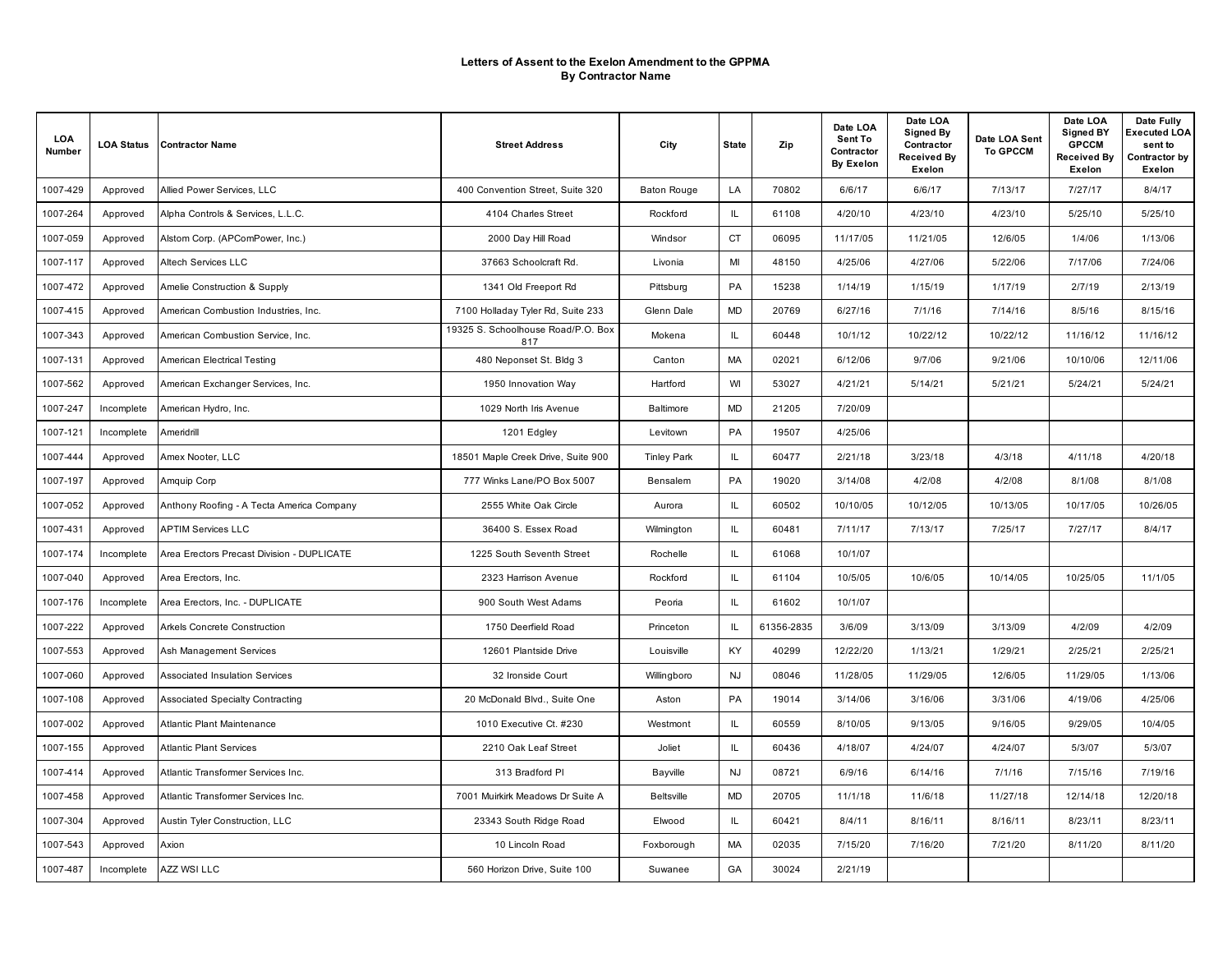| LOA<br>Number | <b>LOA Status</b> | <b>Contractor Name</b>                 | <b>Street Address</b>            | City          | <b>State</b> | Zip   | Date LOA<br>Sent To<br>Contractor<br><b>By Exelon</b> | Date LOA<br><b>Signed By</b><br>Contractor<br><b>Received By</b><br>Exelon | Date LOA Sent<br><b>To GPCCM</b> | Date LOA<br><b>Signed BY</b><br><b>GPCCM</b><br><b>Received By</b><br>Exelon | Date Fully<br>Executed LOA<br>sent to<br>Contractor by<br>Exelon |
|---------------|-------------------|----------------------------------------|----------------------------------|---------------|--------------|-------|-------------------------------------------------------|----------------------------------------------------------------------------|----------------------------------|------------------------------------------------------------------------------|------------------------------------------------------------------|
| 1007-299      | Approved          | Badger Daylighting Corp.               | 1300 E US Hwy 136 Suite E        | Pittsboro     | IN           | 46167 | 6/8/11                                                | 10/18/11                                                                   | 10/18/11                         | 11/4/11                                                                      | 11/4/11                                                          |
| 1007-568      | Incomplete        | <b>Bailey Construction</b>             | 115 Prospect Drive               | Huntingtown   | MD           | 20639 | 7/26/21                                               |                                                                            |                                  |                                                                              |                                                                  |
| 1007-401      | Approved          | Baldwin Fire Protection, LLC           | 5006 Campbell St                 | Valparaiso    | IN           | 46385 | 3/18/15                                               | 3/20/15                                                                    | 4/13/15                          | 4/23/15                                                                      | 4/28/15                                                          |
| 1007-160      | Incomplete        | <b>Ball Contracting, LLC</b>           | P.O. Box 783                     | Toms River    | <b>NJ</b>    | 08754 | 5/9/07                                                |                                                                            |                                  |                                                                              |                                                                  |
| 1007-134      | Approved          | <b>Bamhart Crane</b>                   | 3115 N. State Route 23 Suite 1   | Ottawa        | IL.          | 61350 | 8/18/06                                               | 8/28/06                                                                    | 9/21/06                          | 10/23/06                                                                     | 11/1/06                                                          |
| 1007-432      | Approved          | <b>Barrett Enterprises</b>             | 3775 STATE HWY 30                | AMSTERDAM     | NY.          | 12010 | 7/19/17                                               | 7/24/17                                                                    | 7/26/17                          | 8/16/17                                                                      | 8/29/17                                                          |
| 1007-149      | Approved          | Bartlett Inc.                          | 60 Industrial Park Rd.           | Plymouth      | MA           | 02360 | 2/21/07                                               | 3/23/07                                                                    | 3/23/07                          | 5/30/07                                                                      | 5/30/07                                                          |
| 1007-259      | Approved          | Bartlett Inc.                          | 54 Industrial Park Road          | Plymouth      | МA           | 02360 | 1/5/10                                                | 1/15/10                                                                    | 1/15/10                          | 2/5/10                                                                       | 2/5/10                                                           |
| 1007-475      | Approved          | <b>Battaglia Associates</b>            | 11 Industrial Boulevard          | New Castle    | DE           | 19720 | 1/23/19                                               | 1/24/19                                                                    | 2/11/19                          | 5/2/19                                                                       | 5/14/19                                                          |
| 1007-548      | Approved          | Beacon Piping Company                  | 45 Industrial Drive              | Canton        | MA           | 02021 | 11/2/20                                               | 11/13/20                                                                   | 12/10/20                         | 1/12/21                                                                      | 1/12/21                                                          |
| 1007-263      | Approved          | <b>BECo</b>                            | 3923 N. River Road               | Oregon        | IL.          | 61061 | 4/14/10                                               | 4/22/10                                                                    | 4/22/10                          | 5/17/10                                                                      | 5/17/10                                                          |
| 1007-569      | Approved          | <b>Beltway Paving</b>                  | 11745 Pika Drive                 | Waldorf       | <b>MD</b>    | 20603 | 9/24/21                                               | 10/6/21                                                                    | 10/12/21                         | 10/21/21                                                                     | 10/21/21                                                         |
| 1007-031      | Approved          | <b>Benchmark Flooring</b>              | 8197 Commerce Drive              | Rockford      | IL           | 61111 | 12/8/11                                               | 1/18/12                                                                    | 1/18/12                          | 2/24/12                                                                      | 2/24/12                                                          |
| 1007-119      | Incomplete        | Best Environmental Inc.                | 1227 Channahon Rd.               | Joliet        | IL.          | 60436 | 4/25/06                                               |                                                                            |                                  |                                                                              |                                                                  |
| 1007-556      | Approved          | <b>Bevans Steel Company</b>            | 1028 S. Dittmer                  | Davenport     | IA           | 52802 | 2/8/21                                                | 2/15/21                                                                    | 3/1/21                           | 3/6/21                                                                       | 3/6/21                                                           |
| 1007-381      | Approved          | <b>BHI Energy I Specialty Services</b> | 2005 Newpoint Parkway            | Lawrenceville | GA           | 30043 | 4/6/15                                                | 4/8/15                                                                     | 4/20/15                          | 5/14/15                                                                      | 5/20/15                                                          |
| 1007-461      | Approved          | Bittenbender Construction, LP          | 5 Columbus Blvd., Pier 5         | Philadelphia  | PA           | 19106 | 11/7/18                                               | 11/9/18                                                                    | 11/13/18                         | 1/29/19                                                                      | 2/6/19                                                           |
| 1007-020      | Approved          | <b>Bodine Electric</b>                 | 1845 No 22nd St - P.O. Box 976   | Decatur       | IL.          | 62525 | 8/24/05                                               | 9/12/05                                                                    | 9/19/05                          | 9/28/05                                                                      | 10/4/05                                                          |
| 1007-516      | Incomplete        | Bodine Enviommental Services Inc.      | 5350 E. Firehouse Road           | Decatur       | IL.          | 62521 | 11/11/19                                              |                                                                            |                                  |                                                                              |                                                                  |
| 1007-138      | Approved          | Boiler Erection & Repair Co., Inc.     | P. O. Box 299 - 200 So. Main St. | Ambler        | PA           | 19002 | 9/18/06                                               | 9/19/06                                                                    | 9/21/06                          | 9/25/06                                                                      | 10/24/06                                                         |
| 1007-293      | Approved          | <b>Bowne Painting</b>                  | 609 6th Street                   | Mendota       | IL.          | 61342 | 2/4/11                                                | 2/15/11                                                                    | 2/15/11                          | 3/1/11                                                                       | 3/1/11                                                           |
| 1007-428      | Approved          | BR Johnson, LLC / Airways              | 6960 Fly Road                    | East Syracuse | NY.          | 13057 | 5/5/17                                                | 6/5/17                                                                     | 6/12/17                          | 7/10/17                                                                      | 7/18/17                                                          |
| 1007-023      | Approved          | Brand Scaffold Rental & Erection LLC   | 1000 S. Market St.               | Wilmington    | DE           | 19801 | 9/12/05                                               | 9/28/05                                                                    | 10/4/05                          | 10/11/05                                                                     | 10/26/05                                                         |
| 1007-045      | Approved          | Brandenburg Industrail Serv Co         | 2625 South Loomis Street         | Chicago       | IL.          | 60608 | 10/5/05                                               | 10/14/05                                                                   | 10/26/05                         | 11/15/05                                                                     | 11/29/05                                                         |
| 1007-047      | Approved          | <b>Brieser Construction</b>            | 24101 So. Municipal Dr.          | Channahon     | IL.          | 60410 | 10/5/05                                               | 10/6/05                                                                    | 10/11/05                         | 10/28/05                                                                     | 11/10/05                                                         |
| 1007-502      | Signed            | <b>Builders Chicago</b>                | 9820 Foster Ave                  | Rosemont      | IL.          | 60018 | 8/30/19                                               | 9/11/19                                                                    |                                  |                                                                              |                                                                  |
| 1007-371      | Approved          | Burdick Plumbing & Heating Co., Inc.   | 1175 N. 20th St                  | Decatur       | IL.          | 62521 | 2/3/15                                                | 2/5/15                                                                     | 3/3/15                           | 3/9/15                                                                       | 3/13/15                                                          |
| 1007-430      | Approved          | Burling Builders, Inc.                 | 44 W. 60th Street                | Chicago       | IL.          | 60621 | 6/8/17                                                | 6/12/17                                                                    | 6/13/17                          | 6/28/17                                                                      | 7/5/17                                                           |
| 1007-068      | Incomplete        | <b>Burlington Electric Test</b>        | 825 Sycamore Ave                 | Croydon       | PA           | 19021 | 1/6/06                                                |                                                                            |                                  |                                                                              |                                                                  |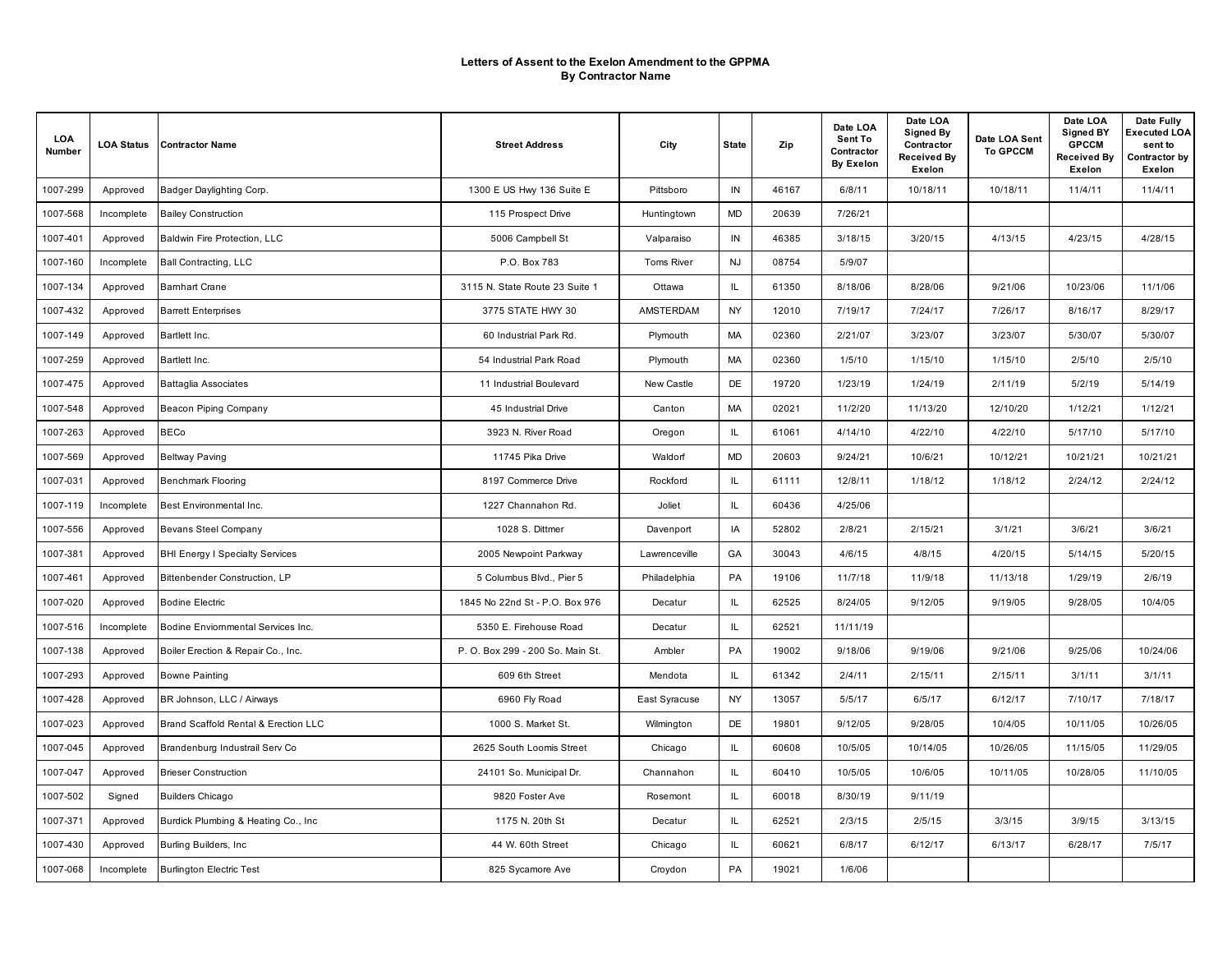| LOA<br>Number | <b>LOA Status</b> | <b>Contractor Name</b>                                 | <b>Street Address</b>                       | City          | <b>State</b> | Zip        | Date LOA<br>Sent To<br>Contractor<br><b>By Exelon</b> | Date LOA<br><b>Signed By</b><br>Contractor<br>Received By<br>Exelon | Date LOA Sent<br><b>To GPCCM</b> | Date LOA<br><b>Signed BY</b><br><b>GPCCM</b><br><b>Received By</b><br>Exelon | Date Fully<br>Executed LOA<br>sent to<br>Contractor by<br>Exelon |
|---------------|-------------------|--------------------------------------------------------|---------------------------------------------|---------------|--------------|------------|-------------------------------------------------------|---------------------------------------------------------------------|----------------------------------|------------------------------------------------------------------------------|------------------------------------------------------------------|
| 1007-104      | Approved          | <b>Burlington Electric Test</b><br>Orig sent under #68 | 825 Sycamore Ave                            | Croydon       | PA           | 19021      | 3/1/06                                                | 4/10/06                                                             | 4/25/06                          | 5/15/06                                                                      | 5/23/06                                                          |
| 1007-335      | Approved          | Bux-Mont Excavating, Inc.                              | 4810 Point Pleasant Pike                    | Doylestown    | PA           | 18902      | 6/28/12                                               | 7/13/12                                                             | 7/13/12                          | 8/17/12                                                                      | 8/17/12                                                          |
| 1007-438      | Approved          | C&S Technical Resources, Inc.                          | 499 Col. Eileen Collins Blvd.               | Syracuse      | <b>NY</b>    | 13212      | 10/26/17                                              | 11/10/17                                                            | 12/21/17                         | 1/10/18                                                                      | 1/17/18                                                          |
| 1007-085      | Approved          | C. Erickson & Sons                                     | 1818 Market St., Suite 2020                 | Philadelphia  | PA           | 19103      | 10/12/07                                              | 10/17/07                                                            | 10/17/07                         | 11/20/07                                                                     | 11/20/07                                                         |
| 1007-389      | Approved          | C.P. Ward, Inc.                                        | 100 W. River Rd.                            | Scottsville   | NY           | 14546      | 6/10/15                                               | 6/17/15                                                             | 6/19/15                          | 7/1/15                                                                       | 7/8/15                                                           |
| 1007-115      | Incomplete        | Cam Consulting                                         | 401 N. Middletown Rd                        | Pearl River   | NY           | 10965      | 4/11/06                                               |                                                                     |                                  |                                                                              |                                                                  |
| 1007-457      | Approved          | Carrier Commercial Service & Rentals                   | 5900-J Northwoods Business Parkway          | Charlotte     | <b>NC</b>    | 28269      | 10/18/18                                              |                                                                     |                                  |                                                                              |                                                                  |
| 1007-408      | Approved          | Carrier Corporation                                    | 5900 Northwoods Business Parkway<br>Suite B | Charlotte     | <b>NC</b>    | 28269      | 2/25/16                                               | 2/29/16                                                             | 3/2/16                           | 3/11/16                                                                      | 3/17/16                                                          |
| 1007-342      | Incomplete        | Cashman Dredging & Marine Contracting Co., LLC         | 549 South Street                            | Quincy        | MA           | 02169      | 9/19/12                                               |                                                                     |                                  |                                                                              |                                                                  |
| 1007-345      | Incomplete        | Cashman Dredging & Marine Contracting Co., LLC         | 549 South Street                            | Quincy        | MA           | 02169      | 10/16/12                                              |                                                                     |                                  |                                                                              |                                                                  |
| 1007-233      | Incomplete        | CB Flooring                                            | 2311 Hummingbird Lane                       | Harrisburg    | PA           | 17112      | 4/14/09                                               |                                                                     |                                  |                                                                              |                                                                  |
| 1007-427      | Approved          | <b>CB&amp;I Construction Services LLC</b>              | 36400 S. Essex Rd                           | Wilmington    | IL.          | 60481      | 5/3/17                                                | 5/12/17                                                             | 5/16/17                          | 5/18/17                                                                      | 5/23/17                                                          |
| 1007-053      | Approved          | CBI Services, Inc.                                     | 14107 So. Route 59                          | Plainfield    | IL.          | 60544      | 10/11/05                                              | 10/13/05                                                            | 10/26/05                         | 11/1/05                                                                      | 11/10/05                                                         |
| 1007-407      | Approved          | CBI Services, Inc.                                     | 36400 S. Essex Road                         | Wilmington    | IL.          | 60481      | 2/22/16                                               | 2/26/16                                                             | 3/14/16                          | 3/31/16                                                                      | 4/14/16                                                          |
| 1007-512      | Incomplete        | CC Acquisition Company, LLC DBA Chellino Crane         | 915 Rowell Ave.                             | Joliet        | IL.          | 60433      | 11/5/19                                               |                                                                     |                                  |                                                                              |                                                                  |
| 1007-522      | Approved          | CC Acquisition Company, LLC DBA Chellino Crane         | 915 Rowell Ave.                             | Joliet        | IL.          | 60433      | 1/9/20                                                | 1/13/20                                                             | 1/22/20                          | 2/14/20                                                                      | 8/9/21                                                           |
| 1007-549      | Incomplete        | Central Jersey Trucking & Rigging                      | 36 S. Adamsville Road                       | Bridgewater   | <b>NJ</b>    | 08807      | 11/11/20                                              |                                                                     |                                  |                                                                              |                                                                  |
| 1007-037      | Approved          | CFM/VR-Tesco                                           | 1875 Fox Lane                               | Elgin         | IL.          | 60123      | 9/16/05                                               | 12/9/05                                                             | 12/13/05                         | 1/4/06                                                                       | 1/13/06                                                          |
| 1007-572      | Approved          | Chesapeake Containment Systems, Inc.                   | 2690D Salisbury Hwy                         | Statesville   | <b>NC</b>    | 28677      | 11/22/21                                              | 12/22/21                                                            | 1/19/22                          | 2/7/22                                                                       | 2/7/22                                                           |
| 1007-178      | Incomplete        | Childers Door Service of Central IL, LLC               | 217 Front Street                            | Hudson        | IL.          | 61748      | 10/1/07                                               |                                                                     |                                  |                                                                              |                                                                  |
| 1007-193      | Approved          | Childers Door Service of Central IL, LLC               | 217 Front Street                            | Hudson        | IL.          | 61748      | 1/18/08                                               | 2/8/08                                                              | 2/8/08                           | 4/2/08                                                                       | 4/2/08                                                           |
| 1007-494      | Incomplete        | Christopher Glass Chicago                              | 3014 W. Fillmore St                         | Chicago       | IL.          | 60612      | 6/5/19                                                |                                                                     |                                  |                                                                              |                                                                  |
| 1007-158      | Incomplete        | Christy-Folhtz, Inc.                                   | 740 S. Main                                 | Decatur       | IL.          | 62521      | 4/25/07                                               |                                                                     |                                  |                                                                              |                                                                  |
| 1007-473      | Approved          | CJ Drilling                                            | 19N041 Galligan Road                        | Dundee        | IL.          | 60118      | 1/22/19                                               | 1/30/19                                                             | 2/5/19                           | 5/24/19                                                                      | 6/18/19                                                          |
| 1007-211      | Approved          | <b>CL Enterprises</b>                                  | 291 Tuckahoe Road                           | Vineland      | <b>NJ</b>    | 08360      | 7/2/08                                                | 7/17/08                                                             | 7/17/08                          | 8/1/08                                                                       | 8/1/08                                                           |
| 1007-379      | Approved          | Clark Rigging and Rental Corporation                   | 680 Basket Road                             | Webster       | <b>NY</b>    | 14580      | 3/30/15                                               | 4/2/15                                                              | 4/20/15                          | 4/29/15                                                                      | 5/6/15                                                           |
| 1007-203      | Approved          | Clear Water Construction Inc.                          | 601 East Simpson Street - Suite 2           | Mechanicsburg | PA           | 17055      | 4/23/08                                               | 5/1/08                                                              | 5/1/08                           | 8/1/08                                                                       | 8/1/08                                                           |
| 1007-049      | Approved          | Clennon Electric, Inc.                                 | 210 N. Main St. - P.O. Box 368              | Wilmington    | IL.          | 60481      | 10/6/05                                               | 10/7/05                                                             | 10/11/05                         | 10/20/05                                                                     | 10/26/05                                                         |
| 1007-267      | Approved          | <b>Climate River Valley</b>                            | 1228 3rd Avenue                             | Rock Island   | IL           | 61201-8508 | 5/18/10                                               | 5/25/10                                                             | 5/25/10                          | 6/11/10                                                                      | 6/11/10                                                          |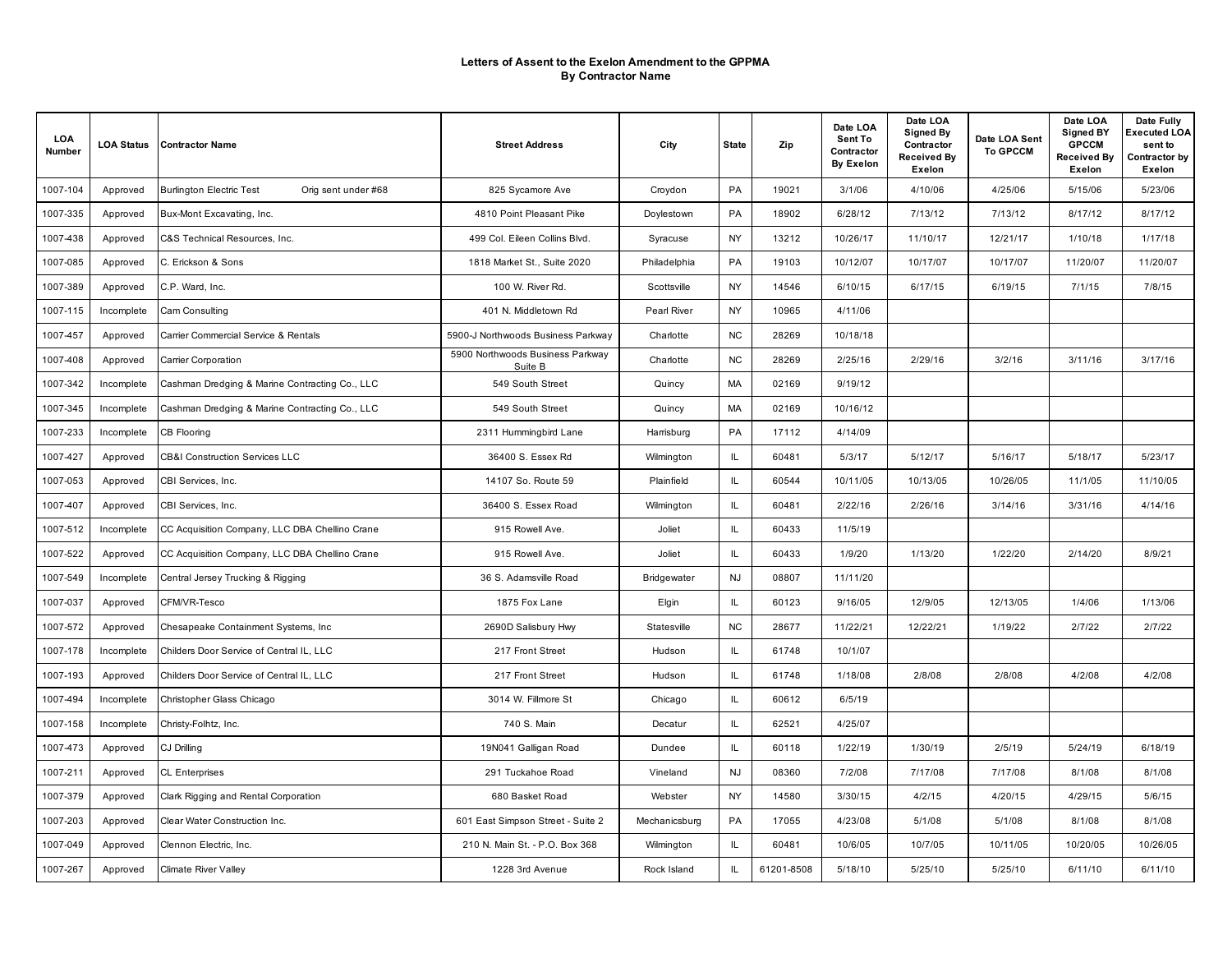| LOA<br>Number | <b>LOA Status</b> | <b>Contractor Name</b>                            | <b>Street Address</b>        | City                    | <b>State</b> | Zip   | Date LOA<br>Sent To<br>Contractor<br><b>By Exelon</b> | Date LOA<br><b>Signed By</b><br>Contractor<br>Received By<br>Exelon | Date LOA Sent<br><b>To GPCCM</b> | Date LOA<br><b>Signed BY</b><br><b>GPCCM</b><br><b>Received By</b><br>Exelon | Date Fully<br><b>Executed LOA</b><br>sent to<br>Contractor by<br>Exelon |
|---------------|-------------------|---------------------------------------------------|------------------------------|-------------------------|--------------|-------|-------------------------------------------------------|---------------------------------------------------------------------|----------------------------------|------------------------------------------------------------------------------|-------------------------------------------------------------------------|
| 1007-459      | Approved          | <b>Colonial Millwork and Installations</b>        | 823 East Gate Drive Unit 2A  | Laurel                  | <b>NJ</b>    | 08054 | 11/1/18                                               | 11/5/18                                                             | 11/15/18                         | 12/17/19                                                                     | 2/6/19                                                                  |
| 1007-574      | Approved          | <b>Commerical Carpet</b>                          | 893 Industrial Drive         | Elmhurst                | IL.          | 60126 | 12/6/21                                               | 12/9/21                                                             | 12/17/21                         | 1/7/22                                                                       | 1/7/22                                                                  |
| 1007-303      | Approved          | Concord Excavating Enterprises, Inc.              | 12157 Oxford Court           | Lemont                  | IL           | 60439 | 7/21/11                                               | 8/4/11                                                              | 8/4/11                           | 8/23/11                                                                      | 8/23/11                                                                 |
| 1007-534      | Incomplete        | Continental Fire Sprinkler Company                | 1745 Dorsey Road, Suites A-D | Hanover                 | <b>MD</b>    | 21076 | 3/2/20                                                |                                                                     |                                  |                                                                              |                                                                         |
| 1007-004      | Approved          | <b>Contracting Corp Midwest</b>                   | 1569 6th Ave                 | Moline                  | IL           | 61265 | 8/10/05                                               | 8/11/05                                                             | 8/15/05                          | 9/7/05                                                                       | 9/16/05                                                                 |
| 1007-236      | Approved          | Contractors Power and Light Co.                   | 901 North Williams Street    | Thomton                 | IL.          | 60476 | 4/15/09                                               | 4/24/09                                                             | 4/24/09                          | 5/21/09                                                                      | 5/21/09                                                                 |
| 1007-157      | Incomplete        | Core Construction                                 | 866 N. Main Street           | Morton                  | IL           | 61550 | 4/25/07                                               |                                                                     |                                  |                                                                              |                                                                         |
| 1007-136      | Approved          | Cornell & Company                                 | 224 Cornell Lane             | Westville               | <b>NJ</b>    | 08093 | 8/22/06                                               | 8/24/06                                                             | 9/21/06                          | 10/23/06                                                                     | 11/1/06                                                                 |
| 1007-492      | Approved          | <b>Cosgrove Construction</b>                      | 20654 Amherst Court          | Joliet                  | IL           | 60433 | 5/29/19                                               | 5/31/19                                                             | 6/3/19                           | 6/17/19                                                                      | 6/21/19                                                                 |
| 1007-301      | Approved          | Cosgrove Construction Inc.                        | 20654 Amherst Court          | Joliet                  | IL           | 60433 | 7/18/11                                               | 8/16/11                                                             | 8/16/11                          | 9/30/11                                                                      | 9/30/11                                                                 |
| 1007-441      | Approved          | Crawford Company                                  | 1306 Mill Street             | Rock Island             | IL.          | 61201 | 11/2/17                                               | 11/6/17                                                             | 11/21/17                         | 11/28/17                                                                     | 12/8/17                                                                 |
| 1007-318      | Approved          | Creative Crane & Rigging                          | 5212 11th Street             | Rockford                | IL           | 61109 | 12/8/11                                               | 12/20/11                                                            | 12/20/11                         | 1/18/12                                                                      | 1/18/12                                                                 |
| 1007-139      | Approved          | <b>Creative Erectors LLC</b>                      | 5212 11th St.                | Rockford                | IL           | 61109 | 9/26/06                                               | 9/27/06                                                             | 10/24/06                         | 1/10/07                                                                      | 1/12/07                                                                 |
| 1007-538      | Approved          | Creek Construction of Ga, Inc.                    | 2281 Toledo Drive            | Albany                  | GA           | 31705 | 4/9/20                                                | 4/13/20                                                             | 5/1/20                           | 5/29/20                                                                      | 8/4/20                                                                  |
| 1007-532      | Incomplete        | <b>Critical Point Construction</b>                | 333 Willard Point Road       | Stevensville            | <b>MD</b>    | 21666 | 3/2/20                                                |                                                                     |                                  |                                                                              |                                                                         |
| 1007-348      | Incomplete        | Crofton Industries                                | 16 Harper Avenue             | Portsmouth              | VA           | 23707 | 11/30/12                                              |                                                                     |                                  |                                                                              |                                                                         |
| 1007-397      | Approved          | Crosby Brownlie, Inc                              | 100 Nassau St                | Rochester               | NY           | 14605 | 10/15/15                                              | 10/21/15                                                            | 11/5/15                          | 11/24/15                                                                     | 12/3/15                                                                 |
| 1007-315      | Approved          | Crown Electric Engineering and Manufacturing, LLC | 175 Edison Drive             | Middleton               | OH           | 45044 | 11/1/11                                               | 2/1/13                                                              | 2/1/13                           | 5/1/13                                                                       | 5/1/13                                                                  |
| 1007-249      | Incomplete        | Crown Paiting Inc.                                | 10124 187th Street           | Mokena                  | IL           | 60448 | 8/5/09                                                |                                                                     |                                  |                                                                              |                                                                         |
| 1007-344      | Incomplete        | Crowther Roofing & Sheet Metal                    | 18958 Airport Road           | Lockport                | IL           | 60446 | 10/10/12                                              |                                                                     |                                  |                                                                              |                                                                         |
| 1007-353      | Approved          | Crowther Roofing & Sheet Metal                    | 18958 Airport Road           | Romeoville              | IL           | 60446 | 6/19/14                                               | 6/19/14                                                             | 6/19/14                          | 6/25/14                                                                      | 7/1/14                                                                  |
| 1007-359      | Approved          | Cryer and Olsen Mechanical, Inc.                  | 1734 E. Cass Street          | Joliet                  | IL           | 60432 | 1/9/13                                                | 3/5/13                                                              | 3/5/13                           | 5/16/13                                                                      | 5/24/13                                                                 |
| 1007-367      | Approved          | D & H Energy Management Company, LLC              | 11420 Kreutzer Road          | Huntley                 | IL           | 60142 | 9/17/14                                               | 9/18/14                                                             | 9/22/14                          | 10/8/14                                                                      | 10/15/14                                                                |
| 1007-116      | Approved          | D Construction Co.                                | 1488 So. Broadway St.        | Coal City               | IL           | 60416 | 4/14/06                                               | 4/17/06                                                             | 5/22/06                          | 6/6/06                                                                       | 6/14/06                                                                 |
| 1007-552      | Approved          | D&S Landscaping of CNY, Inc.                      | 320 Mt. Pleasant Road        | Fulton                  | NY           | 13069 | 12/17/20                                              | 12/27/20                                                            | 1/29/21                          | 2/26/21                                                                      | 2/26/21                                                                 |
| 1007-063      | Approved          | D. Construction                                   | 1488 S. Broadway             | Coal City               | IL           | 60416 | 12/5/05                                               | 12/7/05                                                             | 12/13/05                         | 1/4/06                                                                       | 1/13/06                                                                 |
| 1007-223      | Approved          | D.M. Coatings, Inc.                               | 6950 Chatham Drive           | Harrisburg              | PA           | 17111 | 4/14/09                                               | 5/1/09                                                              | 5/1/09                           | 6/12/09                                                                      | 6/12/09                                                                 |
| 1007-072      | Incomplete        | Dan Ash Trucking Inc.                             | 1115 1st Ave                 | Silvis                  | IL.          | 61282 | 1/17/06                                               |                                                                     |                                  |                                                                              |                                                                         |
| 1007-350      | Signed            | Danella Construction                              | 2290 Butler Pike             | <b>Plymouth Meeting</b> | PA           | 19462 | 8/15/13                                               | 8/26/13                                                             | 8/26/13                          |                                                                              |                                                                         |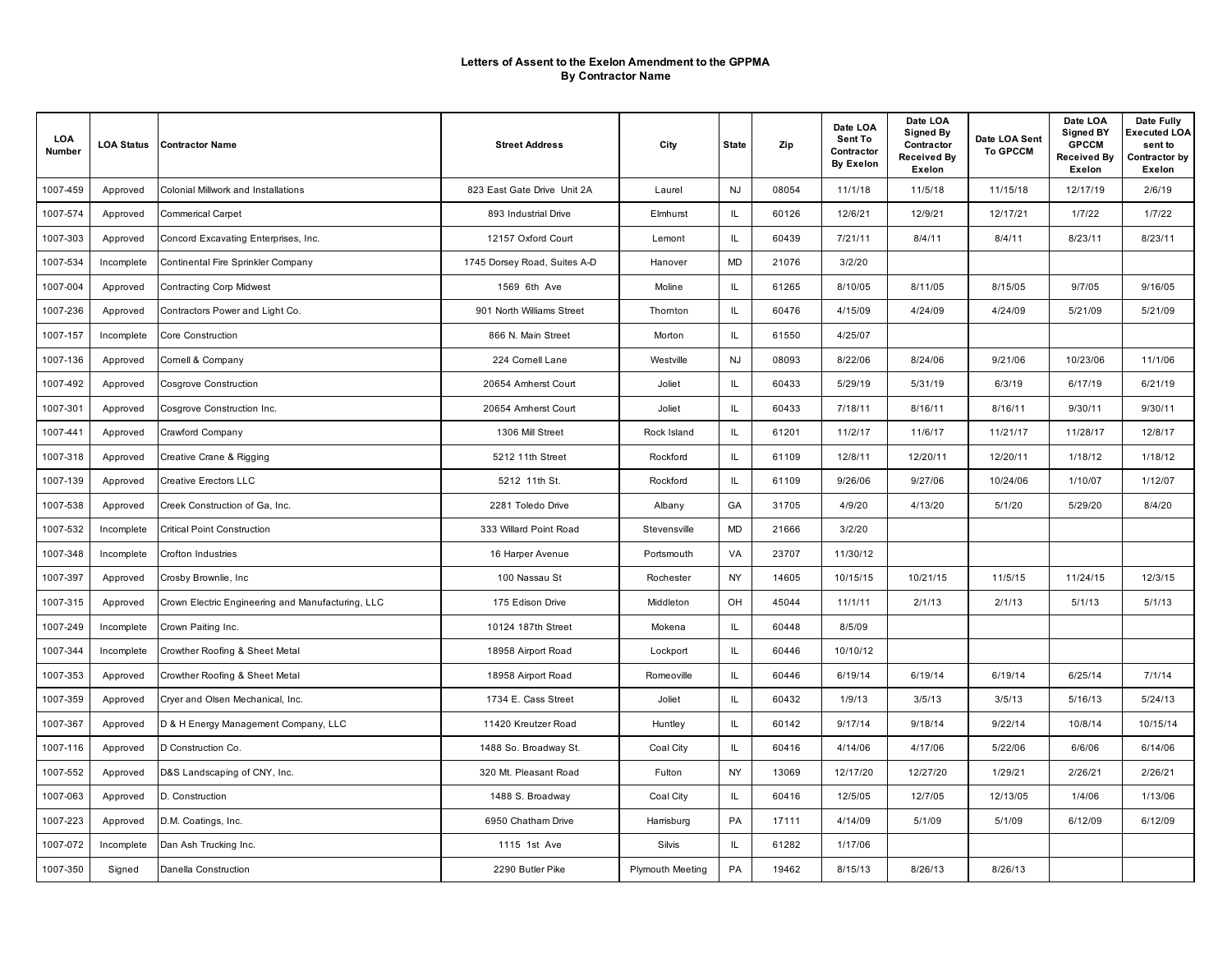| LOA<br>Number | <b>LOA Status</b> | <b>Contractor Name</b>                          | <b>Street Address</b>                           | City                 | <b>State</b> | Zip         | Date LOA<br>Sent To<br>Contractor<br><b>By Exelon</b> | Date LOA<br><b>Signed By</b><br>Contractor<br>Received By<br>Exelon | Date LOA Sent<br><b>To GPCCM</b> | Date LOA<br><b>Signed BY</b><br><b>GPCCM</b><br><b>Received By</b><br>Exelon | Date Fully<br>Executed LOA<br>sent to<br>Contractor by<br>Exelon |
|---------------|-------------------|-------------------------------------------------|-------------------------------------------------|----------------------|--------------|-------------|-------------------------------------------------------|---------------------------------------------------------------------|----------------------------------|------------------------------------------------------------------------------|------------------------------------------------------------------|
| 1007-544      | Approved          | Davis-Ulmer Companies                           | 7633 Edgecomb Drive                             | Liverpool            | <b>NY</b>    | 13088       | 8/19/20                                               | 1/29/21                                                             | 2/5/21                           | 9/3/21                                                                       | 9/3/21                                                           |
| 1007-022      | Approved          | Day & Zimmermann NPS                            | 1866 Colonial Village Lane - Suite 101          | Lancaster            | PA           | 17601       | 8/25/05                                               | 8/29/05                                                             | 9/13/05                          | 10/3/05                                                                      | 10/11/05                                                         |
| 1007-210      | Approved          | Deichmuller                                     | 10 Enterprise Drive/PO Box 312                  | LaSalle              | IL.          | 61301       | 6/12/08                                               | 6/24/08                                                             | 6/24/08                          | 8/1/08                                                                       | 8/1/08                                                           |
| 1007-291      | Approved          | DeKalb Mechanical                               | 339 Wurlitzer Drive                             | DeKalb               | IL.          | 60115       | 2/3/11                                                | 2/11/11                                                             | 2/11/11                          | 3/1/11                                                                       | 3/1/11                                                           |
| 1007-510      | Incomplete        | Delta Start, Inc. (Field Service)               | 10108 Dillard Drive                             | Forest               | VA           | 24551       | 10/30/19                                              |                                                                     |                                  |                                                                              |                                                                  |
| 1007-372      | Approved          | Dennis Martin Excavating                        | 1500 N. 4200 E. Rd.                             | Fisher               | IL.          | 61843       | 2/6/15                                                | 2/18/15                                                             | 2/20/15                          | 2/24/15                                                                      | 3/3/15                                                           |
| 1007-191      | Approved          | DeSilvio & Co., Inc.                            | 38 S. Cedarbrook Road                           | Cedar Brook          | <b>NJ</b>    | 08018       | 12/20/07                                              | 1/4/08                                                              | 1/4/08                           | 8/1/08                                                                       | 8/1/08                                                           |
| 1007-111      | Approved          | Devon Electric, Inc.                            | 21 Coffman Ave, Suite D                         | Malvern              | PA           | 19355       | 3/21/06                                               | 3/22/06                                                             | 3/31/06                          | 4/19/06                                                                      | 4/25/06                                                          |
| 1007-409      | Approved          | DH Pace Company Inc. DBA Pinnacle Door Company  | 12046 Lackland Road                             | St. Louis            | <b>MO</b>    | 63146       | 3/7/16                                                | 3/10/16                                                             | 3/14/16                          | 3/18/16                                                                      | 3/23/16                                                          |
| 1007-376      | Incomplete        | <b>DHPace Company</b>                           | 12046 Lackland Road                             | St. Louis            | <b>MO</b>    | 63146       | 3/16/15                                               |                                                                     |                                  |                                                                              |                                                                  |
| 1007-390      | Incomplete        | <b>DHPace Company</b>                           | 12046 Lackland Road                             | St. Louis            | <b>MO</b>    | 63146       | 6/12/15                                               |                                                                     |                                  |                                                                              |                                                                  |
| 1007-084      | Approved          | Diamond Cut                                     | 3104 W. 76th St.                                | Davenport            | IA           | 52806       | 11/14/06                                              | 11/16/06                                                            | 11/21/06                         | 1/10/07                                                                      | 1/12/07                                                          |
| 1007-382      | Approved          | DiFiore Construction, Inc.                      | 155 Pool Street                                 | Rochester            | <b>NY</b>    | 14606       | 4/6/15                                                | 4/7/15                                                              | 4/20/15                          | 5/14/15                                                                      | 5/20/15                                                          |
| 1007-329      | Approved          | DLZ Industrial Surveying, Inc.                  | 316 Tech Drive/80 McDonald Ave., Unit<br>D      | Burns Harbor/Joliet  | IN/IL        | 46304/60431 | 5/18/12                                               | 6/28/12                                                             | 6/28/12                          | 7/13/12                                                                      | 7/13/12                                                          |
| 1007-046      | Approved          | Double "G" Excavating Inc.                      | 34296 Warner Bridge Road                        | Manteno              | IL           | 60950       | 10/5/05                                               | 10/11/05                                                            | 10/13/05                         | 10/28/05                                                                     | 11/10/05                                                         |
| 1007-011      | Approved          | <b>Dredging Specialists</b>                     | 43 Dewitt Ave                                   | Mattoon              | IL           | 61938       | 8/8/09                                                | 8/10/05                                                             | 8/11/05                          | 9/22/05                                                                      | 10/4/05                                                          |
| 1007-385      | Approved          | Dresser-Rand                                    | West 8 Tower, Ste. 1000<br>10205 Westheimer Rd. | Houston              | TX           | 77042       | 4/28/15                                               | 5/14/15                                                             | 5/14/15                          | 5/26/15                                                                      | 6/1/15                                                           |
| 1007-307      | Incomplete        | Dresser-Rand Company - LETT                     | 20120 East Hardy Road                           | Houston              | TX           | 77073       | 8/17/11                                               |                                                                     |                                  |                                                                              |                                                                  |
| 1007-542      | Approved          | Dunn Company                                    | 724 North Mercer Street                         | Decatur              | IL.          | 62522       | 6/18/20                                               | 6/23/20                                                             | 7/21/20                          | 8/5/20                                                                       | 8/5/20                                                           |
| 1007-445      | Approved          | E. D. Ward Inc.                                 | PO Box 4104                                     | Davenport            | IA           | 52801       | 4/11/18                                               | 4/18/18                                                             | 4/24/18                          | 5/15/18                                                                      | 5/22/18                                                          |
| 1007-148      | Approved          | E.J. Cattani, & Son, Inc.                       | 331 8th Street                                  | Moline               | IL.          | 61265       | 2/21/07                                               | 4/20/07                                                             | 4/20/07                          | 6/12/07                                                                      | 6/12/07                                                          |
| 1007-310      | Approved          | Eagle Fence Company                             | 2073 Bennett Road                               | Philadelphia         | PA           | 19116       | 9/9/11                                                | 9/26/11                                                             | 9/26/11                          | 11/4/11                                                                      | 11/4/11                                                          |
| 1007-365      | Approved          | Eagle Services Company                          | 2702 Beech Street                               | Valparaiso           | IN           | 46383       | 8/8/14                                                | 8/11/14                                                             | 8/19/14                          | 9/9/14                                                                       | 9/12/14                                                          |
| 1007-070      | Approved          | <b>East Coast Constructors</b>                  | 101 Talbot Ave                                  | Holmes               | PA           | 19043       | 1/12/06                                               | 1/19/06                                                             | 1/23/06                          | 2/8/06                                                                       | 2/23/06                                                          |
| 1007-080      | Incomplete        | East Coast Management, Inc.                     | 110 Ardmore Ave                                 | Ardmore              | PA           | 19003       | 2/15/06                                               |                                                                     |                                  |                                                                              |                                                                  |
| 1007-179      | Approved          | East Moline Glass                               | 1333 13th Street                                | East Moline          | IL           | 61244       | 10/1/07                                               | 12/6/07                                                             | 12/6/07                          | 12/20/07                                                                     | 12/20/07                                                         |
| 1007-505      | Incomplete        | Ecotech                                         | 349 Buck Road Suite 3                           | Quarryville          | PA           | 17566       | 9/25/19                                               |                                                                     |                                  |                                                                              |                                                                  |
| 1007-262      | Approved          | Edwards Moving & Rigging, Inc.                  | 200 Everett Hall Road                           | Shelbyville          | KY           | 40065       | 4/14/10                                               | 4/14/2010 by fax - 4/14/2010 by fax<br>4/19/2010                    | 4/19/2010                        | 5/3/10                                                                       | 5/3/10                                                           |
| 1007-296      | Approved          | EHMS Inc. (Eitel Heinemann Mechanical Services) | 1475 Bush Parkway                               | <b>Buffalo Grove</b> | IL.          | 60089       | 3/28/11                                               | 4/21/11                                                             | 4/21/11                          | 6/8/11                                                                       | 6/8/11                                                           |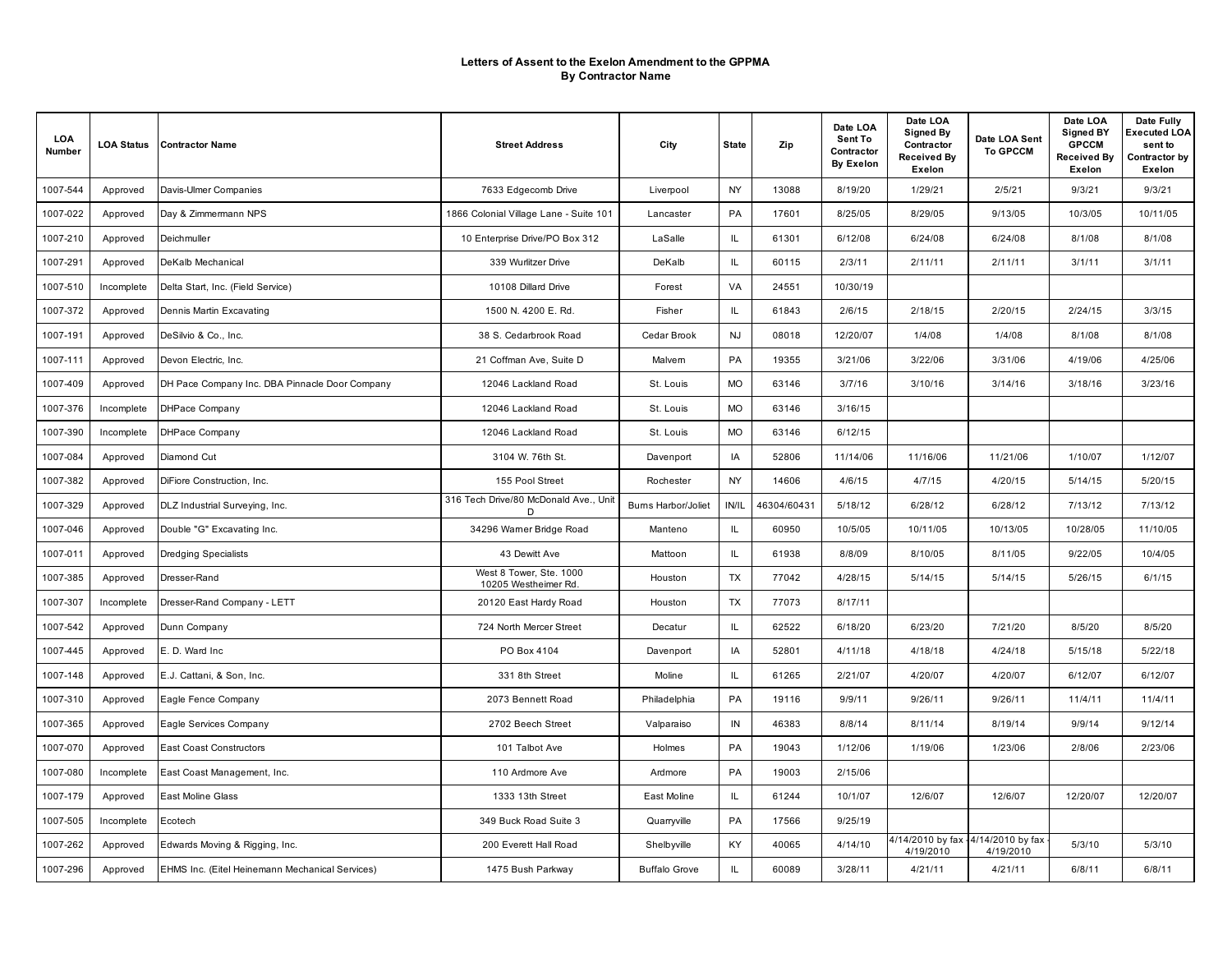| LOA<br>Number | <b>LOA Status</b> | <b>Contractor Name</b>                                 | <b>Street Address</b>                        | City          | <b>State</b> | Zip        | Date LOA<br>Sent To<br>Contractor<br><b>By Exelon</b> | Date LOA<br><b>Signed By</b><br>Contractor<br>Received By<br>Exelon | Date LOA Sent<br><b>To GPCCM</b> | Date LOA<br><b>Signed BY</b><br><b>GPCCM</b><br><b>Received By</b><br>Exelon | Date Fully<br><b>Executed LOA</b><br>sent to<br>Contractor by<br>Exelon |
|---------------|-------------------|--------------------------------------------------------|----------------------------------------------|---------------|--------------|------------|-------------------------------------------------------|---------------------------------------------------------------------|----------------------------------|------------------------------------------------------------------------------|-------------------------------------------------------------------------|
| 1007-120      | Approved          | Eichelbergers, Inc.                                    | 107 Texaco Rd                                | Mechanicsburg | PA           | 17050      | 4/25/06                                               | 5/24/06                                                             | 6/1/06                           | 6/6/06                                                                       | 6/14/06                                                                 |
| 1007-284      | Approved          | EL Heim Co.                                            | 1918 Greenwood Street                        | Harrisburg    | PA           | 17104      | 10/22/10                                              | 11/10/10                                                            | 11/10/10                         | 11/23/10                                                                     | 11/23/10                                                                |
| 1007-254      | Approved          | Electrical Builders, Inc.                              | PO Box 7427/2720 1 1/2 Street South          | St. Cloud     | <b>MN</b>    | 56301      | 9/15/09                                               | 9/25/09                                                             | 9/25/09                          | 11/18/09                                                                     | 11/18/09                                                                |
| 1007-511      | Approved          | Elens & Maichin Roofing & Sheet Metal Inc.             | 1621 Manhattan Road                          | Joliet        | IL.          | 60433      | 10/30/19                                              | 10/31/19                                                            | 11/5/19                          | 11/7/19                                                                      | 11/26/19                                                                |
| 1007-520      | Incomplete        | <b>Elite Pipeline Services</b>                         | 5220 Edgewater Drive                         | Allendale     | MI           | 49401      | 12/17/19                                              |                                                                     |                                  |                                                                              |                                                                         |
| 1007-061      | Signed            | Elk Pipeline, Inc.                                     | 3345 Delsea Dr.                              | Franklinville | <b>NJ</b>    | 08322      | 11/28/05                                              | 11/30/05                                                            | 12/6/05                          |                                                                              |                                                                         |
| 1007-377      | Approved          | Elmer W. Davis Inc                                     | 1217 Clifford Avenue                         | Rochester     | <b>NY</b>    | 14621      | 5/15/15                                               | 5/20/15                                                             | 6/3/15                           | 6/12/15                                                                      | 6/17/15                                                                 |
| 1007-128      | Incomplete        | <b>EMCOR Services Midwest</b>                          | 960 Industrial Dr. Unit 2                    | Elmhurst      | IL.          | 60126      | 5/18/06                                               |                                                                     |                                  |                                                                              |                                                                         |
| 1007-565      | Incomplete        | <b>Emerson Automation Solutions</b>                    | 6 British American Blvd, Suite 100           | Latham        | NY           | 12110      | 5/18/21                                               |                                                                     |                                  |                                                                              |                                                                         |
| 1007-489      | Approved          | <b>Empire Services</b>                                 | 1420 Clarion Street                          | Reading       | PA           | 19601      | 4/1/19                                                | 4/2/19                                                              | 4/4/19                           | 4/26/19                                                                      | 5/6/19                                                                  |
| 1007-156      | Approved          | <b>ENERFAB Inc.</b>                                    | 1913 S. Briggs Street                        | Joliet        | IL.          | 60433      | 4/19/07                                               | 5/10/07                                                             | 5/10/07                          | 5/22/07                                                                      | 5/22/07                                                                 |
| 1007-163      | Approved          | Erectall Corp.                                         | P.O. Box 3143                                | Sea Bright    | <b>NJ</b>    | 07760      | 6/8/07                                                | 7/23/07                                                             | 7/23/07                          | 8/31/07                                                                      | 8/31/07                                                                 |
| 1007-057      | Approved          | Emest D. Menold, Inc.                                  | 445 Powhatan Ave                             | Lester        | PA           | 19029      | 11/3/05                                               | 11/4/05                                                             | 11/16/05                         | 22/29/2005                                                                   | 12/7/05                                                                 |
| 1007-143      | Approved          | <b>Estes Construction</b>                              | 131 W. 2nd St. Suite 400 or P.O. Box<br>3608 | Davenport     | IA           | 52801      | 10/19/06                                              | 10/20/06                                                            | 11/8/06                          | 2/27/07                                                                      | 2/28/07                                                                 |
| 1007-317      | Approved          | F. H. Pashen, S. N. Nielson & Associates, LLC          | 5515 N. East River Road                      | Chicago       | IL           | 60656      | 11/28/11                                              | 2/7/12                                                              | 2/7/12                           | 3/21/12                                                                      | 3/21/12                                                                 |
| 1007-327      | Approved          | <b>Fallproof Networks</b>                              | 61 Second Avenue                             | Trenton       | <b>NJ</b>    | 08619      | 3/30/12                                               | 4/6/12                                                              | 4/6/12                           | 5/18/12                                                                      | 5/18/12                                                                 |
| 1007-465      | Approved          | Fatlan Trucking & Excavating, LTD                      | 6700 S State Route 53                        | Gardner       | IL           | 60424      | 12/3/18                                               | 12/4/18                                                             | 12/5/18                          | 12/11/18                                                                     | 12/20/18                                                                |
| 1007-258      | Approved          | Feigus Inc.                                            | 2236 Route 9 South                           | Howell        | <b>NJ</b>    | 07731      | 11/24/09                                              | 12/15/09                                                            | 12/15/09                         | 1/25/10                                                                      | 1/25/10                                                                 |
| 1007-278      | Approved          | Fire Protection Maint. And Service Co., Inc.           | 1600 Bannard Street                          | Cinnaminsan   | <b>NJ</b>    | 08077      | 8/4/10                                                | 8/9/10                                                              | 8/9/10                           | 8/20/10                                                                      | 8/20/10                                                                 |
| 1007-198      | Incomplete        | Fireline                                               | 4506 Hollins Fery Road                       | Baltimore     | <b>MD</b>    | 21227-4671 | 4/2/08                                                |                                                                     |                                  |                                                                              |                                                                         |
| 1007-276      | Incomplete        | Fireline                                               | 4506 Hollins Ferry Road                      | Baltimore     | MD           | 21227-4671 | 7/20/10                                               |                                                                     |                                  |                                                                              |                                                                         |
| 1007-110      | Approved          | <b>Fisher Tank Company</b>                             | 3131 W. Fourth St.                           | Chester       | PA           | 19013      | 3/16/06                                               | 3/22/06                                                             | 3/31/06                          | 3/22/06                                                                      | 5/23/06                                                                 |
| 1007-521      | Approved          | Flo-Tron Contracting, Inc.                             | 10604 Beaver Damn Road                       | Cockeysville  | <b>MD</b>    | 21030      | 1/3/20                                                | 1/6/20                                                              | 1/9/20                           | 8/24/21                                                                      | 8/24/21                                                                 |
| 1007-497      | Incomplete        | <b>Flower City Glass</b>                               | 188 Mt. Hope Ave                             | Rochester     | <b>NY</b>    | 14420      | 7/11/19                                               |                                                                     |                                  |                                                                              |                                                                         |
| 1007-126      | Approved          | Fluidics                                               | 9815 Roosevelt Rd. Suite A                   | Philadelphia  | PA           | 19114      | 4/28/06                                               | 5/2/06                                                              | 5/22/06                          | 6/1/06                                                                       | 6/14/06                                                                 |
| 1007-075      | Incomplete        | Fluor Corporation (LOST IN MAIL) RESENT AS #102        | 1 Industrial Highway                         | Eddystone     | PA           | 19022      | 12/6/05                                               |                                                                     |                                  |                                                                              |                                                                         |
| 1007-102      | Approved          | Fluor Corporation (Orig sent out as #75; lost in mail) | 15 Ridgeview Ave                             | Jonesboro     | GA           | 30236      | 2/13/06                                               | 2/22/06                                                             | 2/22/06                          | 2/14/06                                                                      | 2/24/06                                                                 |
| 1007-042      | Incomplete        | <b>Forest City Decorators</b>                          | P.O. Box 2596                                | Rockford      | IL.          | 61131      | 10/5/05                                               |                                                                     |                                  |                                                                              |                                                                         |
| 1007-122      | Approved          | Forman Industries                                      | 3150 Bordentown Ave.                         | Old Bridge    | <b>NJ</b>    | 08857      | 4/25/06                                               | 4/27/06                                                             | 5/22/06                          | 5/30/06                                                                      | 6/14/06                                                                 |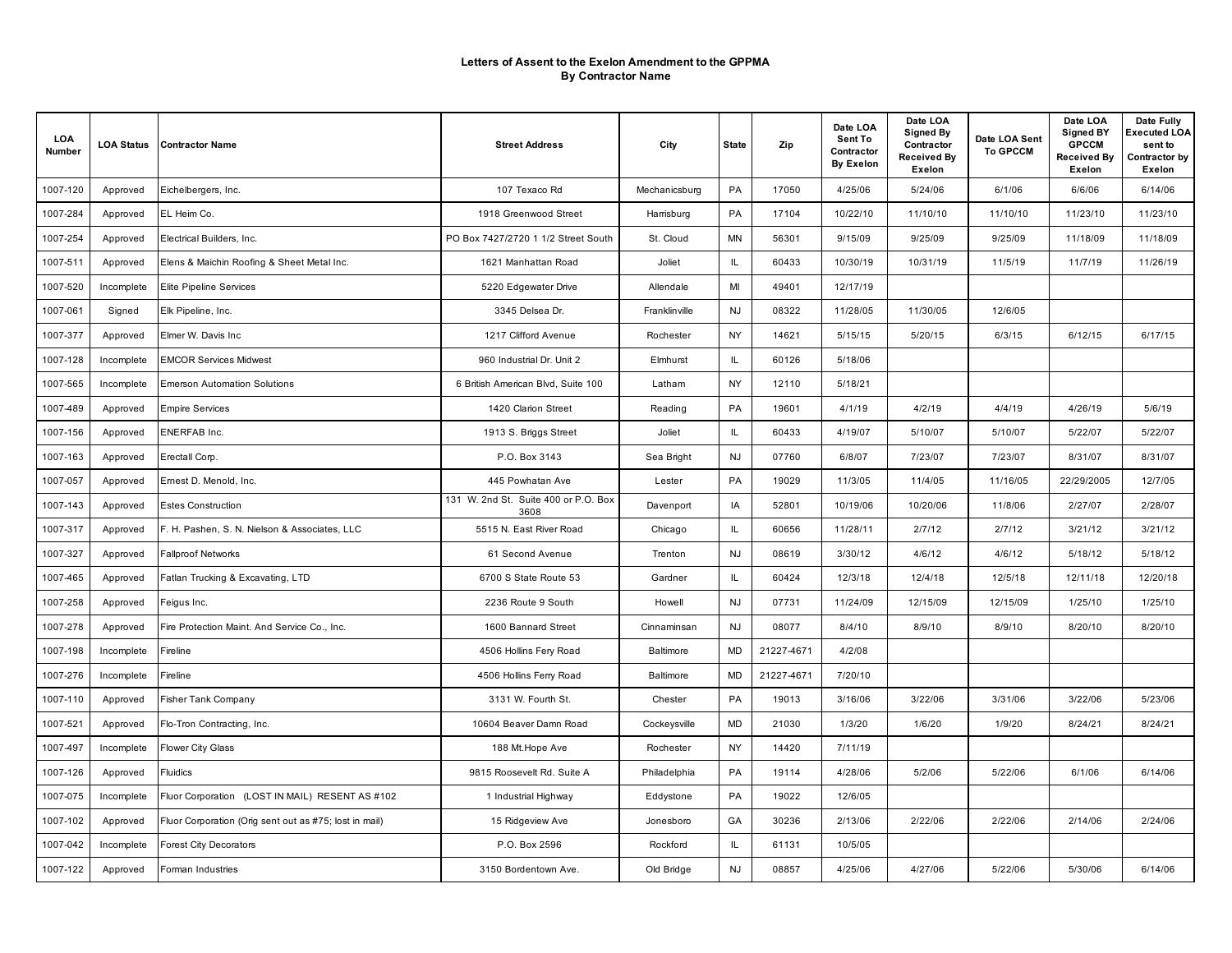| LOA<br>Number | <b>LOA Status</b> | <b>Contractor Name</b>                | <b>Street Address</b>              | City                   | <b>State</b> | Zip        | Date LOA<br>Sent To<br>Contractor<br><b>By Exelon</b> | Date LOA<br><b>Signed By</b><br>Contractor<br>Received By<br>Exelon | Date LOA Sent<br><b>To GPCCM</b> | Date LOA<br><b>Signed BY</b><br><b>GPCCM</b><br><b>Received By</b><br>Exelon | Date Fully<br>Executed LOA<br>sent to<br>Contractor by<br>Exelon |
|---------------|-------------------|---------------------------------------|------------------------------------|------------------------|--------------|------------|-------------------------------------------------------|---------------------------------------------------------------------|----------------------------------|------------------------------------------------------------------------------|------------------------------------------------------------------|
| 1007-558      | Approved          | <b>Fortress Steel</b>                 | 116A Sandy Drive                   | Newark                 | DE           | 19713      | 2/15/21                                               | 3/15/21                                                             | 3/24/21                          | 3/31/21                                                                      | 3/31/21                                                          |
| 1007-485      | Approved          | Framatone                             | 155 Millridge Road                 | Lynchburg              | VA           | 24502      | 2/20/19                                               | 2/25/19                                                             | 3/5/19                           | 3/8/19                                                                       | 3/25/19                                                          |
| 1007-314      | Approved          | Frank Lill and Sons                   | 212 Pine Hill Road                 | Chelmsford             | <b>MA</b>    | 01824      | 11/1/11                                               | 11/10/11                                                            | 11/10/11                         | 12/16/11                                                                     | 12/16/11                                                         |
| 1007-478      | Approved          | <b>Freedom Interiors</b>              | 4000 Washington Street             | Kansas City            | <b>MO</b>    | 64111      | 2/1/19                                                | 2/13/19                                                             | 2/25/19                          | 3/1/19                                                                       | 3/11/19                                                          |
| 1007-265      | Incomplete        | <b>Friendly Signs</b>                 | 1281 N. Schuyler Ave.              | Kankakee               | IL.          | 60901      | 4/30/10                                               |                                                                     |                                  |                                                                              |                                                                  |
| 1007-481      | Approved          | Fumetech                              | 60 Thousand Oaks Blvd              | Morgantown             | PA           | 19543      | 2/1/19                                                | 2/6/19                                                              | 2/13/19                          | 2/19/19                                                                      | 2/26/19                                                          |
| 1007-470      | Approved          | Gallagher Asphalt Corporation         | 18100 S. Indiana Avenue            | Thomton                | IL           | 60476      | 12/20/18                                              | 12/21/19                                                            | 1/14/19                          | 2/7/19                                                                       | 2/13/19                                                          |
| 1007-493      | Incomplete        | Garland DBS Inc.                      | 3800 East 91st Street              | Cleveland              | OH           | 44105      | 6/3/19                                                |                                                                     |                                  |                                                                              |                                                                  |
| 1007-495      | Incomplete        | Garland DBS Inc.                      | 3800 East 91st Street              | Cleveland              | OH           | 44105      | 7/9/19                                                |                                                                     |                                  |                                                                              |                                                                  |
| 1007-281      | Approved          | Gary Rabine & Sons, Inc.              | 4501 U.S. Highway 12               | Richmond               | IL.          | 60071      | 9/28/10                                               | 10/13/10                                                            | 10/13/10                         | 11/4/10                                                                      | 11/4/10                                                          |
| 1007-280      | Approved          | Gary Rinker Trucking, Inc.            | 1625 N. 18th Road                  | Grand Ridge            | IL.          | 61325      | 8/31/10                                               | 9/8/10                                                              | 9/8/10                           | 9/22/10                                                                      | 9/22/10                                                          |
| 1007-364      | Approved          | Gateway Construction Company Inc.     | 3150 West Hirsch Street            | Melrose Park           | IL.          | 60160      | 8/27/14                                               | 8/29/14                                                             | 9/3/14                           | 9/12/14                                                                      | 9/17/14                                                          |
| 1007-145      | Approved          | George Young Company                  | 509 Heron Drive                    | Swedesboro             | <b>NJ</b>    | 08085      | 12/22/06                                              | 12/28/06                                                            | 1/9/07                           | 1/30/07                                                                      | 1/30/07                                                          |
| 1007-074      | Approved          | George Young Mechanical LLC           | 2724 So. 20th St.                  | Philadelphia           | PA           | 19145      | 1/23/06                                               | 1/25/06                                                             | 2/8/06                           | 1/25/06                                                                      | 2/24/06                                                          |
| 1007-234      | Incomplete        | Gibble Construction                   | 1513 Picnic Grove Road             | Manheim                | PA           | 17545      | 4/14/09                                               |                                                                     |                                  |                                                                              |                                                                  |
| 1007-130      | Approved          | Goldhorn Electric                     | 436 N. Springfield Rd.             | <b>Clifton Heights</b> | PA           | 19018      | 5/262006                                              | 5/30/06                                                             | 6/1/06                           | 6/16/06                                                                      | 6/29/06                                                          |
| 1007-286      | Approved          | Graycor Industrial Contstructors Inc. | One Graycor Drive                  | Homewood               | IL.          | 60430      | 11/5/10                                               | 11/17/10                                                            | 11/17/10                         | 12/9/10                                                                      | 12/9/10                                                          |
| 1007-206      | Incomplete        | Green Acres Contracting, Inc.         | P.O. Box 463                       | Scottdale              | PA           | 15683-0463 | 5/1/08                                                |                                                                     |                                  |                                                                              |                                                                  |
| 1007-316      | Approved          | Griffin Dewatering Company            | 3450 Calumet Ave.                  | Hammond                | IN           | 46320      | 11/11/11                                              | 1/24/12                                                             | 1/24/12                          | 2/24/12                                                                      | 2/24/12                                                          |
| 1007-165      | Incomplete        | Guy M. Turner, Inc.                   | 4514 S. Holden Rd. - P.O. Box 7776 | Greensboro             | <b>NC</b>    | 27417-0776 | 6/26/07                                               |                                                                     |                                  |                                                                              |                                                                  |
| 1007-320      | Approved          | H. T. Sweeney & Son Inc.              | 308 Dutton Mill Road               | Brookhaven             | PA           | 19015      | 5/6/13                                                | 5/8/13                                                              | 5/8/13                           | 5/14/13                                                                      | 5/24/13                                                          |
| 1007-508      | Incomplete        | H.T. Lyons                            | 7165 Ambassador Drive              | Allentown              | PA           | 18106      | 10/21/19                                              |                                                                     |                                  |                                                                              |                                                                  |
| 1007-008      | Approved          | H2O Underpressure, Inc.               | N892 Depot Rd. - P.O. Box 289      | Dale                   | WI           | 54931      | 8/24/05                                               | 8/25/05                                                             | 8/29/05                          | 8/30/05                                                                      | 9/13/05                                                          |
| 1007-076      | Approved          | Haines & Kibblehouse                  | 2052 Lucon Rd                      | Skippack               | PA           | 19474      | 1/13/06                                               | 1/26/06                                                             | 2/8/06                           | 2/23/06                                                                      | 2/24/06                                                          |
| 1007-012      | Approved          | Hake Rigging Co.                      | 1502 Chester Pike                  | Eddystone              | PA           | 19022      | 8/15/05                                               | 8/16/05                                                             | 8/17/05                          | 9/12/05                                                                      | 9/16/05                                                          |
| 1007-086      | Approved          | Halm Electrical Contracting, Inc.     | 1301 LaSalle Street                | Ottawa                 | IL.          | 61350      | 3/31/10                                               | 4/1/10                                                              | 4/1/10                           | 4/13/10                                                                      | 4/13/10                                                          |
| 1007-224      | Incomplete        | Harrisburg Glass LLC                  | PO Box 3250/444 Railroad Ave.      | Shiremanstown          | PA           | 17011      | 4/14/09                                               |                                                                     |                                  |                                                                              |                                                                  |
| 1007-055      | Approved          | Hayes Mechanical Co.                  | 2160 No. Ashland Ave               | Chicago                | IL.          | 60614-3024 | 10/13/05                                              | 11/24/05                                                            | 12/6/05                          | 12/12/05                                                                     | 1/13/06                                                          |
| 1007-243      | Approved          | Hayward Baker, Inc.                   | 1130 Annapolis Road                | Odenton                | <b>MD</b>    | 21113      | 6/4/09                                                | 6/8/09                                                              | 6/8/09                           | 7/1/09                                                                       | 7/1/09                                                           |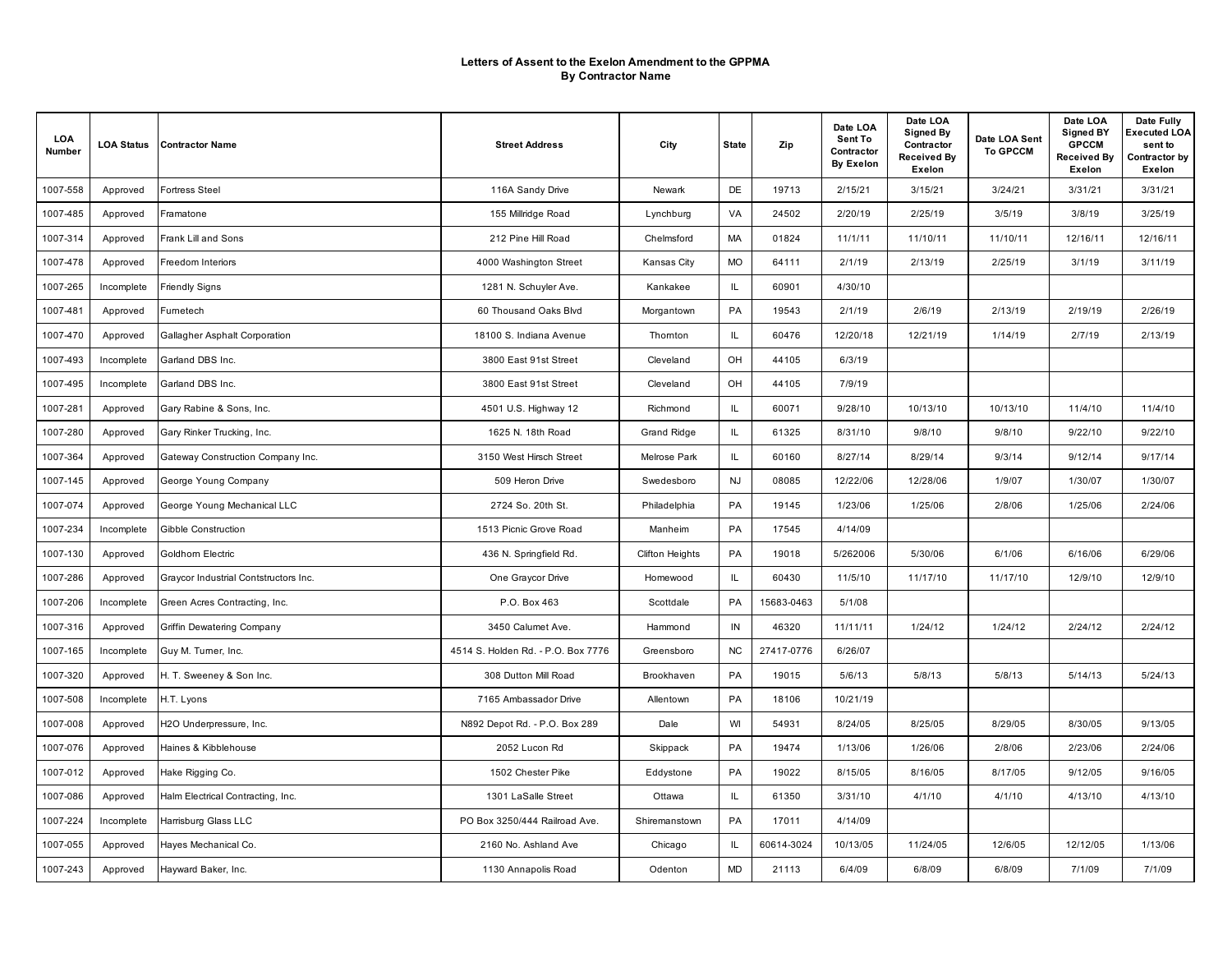| LOA<br>Number | <b>LOA Status</b> | <b>Contractor Name</b>                 | <b>Street Address</b>                | City            | <b>State</b> | Zip        | Date LOA<br>Sent To<br>Contractor<br><b>By Exelon</b> | Date LOA<br><b>Signed By</b><br>Contractor<br>Received By<br>Exelon | Date LOA Sent<br><b>To GPCCM</b> | Date LOA<br><b>Signed BY</b><br><b>GPCCM</b><br><b>Received By</b><br>Exelon | Date Fully<br>Executed LOA<br>sent to<br>Contractor by<br>Exelon |
|---------------|-------------------|----------------------------------------|--------------------------------------|-----------------|--------------|------------|-------------------------------------------------------|---------------------------------------------------------------------|----------------------------------|------------------------------------------------------------------------------|------------------------------------------------------------------|
| 1007-541      | Approved          | <b>Hazelton Trucking</b>               | 33079 S. Martin Long Road            | Wilmington      | IL.          | 60481      | 4/16/20                                               | 4/20/20                                                             | 5/1/20                           | 6/2/20                                                                       | 8/4/20                                                           |
| 1007-021      | Approved          | Heavy Lift Engineering Company, Inc.   | 7241 Gaines St. Ct - P.O. Box 348    | Davenport       | IA           | 52806      | 8/24/05                                               | 10/4/05                                                             | 10/11/05                         | 10/25/05                                                                     | 11/1/05                                                          |
| 1007-177      | Incomplete        | Henson Robinson Company                | 3550 Great Northern Avenue           | Springfield     | IL.          | 62791      | 10/1/07                                               |                                                                     |                                  |                                                                              |                                                                  |
| 1007-205      | Signed            | Herre Brothers, Inc.                   | 4417 Valley Road                     | Enola           | PA           | 17025-1477 | 5/1/08                                                | 4/24/09                                                             | 4/24/09                          |                                                                              |                                                                  |
| 1007-231      | Approved          | Herre Brothers, Inc.                   | 4417 Valley Road                     | Enola           | PA           | 17025-1477 | 4/14/09                                               | 4/24/09                                                             | 4/24/09                          | 5/21/09                                                                      | 5/21/09                                                          |
| 1007-073      | Approved          | <b>Herrell Electric</b>                | 301 W. Market St.                    | Mt. Carroll     | IL.          | 61053      | 1/18/06                                               | 1/23/06                                                             | 2/8/06                           | 2/23/06                                                                      | 2/24/06                                                          |
| 1007-547      | Incomplete        | Holst Trucking & Excavating            | 24118 270th Ave                      | Le Claire       | IA           | 52753      | 10/29/20                                              |                                                                     |                                  |                                                                              |                                                                  |
| 1007-018      | Approved          | Holtec International                   | 555 Lincoln Drive                    | West Marlton    | <b>NJ</b>    | 08053      | 8/18/05                                               | 8/22/05                                                             | 8/24/05                          | 9/1/05                                                                       | 9/13/05                                                          |
| 1007-393      | Approved          | Hughes Urethane Construction Co., Inc. | ovo Citutativille Nu<br>P.O. Box 278 | Southampton     | PA           | 18966      | 7/9/15                                                | 7/14/15                                                             | 7/15/15                          | 7/17/15                                                                      | 7/21/15                                                          |
| 1007-269      | Approved          | Hydro-Exc, Inc.                        | 11109 Fathke Road                    | Crown Point     | IN           | 46307      | 5/26/10                                               | 6/11/10                                                             | 6/11/10                          | 7/16/10                                                                      | 7/16/10                                                          |
| 1007-450      | Approved          | I.B. Abel, Inc.                        | 2745 Black Bridge Road               | York            | PA           | 17406      | 10/8/18                                               | 10/9/18                                                             | 10/31/18                         | 12/14/18                                                                     | 12/20/18                                                         |
| 1007-422      | Approved          | Imperial Crane                         | 7500 W. Imperial Dr.,                | Bridgeview      | IL.          | 60455      | 9/15/16                                               | 9/19/16                                                             | 9/20/16                          | 9/30/16                                                                      | 10/4/16                                                          |
| 1007-288      | Approved          | In Line Fence & Fabrication Co.        | 29410 S. Park Avenue                 | Beecher         | IL.          | 60401      | 11/30/10                                              | 12/6/10                                                             | 12/6/10                          | 2/9/11                                                                       | 2/9/11                                                           |
| 1007-309      | Approved          | Indicom Electric                       | 1026 Moen Avenue                     | Rockdale        | IL.          | 60436      | 8/26/11                                               | 8/30/11                                                             | 8/30/11                          | 1/18/12                                                                      | 1/18/12                                                          |
| 1007-321      | Incomplete        | <b>Insulation World</b>                | 501 Westover Avenue                  | Hopewell        | VA           | 23860      | 5/23/13                                               |                                                                     |                                  |                                                                              |                                                                  |
| 1007-437      | Approved          | Integrated Industrial Services, Inc.   | P.O. Box 481                         | Syracuse        | <b>NY</b>    | 13211      | 10/3/17                                               | 10/5/17                                                             | 10/10/17                         | 10/16/17                                                                     | 10/31/17                                                         |
| 1007-479      | Approved          | Interior Investments                   | 205 W. Wacker Dr. #1700              | Chicago         | IL.          | 60606      | 2/1/19                                                | 2/11/19                                                             | 2/12/19                          | 2/19/19                                                                      | 2/26/19                                                          |
| 1007-326      | Incomplete        | International Sheet Metal              | 112 Veterans Memorial Drive East     | Somerville      | <b>NJ</b>    | 08876      | 3/29/12                                               |                                                                     |                                  |                                                                              |                                                                  |
| 1007-488      | Incomplete        | IPC Lydon, LLC                         | 284 Bodwell St                       | Avon            | <b>MA</b>    | 02322      | 3/15/19                                               |                                                                     |                                  |                                                                              |                                                                  |
| 1007-352      | Approved          | Irex Corporation                       | 120 North Lime                       | Lancaster       | PA           | 17602      | 3/13/14                                               | 3/24/14                                                             | 3/24/14                          | 3/28/14                                                                      | 4/8/14                                                           |
| 1007-285      | Approved          | Irwin Associates, Inc.                 | PO Box 5187/3243 Penwood Road        | Harrisburg      | PA           | 17110      | 10/22/10                                              | 11/4/10                                                             | 11/4/10                          | 11/23/10                                                                     | 11/23/2010 &<br>12/9/2010                                        |
| 1007-504      | Incomplete        | Isidore Construction Company, LLC      | 66 Sellersville Rd.                  | Chalfont        | PA           | 18914      | 9/16/19                                               |                                                                     |                                  |                                                                              |                                                                  |
| 1007-044      | Approved          | J B Contracting                        | 2999 East 250th Road                 | LaSalle         | IL.          | 61301      | 10/5/05                                               | 10/10/05                                                            | 10/18/05                         | 11/1/05                                                                      | 11/10/05                                                         |
| 1007-062      | Incomplete        | J M T Environmental Technology         | 3353-C Gun Club Rd                   | Nazareth        | PA           | 18064      | 12/1/05                                               |                                                                     |                                  |                                                                              |                                                                  |
| 1007-375      | Approved          | J&A Mechanical Contractors Inc.        | PO Box 1037                          | Oswego          | <b>NY</b>    | 13126      | 3/9/15                                                | 3/10/15                                                             | 3/16/15                          | 3/26/15                                                                      | 4/1/15                                                           |
| 1007-033      | Approved          | J. J. White, Inc.                      | 5500 Bingham St.                     | Philadelphia    | PA           | 19120      | 8/30/05                                               | 9/2/05                                                              | 9/13/05                          | 9/28/05                                                                      | 10/4/05                                                          |
| 1007-496      | Approved          | J.F. Brennan Company, Inc.             | 501 Illinois Avenue                  | Ottawa          | IL.          | 61350      | 7/9/19                                                | 1/6/20                                                              | 1/13/20                          | 1/28/20                                                                      | 2/4/20                                                           |
| 1007-207      | Incomplete        | J.K. Steel Erectors                    | 9184 W. State Route 17               | <b>Bonfield</b> | IL           | 60913      | 5/23/08                                               |                                                                     |                                  |                                                                              |                                                                  |
| 1007-308      | Approved          | J.K. Steel Erectors                    | 9184 W. Route 17                     | <b>Bonfield</b> | IL.          | 60913      | 8/22/11                                               | 8/24/11                                                             | 8/24/11                          | 9/19/12                                                                      | 9/19/12                                                          |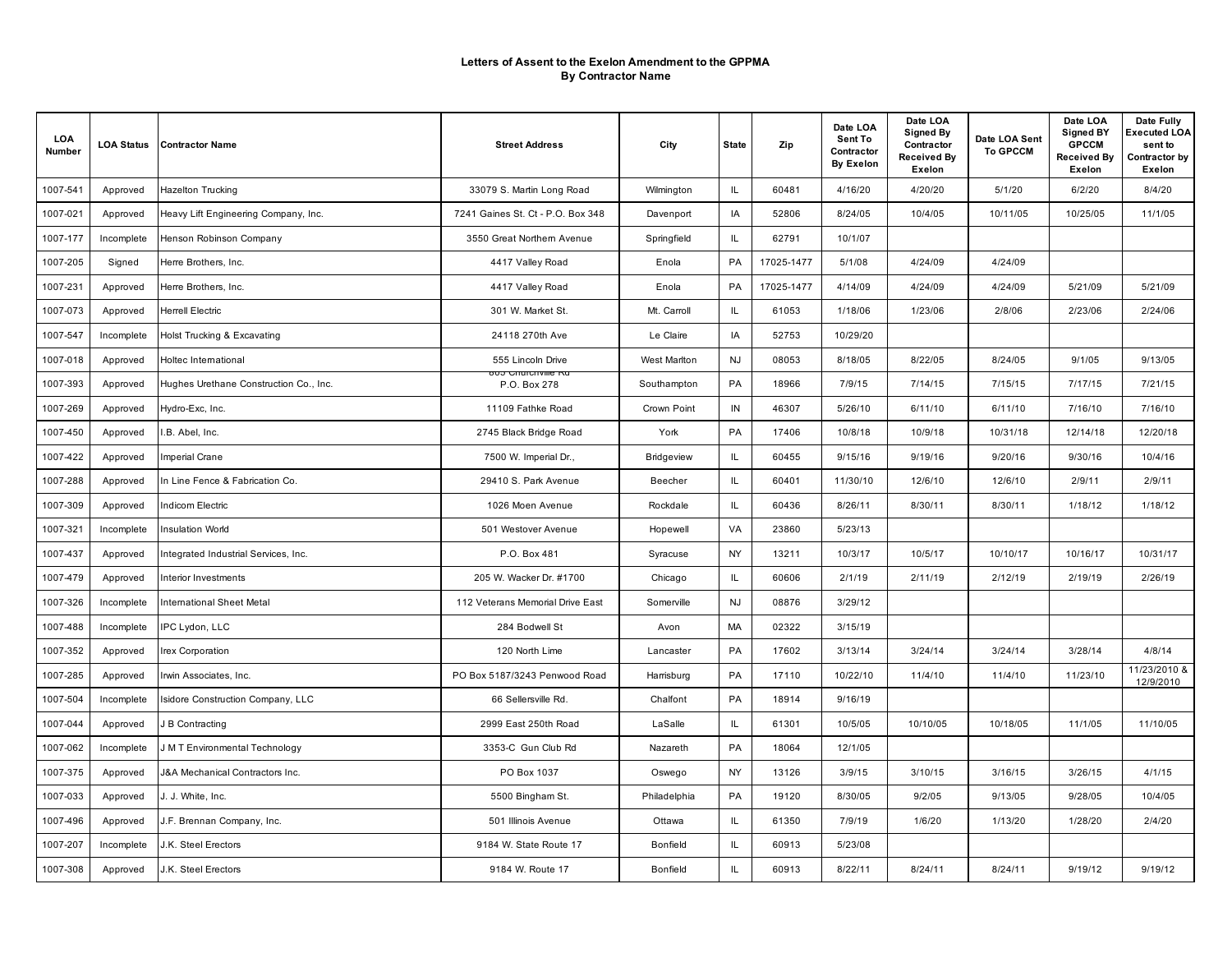| LOA<br>Number | <b>LOA Status</b> | <b>Contractor Name</b>                       | <b>Street Address</b>                             | City           | <b>State</b> | Zip        | Date LOA<br>Sent To<br>Contractor<br><b>By Exelon</b> | Date LOA<br><b>Signed By</b><br>Contractor<br><b>Received By</b><br>Exelon | Date LOA Sent<br><b>To GPCCM</b> | Date LOA<br><b>Signed BY</b><br><b>GPCCM</b><br><b>Received By</b><br>Exelon | Date Fully<br><b>Executed LOA</b><br>sent to<br>Contractor by<br>Exelon |
|---------------|-------------------|----------------------------------------------|---------------------------------------------------|----------------|--------------|------------|-------------------------------------------------------|----------------------------------------------------------------------------|----------------------------------|------------------------------------------------------------------------------|-------------------------------------------------------------------------|
| 1007-402      | Approved          | J.P. Cullen & Sons. Inc.                     | PO Box 5957                                       | Janesville     | WI           | 53547-5957 | 3/19/15                                               | 4/2/15                                                                     | 4/13/15                          | 4/28/15                                                                      | 5/5/15                                                                  |
| 1007-449      | Approved          | James J. Anderson Construction Company, Inc. | 6958 Torresdale Ave                               | Philadelphia   | PA           | 19135      | 9/25/18                                               | 9/26/18                                                                    | 10/1/18                          | 10/16/18                                                                     | 10/22/18                                                                |
| 1007-373      | Incomplete        | Janus Fire Systems                           | 1102 Rupcich Drive                                | Crown Point    | IN           | 46307      | 2/16/15                                               |                                                                            |                                  |                                                                              |                                                                         |
| 1007-221      | Approved          | JB Contracting Corporation                   | 2999 E. 350th Road/PO Box 1309                    | LaSalle        | IL.          | 61301      | 3/6/09                                                | 3/20/09                                                                    | 3/20/09                          | 4/14/09                                                                      | 4/14/09                                                                 |
| 1007-338      | Approved          | JGM Inc.                                     | 251 Norwood Road                                  | Downing Town   | PA           | 19335      | 7/16/12                                               | 7/23/12                                                                    | 7/23/12                          | 10/1/12                                                                      | 10/1/12                                                                 |
| 1007-468      | Approved          | <b>JM Electric Services, LLC</b>             | 1026 Moen Avenue                                  | Rockdale       | IL           | 60436      | 12/20/18                                              | 12/21/18                                                                   | 12/26/18                         | 2/7/19                                                                       | 2/13/19                                                                 |
| 1007-418      | Approved          | John Burns Construction Company              | 17601 Southwest Highway                           | Orland Park    | IL.          | 60467      | 7/26/16                                               | 7/27/16                                                                    | 7/29/16                          | 8/19/16                                                                      | 8/23/16                                                                 |
| 1007-220      | Approved          | John Pohar & Sons, Inc.                      | 2253 Crosat Street                                | LaSalle        | IL           | 61301      | 3/6/09                                                | 3/12/09                                                                    | 3/12/09                          | 3/27/09                                                                      | 3/27/09                                                                 |
| 1007-368      | Approved          | Johnson Contracting Company Inc.             | 2750 Morton Drive                                 | East Moline    | IL.          | 61244      | 10/9/14                                               | 10/13/14                                                                   | 10/22/14                         | 11/12/14                                                                     | 11/18/14                                                                |
| 1007-536      | Incomplete        | Johnson Contracting Company Inc.             | 2750 Morton Drive                                 | East Moline    | IL           | 61244      | 3/19/20                                               |                                                                            |                                  |                                                                              |                                                                         |
| 1007-271      | Approved          | Jomar Telegrouting, Inc.                     | 1914 Heather Lane                                 | Joliet         | IL.          | 60431      | 7/1/10                                                | 7/7/10                                                                     | 7/7/10                           | 8/13/10                                                                      | 8/13/10                                                                 |
| 1007-183      | Approved          | Jones & Sullivan Enterprises, Inc.           | 2955 North Dinneen Street                         | Decatur        | IL           | 62526      | 10/1/07                                               | 10/16/07                                                                   | 10/16/07                         | 12/20/07                                                                     | 12/20/07                                                                |
| 1007-406      | Approved          | Josall Syracuse Inc.                         | 6432 Baird Ave.                                   | Syracuse       | NY           | 13206      | 1/8/16                                                | 1/12/16                                                                    | 1/28/16                          | 2/3/16                                                                       | 2/11/16                                                                 |
| 1007-009      | Approved          | Joseph Jingoli & Son, Inc.                   | 3131 Princeton Pike - Building #4 -<br>Suite #214 | Lawrenceville  | NJ           | 08648      | 9/1/05                                                | 9/6/05                                                                     | 9/13/05                          | 9/30/05                                                                      | 10/4/05                                                                 |
| 1007-528      | Incomplete        | Journeyman Mechanical Contractors, Inc.      | 2125 Baldwin Ave.                                 | Crofton        | MD           | 21114      | 1/27/20                                               |                                                                            |                                  |                                                                              |                                                                         |
| 1007-519      | Approved          | JPC Group, Inc.                              | 228 Blackwood Bamsboro Rd.                        | Blackwood      | <b>NJ</b>    | 08012      | 11/22/19                                              | 11/26/19                                                                   | 12/4/19                          | 1/8/20                                                                       | 1/22/20                                                                 |
| 1007-452      | Approved          | JPG Plumbing Services Inc                    | 8260 Patuxent Range Rd. STE H                     | Jessup         | MD           | 20794      | 10/11/18                                              | 10/15/18                                                                   | 10/23/18                         | 11/20/18                                                                     | 12/4/18                                                                 |
| 1007-214      | Approved          | JW Koehler Electric Inc.                     | 2716 W. Central Park Ave.                         | Davenport      | IA           | 52804      | 8/28/08                                               | 9/5/08                                                                     | 9/5/08                           | 9/26/08                                                                      | 9/26/08                                                                 |
| 1007-225      | Approved          | Kalkreuth Roofing & Sheet Metal, Inc.        | PO Box 4008                                       | Frederick      | MD           | 21705      | 4/14/09                                               | 4/24/09                                                                    | 4/24/09                          | 6/19/09                                                                      | 6/19/09                                                                 |
| 1007-525      | Incomplete        | Kalkreuth Roofing & Sheet Metal, Inc.        | 5726 Industry Lane                                | Frederick      | <b>MD</b>    | 21704      | 1/27/20                                               |                                                                            |                                  |                                                                              |                                                                         |
| 1007-226      | Approved          | Keener Inc.                                  | 105 Texaco Road                                   | Mechanicsburg  | PA           | 17050      | 4/14/09                                               | 4/24/09                                                                    | 4/24/09                          | 5/1/09                                                                       | 5/1/09                                                                  |
| 1007-216      | Approved          | Kelso-Burnet                                 | 1378 St. Paul Avenue                              | Gumee          | IL           | 60031      | 10/7/08                                               | 11/13/08                                                                   | 11/13/08                         | 12/12/08                                                                     | 12/12/08                                                                |
| 1007-272      | Incomplete        | Keystone Fire Protection Co.                 | 4333 Industrial Drive                             | North Wales    | PA           | 19454      | 7/7/10                                                |                                                                            |                                  |                                                                              |                                                                         |
| 1007-560      | Incomplete        | Kiewit Infrastructure Co.                    | 470 Chestnut Ridge Road                           | Woodcliff Lake | <b>NJ</b>    | 07677      | 3/4/21                                                |                                                                            |                                  |                                                                              |                                                                         |
| 1007-378      | Approved          | Kiewit Power Constructors Company            | 9401 Renner Blvd.                                 | Lenexa         | KS           | 66219      | 6/9/14                                                | 6/17/14                                                                    | 6/19/14                          | 7/7/14                                                                       | 7/22/14                                                                 |
| 1007-311      | Incomplete        | Kiewit Power Nuclear                         | 9401 Renner Blvd.                                 | Lenexa         | KS           | 66219      | 9/16/11                                               |                                                                            |                                  |                                                                              |                                                                         |
| 1007-255      | Approved          | King/Lar Company                             | PO Box 986/2020 E. Olive Street                   | Decatur        | IL.          | 62526-0986 | 10/9/09                                               | 10/16/09                                                                   | 10/16/09                         | 10/29/09                                                                     | 10/29/09                                                                |
| 1007-241      | Approved          | Kistler O'Brien                              | 2210 City Line Road                               | Bethlehem      | PA           | 18017      | 6/2/09                                                | 6/5/09                                                                     | 6/5/09                           | 6/25/09                                                                      | 6/25/09                                                                 |
| 1007-515      | Signed            | Koester                                      | 3101 Seneca Tumpike                               | Canastota      | NY           | 13032      | 11/6/19                                               | 11/25/19                                                                   |                                  |                                                                              |                                                                         |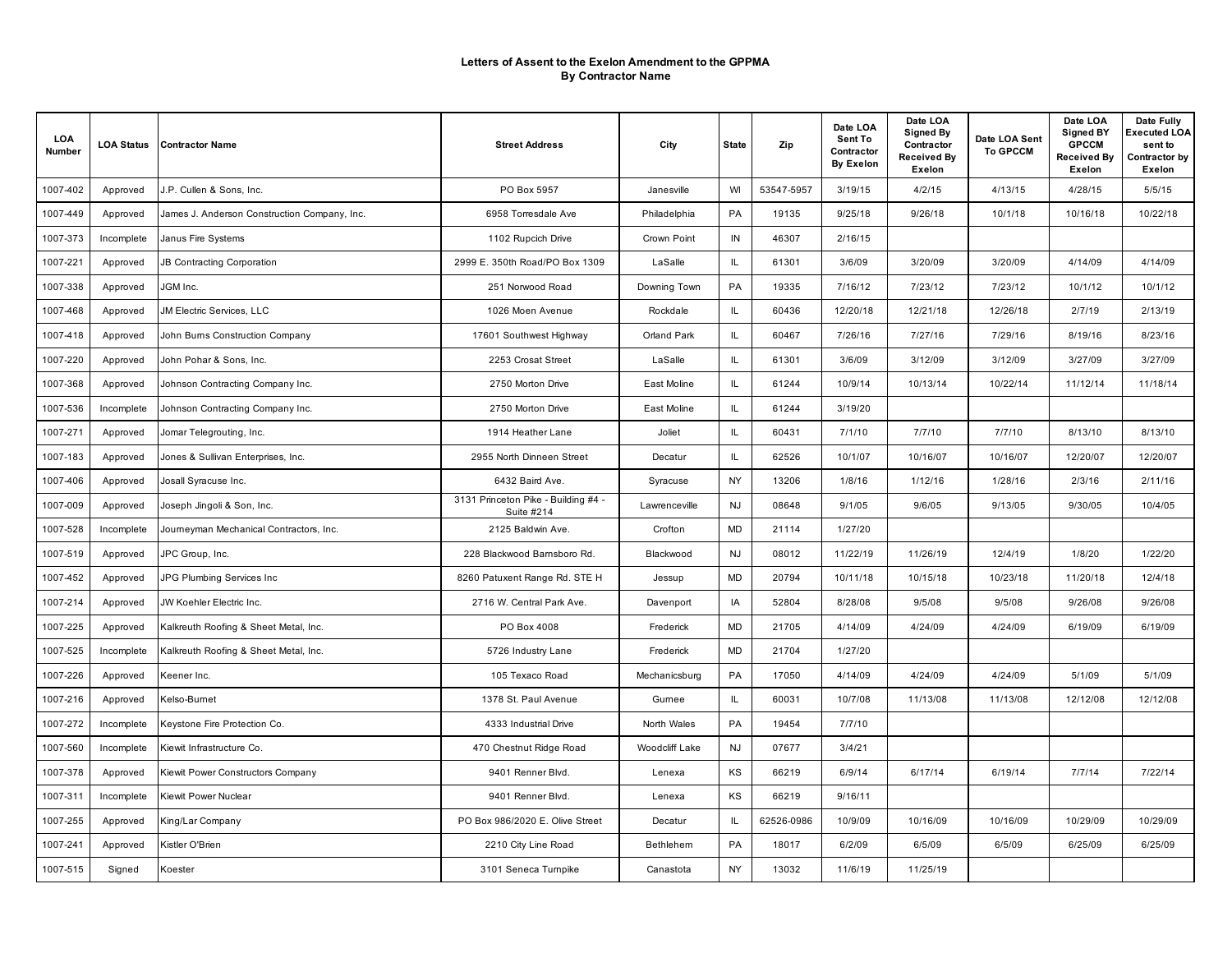| LOA<br>Number | <b>LOA Status</b> | <b>Contractor Name</b>                    | <b>Street Address</b>                    | City               | <b>State</b>  | Zip   | Date LOA<br>Sent To<br>Contractor<br><b>By Exelon</b> | Date LOA<br><b>Signed By</b><br>Contractor<br><b>Received By</b><br>Exelon | Date LOA Sent<br><b>To GPCCM</b> | Date LOA<br><b>Signed BY</b><br><b>GPCCM</b><br><b>Received By</b><br>Exelon | Date Fully<br><b>Executed LOA</b><br>sent to<br>Contractor by<br>Exelon |
|---------------|-------------------|-------------------------------------------|------------------------------------------|--------------------|---------------|-------|-------------------------------------------------------|----------------------------------------------------------------------------|----------------------------------|------------------------------------------------------------------------------|-------------------------------------------------------------------------|
| 1007-186      | Incomplete        | Kone, Inc.                                | 1801 River Drive                         | Moline             | $\mathsf{IL}$ | 61265 | 10/1/07                                               |                                                                            |                                  |                                                                              |                                                                         |
| 1007-194      | Incomplete        | Kone, Inc.                                | 1801 River Drive                         | Moline             | IL            | 61265 | 1/23/08                                               |                                                                            |                                  |                                                                              |                                                                         |
| 1007-361      | Approved          | Konecranes Nuclear Equipment and Services | 5300 S. Emmer Drive                      | New Berlin         | WI            | 53151 | 1/17/14                                               | 1/27/14                                                                    | 1/27/14                          | 2/21/14                                                                      | 2/27/14                                                                 |
| 1007-369      | Approved          | Konematic, Inc DBA Door Systems Inc       | 2019 Corporate Lane Suite 159            | Naperville         | IL            | 60563 | 10/23/14                                              | 10/27/14                                                                   | 10/31/14                         | 11/7/14                                                                      | 11/12/14                                                                |
| 1007-295      | Approved          | Koolmaster Co., Inc.                      | 300 2nd Street                           | LaSalle            | IL            | 61301 | 3/10/11                                               | 3/18/11                                                                    | 3/18/11                          | 6/8/11                                                                       | 6/8/11                                                                  |
| 1007-164      | Approved          | Krueger Tower Inc.                        | 114 N. Washington Street                 | Genoa              | IL            | 60135 | 6/11/07                                               | 6/13/07                                                                    | 6/13/07                          | 6/29/07                                                                      | 6/29/07                                                                 |
| 1007-208      | Approved          | <b>KV Steel Company</b>                   | 3407 78th Avenue West - Suite A          | Rock Island        | IL            | 61201 | 5/23/08                                               | 5/30/08                                                                    | 5/30/08                          | 3/27/09                                                                      | 3/27/09                                                                 |
| 1007-550      | Approved          | L&L Flooring, Inc.                        | 4200 11th Street                         | Rock Island        | IL            | 61201 | 11/11/20                                              | 11/17/20                                                                   | 12/10/20                         | 12/17/20                                                                     | 8/9/21                                                                  |
| 1007-237      | Approved          | L&L Larsen Electric and Data Systems      | 1421 N. Division Street                  | Morris             | IL            | 60450 | 4/28/09                                               | 5/21/09                                                                    | 5/21/09                          | 6/12/09                                                                      | 6/12/09                                                                 |
| 1007-421      | Approved          | Layne Christensen Company, LLC            | 721 W Illinois Ave                       | Aurora             | IL            | 60506 | 9/6/16                                                | 9/7/16                                                                     | 9/8/16                           | 9/12/16                                                                      | 9/20/16                                                                 |
| 1007-124      | Approved          | Layne Westem Co.                          | 2399 Cassens Dr.                         | Fenton (St. Louis) | MO            | 63026 | 4/27/06                                               | 5/3/06                                                                     | 7/25/06                          | 10/23/06                                                                     | 11/1/06                                                                 |
| 1007-426      | Signed            | Leo J. Roth Corporation                   | 841 Holt Road                            | Webster            | NY            | 14580 | 12/16/16                                              | 2/2/17                                                                     | 3/6/17                           |                                                                              | 3/21/17                                                                 |
| 1007-341      | Approved          | Lesco Design and Manufacturing            | 1120 Fort Pickens Road                   | LaGrange           | KY            | 40031 | 9/17/12                                               | 9/19/12                                                                    | 9/19/12                          | 5/1/13                                                                       | 5/1/13                                                                  |
| 1007-514      | Incomplete        | Level A Underground Solutions, LLC        | 675 Concord Road                         | Glen Mills         | PA            | 19342 | 11/6/19                                               |                                                                            |                                  |                                                                              |                                                                         |
| 1007-167      | Incomplete        | Lewis, Yockey & Brown, Inc.               | 505 North Main Street                    | Bloomington        | IL            | 61701 | 10/1/07                                               |                                                                            |                                  |                                                                              |                                                                         |
| 1007-067      | Approved          | Liberty Mechanical                        | 1 South Drive                            | Cookstown          | <b>NJ</b>     | 08511 | 1/6/06                                                | 2/2/06                                                                     | 2/27/06                          | 3/2/06                                                                       | 3/7/06                                                                  |
| 1007-302      | Approved          | Lindblad Construction                     | 717 East Cass Street                     | Joliet             | IL            | 60434 | 7/18/11                                               | 7/21/11                                                                    | 7/21/11                          | 9/19/12                                                                      | 9/19/12                                                                 |
| 1007-394      | Approved          | Lindsey Aggregates, Inc.                  | 5646 State Route 104                     | Oswego             | NY            | 13126 | 7/15/15                                               | 7/16/15                                                                    | 7/20/15                          | 8/11/15                                                                      | 8/17/15                                                                 |
| 1007-209      | Approved          | LinTec                                    | 12 Redding Ridge Drive                   | Gaithersburg       | <b>MD</b>     | 20878 | 6/12/08                                               | 8/26/08                                                                    | 8/26/08                          | 3/27/09                                                                      | 3/27/09                                                                 |
| 1007-396      | Signed            | Lockwood Brothers                         | 220 Salters Creek Road                   | Hampton            | VA            | 23661 | 9/30/15                                               | 10/20/15                                                                   | 10/22/15                         |                                                                              |                                                                         |
| 1007-398      | Incomplete        | Lockwood Brothers                         | 220 Salters Creek Road                   | Hampton            | VA            | 23661 | 10/27/15                                              |                                                                            |                                  |                                                                              |                                                                         |
| 1007-029      | Approved          | Loescher Heating & Air Conditioning       | 1860 S. Walnut Road                      | Freeport           | IL            | 61032 | 12/5/11                                               | 12/16/11                                                                   | 12/16/11                         | 1/18/12                                                                      | 1/18/12                                                                 |
| 1007-003      | Approved          | Luse Companies,                           | 3990 Enterprise Ct.                      | Aurora             | IL            | 60504 | 8/10/05                                               | 8/9/05                                                                     |                                  | 8/23/05                                                                      | 9/13/05                                                                 |
| 1007-066      | Incomplete        | M. J. Electric                            | 1047 Shoemaker                           | Shoemakersville    | PA            | 19555 | 1/6/06                                                |                                                                            |                                  |                                                                              |                                                                         |
| 1007-071      | Approved          | M. Schnoll & Sons, Inc.                   | 3151 Weikel St                           | Philadelphia       | PA            | 19134 | 1/17/06                                               | 1/19/06                                                                    | 1/23/06                          | 1/26/06                                                                      | 2/8/06                                                                  |
| 1007-540      | Approved          | M.J. Electric, LLC                        | 200 West Frank Pipp Drive, PO BOX<br>686 | Iron Mountain      | MI            | 49801 | 4/14/20                                               | 4/17/20                                                                    | 5/1/20                           | 5/26/20                                                                      | 8/4/20                                                                  |
| 1007-260      | Approved          | Mammoet USA North, Inc.                   | 2130 Frontage Road                       | Rockdale           | IL            | 60436 | 1/21/10                                               | 1/25/10                                                                    | 1/25/10                          | 9/10/10                                                                      | 9/10/10                                                                 |
| 1007-246      | Incomplete        | Mammoet USA, LLC.                         | 20525 FM 521                             | Rosharon           | TX            | 77583 | 7/20/09                                               |                                                                            |                                  |                                                                              |                                                                         |
| 1007-440      | Approved          | Mandrel Construction Company Inc          | 115 Pheasant Run Suite 210               | Newton             | PA            | 18940 | 10/31/17                                              | 11/17/17                                                                   | 11/28/17                         | 12/6/17                                                                      | 12/13/17                                                                |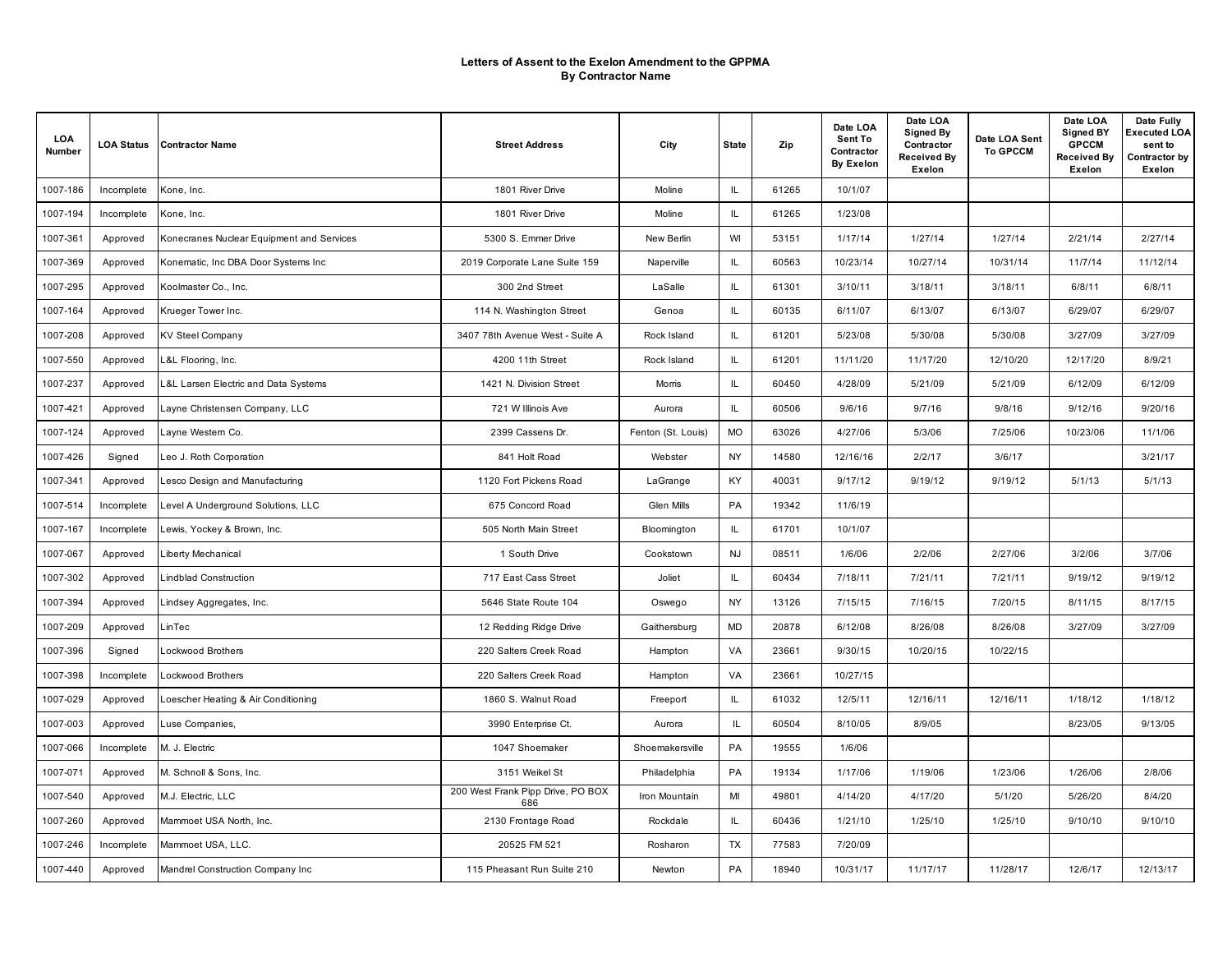| LOA<br>Number | <b>LOA Status</b> | <b>Contractor Name</b>                      | <b>Street Address</b>           | City               | <b>State</b> | Zip   | Date LOA<br>Sent To<br>Contractor<br><b>By Exelon</b> | Date LOA<br><b>Signed By</b><br>Contractor<br><b>Received By</b><br>Exelon | Date LOA Sent<br><b>To GPCCM</b> | Date LOA<br><b>Signed BY</b><br><b>GPCCM</b><br><b>Received By</b><br>Exelon | Date Fully<br>Executed LOA<br>sent to<br>Contractor by<br>Exelon |
|---------------|-------------------|---------------------------------------------|---------------------------------|--------------------|--------------|-------|-------------------------------------------------------|----------------------------------------------------------------------------|----------------------------------|------------------------------------------------------------------------------|------------------------------------------------------------------|
| 1007-133      | Approved          | Manta Industrial, Inc.                      | 5233 Hohman Ave                 | Hammond            | IN           | 46320 | 8/18/06                                               | 8/23/06                                                                    | 9/21/06                          | 9/25/06                                                                      | 10/24/06                                                         |
| 1007-199      | Approved          | Marine Maintenance                          | 910 N. Delsea Drive             | Clayton            | <b>NJ</b>    | 08312 | 4/2/08                                                | 4/9/08                                                                     | 4/9/08                           | 8/1/08                                                                       | 8/1/08                                                           |
| 1007-132      | Incomplete        | Marley Cooling Tower Services               | 18644 NW Frontage Rd            | Joliet             | IL           | 60431 | 8/17/06                                               |                                                                            |                                  |                                                                              |                                                                  |
| 1007-446      | Approved          | Mass Custom Hauling, Inc.                   | 1012 W 13th Ave Ct              | Milan              | IL.          | 61264 | 5/25/18                                               | 5/30/18                                                                    | 6/6/18                           | 6/12/18                                                                      | 6/25/18                                                          |
| 1007-270      | Incomplete        | Massie Jet-Vac                              | 1468 East 22nd Road             | Streator           | IL.          | 61364 | 5/26/10                                               |                                                                            |                                  |                                                                              |                                                                  |
| 1007-123      | Approved          | Master Locators                             | 2426 E. Helms Manor             | Boothwyn           | PA           | 19061 | 4/27/06                                               | 5/1/06                                                                     | 5/23/06                          | 6/27/06                                                                      | 7/24/06                                                          |
| 1007-336      | Approved          | <b>Material Solutions Laboratory</b>        | 1040 Bonaventure Dr.            | Elk Grove Village  | IL.          | 60007 | 6/29/12                                               | 7/9/12                                                                     | 7/9/12                           | 8/17/12                                                                      | 8/17/12                                                          |
| 1007-411      | Approved          | Matrix North American Construction, Inc.    | 701 Technology Drive            | Canonsburg         | PA           | 15317 | 3/30/16                                               | 4/5/16                                                                     | 4/8/16                           | 4/13/16                                                                      | 4/21/16                                                          |
| 1007-144      | Incomplete        | Matrix Service Industrial Contractors, Inc. | 1500 Chester Pk                 | Eddystone          | PA           | 19022 | 11/7/06                                               |                                                                            |                                  |                                                                              |                                                                  |
| 1007-215      | Approved          | Matrix Service Industrial Contractors, Inc. | 1500 Chester Pike               | Eddystone          | PA           | 19022 | 9/15/08                                               | 9/19/08                                                                    | 9/19/08                          | 10/8/08                                                                      | 10/8/08                                                          |
| 1007-331      | Incomplete        | Maxim Crane Works, L.P.                     | 1225 Washington Pike            | <b>Bridgeville</b> | PA           | 15017 | 5/24/12                                               |                                                                            |                                  |                                                                              |                                                                  |
| 1007-337      | Approved          | MC Mechanical Contractors, Inc.             | 15774 LaGrange Road - Suite 245 | Orland Park        | IL           | 60462 | 7/6/12                                                | 7/13/12                                                                    | 7/13/12                          | 8/17/12                                                                      | 8/17/12                                                          |
| 1007-300      | Approved          | McCarthy Improvement Company                | 5401 Victoria Avenue            | Davenport          | IA           | 52807 | 6/21/11                                               | 7/12/11                                                                    | 7/12/11                          | 8/23/11                                                                      | 8/23/11                                                          |
| 1007-360      | Approved          | McCauley Mechanical                         | 8787 S. 78th Avenue             | Bridgeview         | IL.          | 60455 | 1/31/13                                               | 2/7/13                                                                     | 2/7/13                           | 5/1/13                                                                       | 5/1/13                                                           |
| 1007-253      | Incomplete        | McDaniel Fire Systems                       | 1055 Joliet Road                | Valparaiso         | IN           | 46385 | 9/11/09                                               |                                                                            |                                  |                                                                              |                                                                  |
| 1007-453      | Approved          | McDonald Electrical Corporation             | 72 Sharp Street, Unit C-8       | Hingham            | <b>MA</b>    | 02043 | 10/12/18                                              | 10/15/18                                                                   | 10/22/18                         | 12/11/18                                                                     | 12/20/18                                                         |
| 1007-257      | Approved          | MCT Services, LLC                           | 7401 W. 129th St.               | Overland Park      | KS           | 66213 | 11/5/09                                               | 11/9/09                                                                    | 11/9/09                          | 12/8/09                                                                      | 12/8/09                                                          |
| 1007-419      | Approved          | Meade, Inc.                                 | 9550 W. 55th St. - Suite A      | <b>McCook</b>      | IL.          | 60525 | 8/4/16                                                | 8/9/16                                                                     | 8/11/16                          | 8/16/16                                                                      | 8/22/16                                                          |
| 1007-333      | Approved          | Meccon Industries, Inc.                     | 2703 Bemice Road                | Lansing            | IL.          | 60438 | 6/28/12                                               | 7/3/12                                                                     | 7/3/12                           | 8/17/12                                                                      | 8/17/12                                                          |
| 1007-362      | Approved          | Mechanical Incorporated                     | 2279 Yellow Creek Road          | Freeport           | IL.          | 61032 | 1/27/14                                               | 1/30/14                                                                    | 2/26/14                          | 3/6/14                                                                       | 3/12/14                                                          |
| 1007-351      | Approved          | Menconi Terrazzo                            | 1050 Entry Dr.                  | Bensenville        | IL.          | 60106 | 9/30/13                                               | 10/31/13                                                                   | 10/31/13                         | 11/1/13                                                                      | 11/1/13                                                          |
| 1007-332      | Approved          | Mersino Dewatering Inc.                     | 600 Lumber Center Road          | Michigan City      | IN           | 46360 | 5/24/12                                               | 6/8/12                                                                     | 6/8/12                           | 6/28/12                                                                      | 6/28/12                                                          |
| 1007-530      | Approved          | Metro Test Balance                          | 8640 Edgeworth Drive            | Capitol Heights    | MD           | 20743 | 1/28/20                                               | 1/29/20                                                                    | 2/4/20                           | 8/24/21                                                                      | 8/24/21                                                          |
| 1007-517      | Approved          | Metropolitan Contract Carpets               | 625 E Chapel Ave                | Cherry Hill        | <b>NJ</b>    | 08034 | 11/18/19                                              | 11/26/19                                                                   | 1/6/20                           | 1/28/20                                                                      | 2/4/20                                                           |
| 1007-404      | Signed            | Michuda Construction                        | 11204 S. Western Ave            | Chicago            | IL.          | 60643 | 12/14/15                                              | 12/21/15                                                                   | 1/4/16                           |                                                                              |                                                                  |
| 1007-405      | Approved          | Michuda Construction                        | 11204 S. Western Ave            | Chicago            | IL.          | 60643 | 1/7/16                                                |                                                                            |                                  | 1/27/16                                                                      | 2/2/16                                                           |
| 1007-273      | Approved          | Mid American Glazing                        | 3750 W. River Drive             | Davenport          | IA           | 52802 | 7/7/10                                                | 8/2/10                                                                     | 8/2/10                           | 8/13/10                                                                      | 8/13/10                                                          |
| 1007-555      | Approved          | Mid-State                                   | 638 Antoine Street              | Harrisburg         | PA           | 17110 | 1/20/21                                               | 2/1/21                                                                     | 2/12/21                          | 2/23/21                                                                      | 8/9/21                                                           |
| 1007-498      | Approved          | Mid-State Lawn & Tree Service               | 709 County Rte 1.               | Oswego             | NY           | 13126 | 8/8/19                                                | 8/12/19                                                                    | 8/20/19                          | 8/27/19                                                                      | 9/13/19                                                          |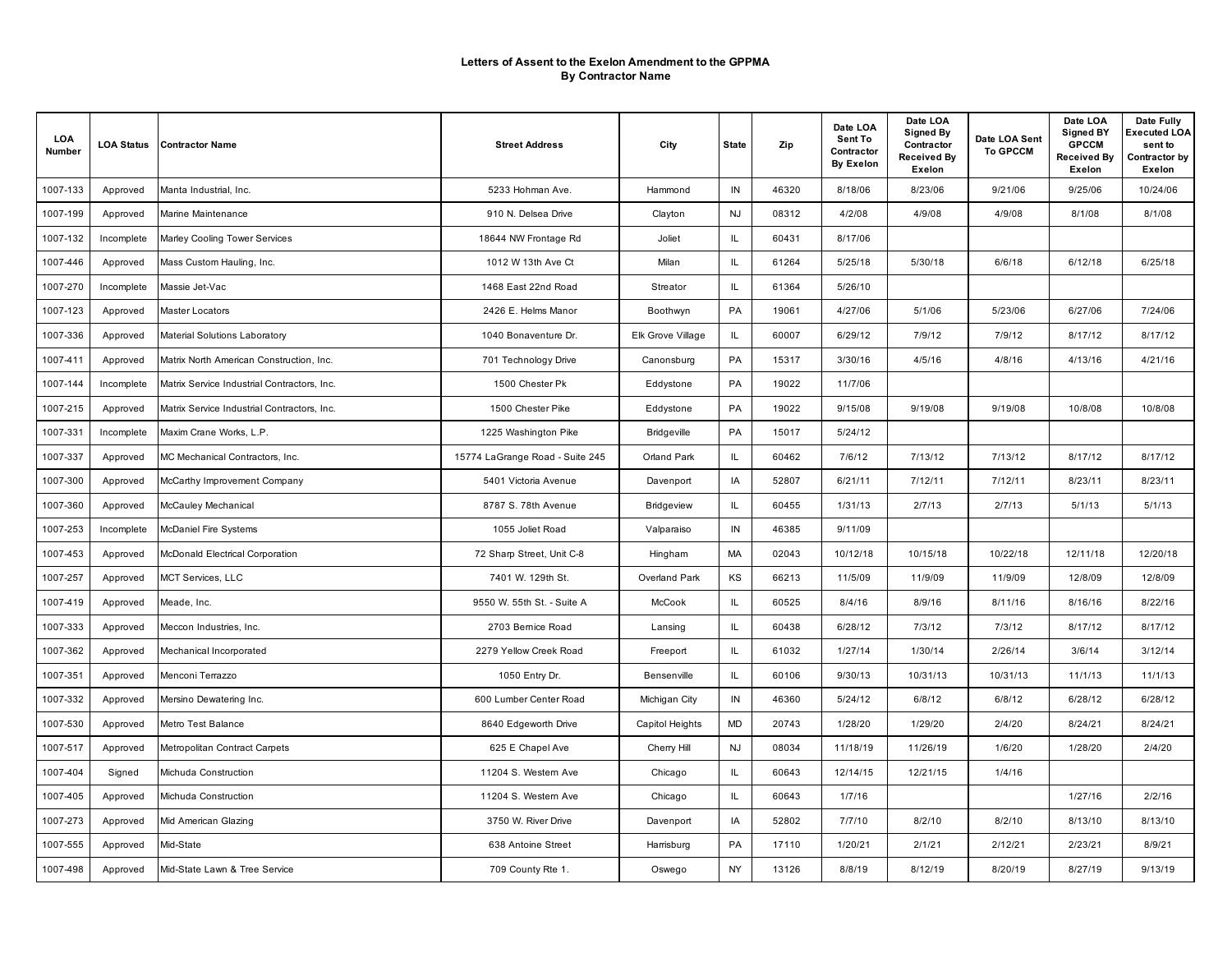| LOA<br>Number | <b>LOA Status</b> | Contractor Name                       | <b>Street Address</b>                                 | City                   | <b>State</b> | Zip         | Date LOA<br>Sent To<br>Contractor<br><b>By Exelon</b> | Date LOA<br><b>Signed By</b><br>Contractor<br><b>Received By</b><br>Exelon | Date LOA Sent<br><b>To GPCCM</b> | Date LOA<br><b>Signed BY</b><br><b>GPCCM</b><br><b>Received By</b><br>Exelon | Date Fully<br>Executed LOA<br>sent to<br>Contractor by<br>Exelon |
|---------------|-------------------|---------------------------------------|-------------------------------------------------------|------------------------|--------------|-------------|-------------------------------------------------------|----------------------------------------------------------------------------|----------------------------------|------------------------------------------------------------------------------|------------------------------------------------------------------|
| 1007-159      | Incomplete        | Mid-States                            | 4170 N. Bearsdale Road                                | Decatur                | IL.          | 62520       | 4/25/07                                               |                                                                            |                                  |                                                                              |                                                                  |
| 1007-325      | Approved          | Midwest Fire Suppression, Inc.        | P.O. Box 69                                           | New Lenox              | IL.          | 60451       | 1/12/12                                               | 2/7/12                                                                     | 2/7/12                           | 2/24/12                                                                      | 2/24/12                                                          |
| 1007-172      | Signed            | Midwest Ltd. Concrete Pumping Service | PO Box 4473 - 536 25th Avenue                         | Rock Island            | IL           | 61204-4473  | 10/1/07                                               | 10/12/07                                                                   | 10/12/07                         |                                                                              |                                                                  |
| 1007-050      | Approved          | Midwest Mechanical                    | 540 Executive Dr.                                     | Willowbrook            | IL.          | 60527       | 10/6/05                                               | 10/7/05                                                                    | 10/12/05                         | 11/4/05                                                                      | 11/10/05                                                         |
| 1007-227      | Approved          | Miles T. Weaber & Son Inc.            | 2016 State Drive                                      | Lebanon                | PA           | 17042       | 4/14/09                                               | 5/29/09                                                                    | 5/29/09                          | 8/5/09                                                                       | 8/5/09                                                           |
| 1007-027      | Approved          | Miller Engineering Company            | 1616 South Main Street                                | Rockford               | IL.          | 61102       | 12/5/11                                               | 12/8/11                                                                    | 12/8/11                          | 12/22/11                                                                     | 12/22/11                                                         |
| 1007-499      | Approved          | Milt Co Paving                        | 236 Honey Hill Rd.                                    | Fulton                 | NY           | 13069       | 8/8/19                                                | 8/18/19                                                                    | 8/27/19                          | 10/17/19                                                                     |                                                                  |
| 1007-573      | Approved          | Mitchell Knorr Contracting            | 7295 Old Berwick Road                                 | Bloomsburg             | PA           | 17815       | 11/22/21                                              | 12/9/21                                                                    | 12/17/21                         | 1/7/22                                                                       | 1/7/22                                                           |
| 1007-490      | Approved          | Modular Installations & Design, Inc.  | 380 Internationald Blvd., Suite B                     | Bolingbrook            | IL.          | 60440       | 4/2/19                                                | 4/15/19                                                                    | 4/15/19                          | 5/24/19                                                                      | 6/18/19                                                          |
| 1007-192      | Approved          | Morris Material Handling              | 315 W. Forest Hill Ave.                               | Oak Creek              | WI           | 53154       | 1/9/08                                                | 1/7/09                                                                     | 1/7/09                           | 5/7/09                                                                       | 5/7/09                                                           |
| 1007-190      | Approved          | Morrison Construction Company         | 1834 Summer Street                                    | Hammond                | IN           | 46320       | 11/13/07                                              | 12/6/07                                                                    | 12/6/07                          | 12/20/07                                                                     | 12/20/07                                                         |
| 1007-196      | Approved          | MTI Power Services                    | 1020 Broadway Street/202 N. Curry<br>Street Suite 700 | Marseilles/Carson City | IL/NV        | 61341/89703 | 2/22/08                                               | 2/29/08                                                                    | 2/29/08                          | 8/1/08                                                                       | 8/1/08                                                           |
| 1007-507      | Approved          | MTN Veteran Contracting, Inc.         | 1725 Huntwood Drive, Ste 400                          | Cherry Valley          | IL           | 61016       | 10/18/19                                              | 11/12/19                                                                   | 12/4/19                          | 8/24/21                                                                      | 8/24/21                                                          |
| 1007-513      | Incomplete        | NAC International                     | 3930 East Jones Bridge Road, Suite<br>200             | Norcross               | GA           | 30092       | 11/6/19                                               |                                                                            |                                  |                                                                              |                                                                  |
| 1007-387      | Signed            | <b>NAES Power Contractors Inc</b>     | 167 Anderson Road                                     | Cranberry Twp          | PA           | 16066       | 5/18/15                                               | 5/26/15                                                                    | 6/2/15                           |                                                                              |                                                                  |
| 1007-388      | Approved          | <b>NAES Power Contractors Inc.</b>    | 167 Anderson Road                                     | Cranberry Twp          | PA           | 16066       | 6/4/15                                                | 6/8/15                                                                     | 6/10/15                          | 6/15/15                                                                      | 6/23/15                                                          |
| 1007-557      | Approved          | NAES Power Contractors Inc            | 167 Anderson Road                                     | Cranberry Twp          | PA           | 16066       | 2/12/21                                               | 2/22/21                                                                    | 2/22/21                          | 2/26/21                                                                      | 2/26/21                                                          |
| 1007-248      | Incomplete        | <b>Narvick Brothers</b>               | 1037 Armstrong Street                                 | Morris                 | IL.          | 60450       | 8/3/09                                                |                                                                            |                                  |                                                                              |                                                                  |
| 1007-483      | Approved          | National Business Furniture           | 770 South 70th Street                                 | Milwaukee              | WI           | 53214       | 2/14/19                                               | 3/1/19                                                                     | 4/15/19                          | 5/24/19                                                                      | 6/18/19                                                          |
| 1007-147      | Approved          | <b>National Conductor</b>             | 18119 State Highway 371                               | <b>Brainerd</b>        | <b>MN</b>    | 56401       | 2/21/07                                               | 4/12/07                                                                    | 4/12/07                          | 5/3/07                                                                       | 5/3/07                                                           |
| 1007-026      | Approved          | Nelson Carlson Mechanical             | 1417 22nd St.                                         | Rockford               | IL.          | 61108       | 12/5/11                                               | 12/8/11                                                                    | 12/8/11                          | 12/20/11                                                                     | 12/20/11                                                         |
| 1007-028      | Approved          | Nelson Fire Protection                | 11028 Raleigh Court                                   | Rockford               | IL.          | 61115       | 12/5/11                                               | 12/16/11                                                                   | 12/16/11                         | 1/18/12                                                                      | 1/18/12                                                          |
| 1007-474      | Approved          | New River Electrical Corporation      | 15 Cloverdale Place<br>PO Box 70                      | Cloverdale             | VA           | 24077       | 1/22/19                                               | 2/6/19                                                                     | 2/7/19                           | 5/2/19                                                                       | 5/14/19                                                          |
| 1007-380      | Approved          | Niagra Erecting, Inc.                 | 680 Basket Road                                       | Webster                | NY           | 14580       | 3/30/15                                               | 4/2/15                                                                     | 4/20/15                          | 4/29/15                                                                      | 5/6/15                                                           |
| 1007-448      | Approved          | Nichols Crane Rental                  | 16519 Cherry Creek Ct.                                | Joliet                 | IL.          | 60433       | 7/27/18                                               | 8/3/18                                                                     | 8/15/18                          | 8/27/18                                                                      | 9/18/18                                                          |
| 1007-054      | Approved          | Nooter Construction Co.               | 1500 So Second St                                     | St. Louis              | <b>MO</b>    | 63104       | 10/12/05                                              | 11/4/05                                                                    | 11/11/05                         | 11/30/05                                                                     | 12/15/05                                                         |
| 1007-043      | Approved          | Norstar Mechanical Industries         | 2121 15th Street                                      | Rockford               | IL.          | 61104       | 10/5/05                                               | 10/10/05                                                                   | 10/13/05                         | 10/28/05                                                                     | 11/10/05                                                         |
| 1007-467      | Incomplete        | North America- ACTS Aggreko-Americas  | 1335 Hwy 62, P.O. Box 627                             | Chickasha              | OK           | 73018       | 12/20/18                                              |                                                                            |                                  |                                                                              |                                                                  |
| 1007-570      | Signed            | North Central Electric, Inc.          | 69 Midway Ave                                         | Langhorne              | PA           | 19047       | 9/27/21                                               | 9/29/21                                                                    | 10/5/21                          |                                                                              |                                                                  |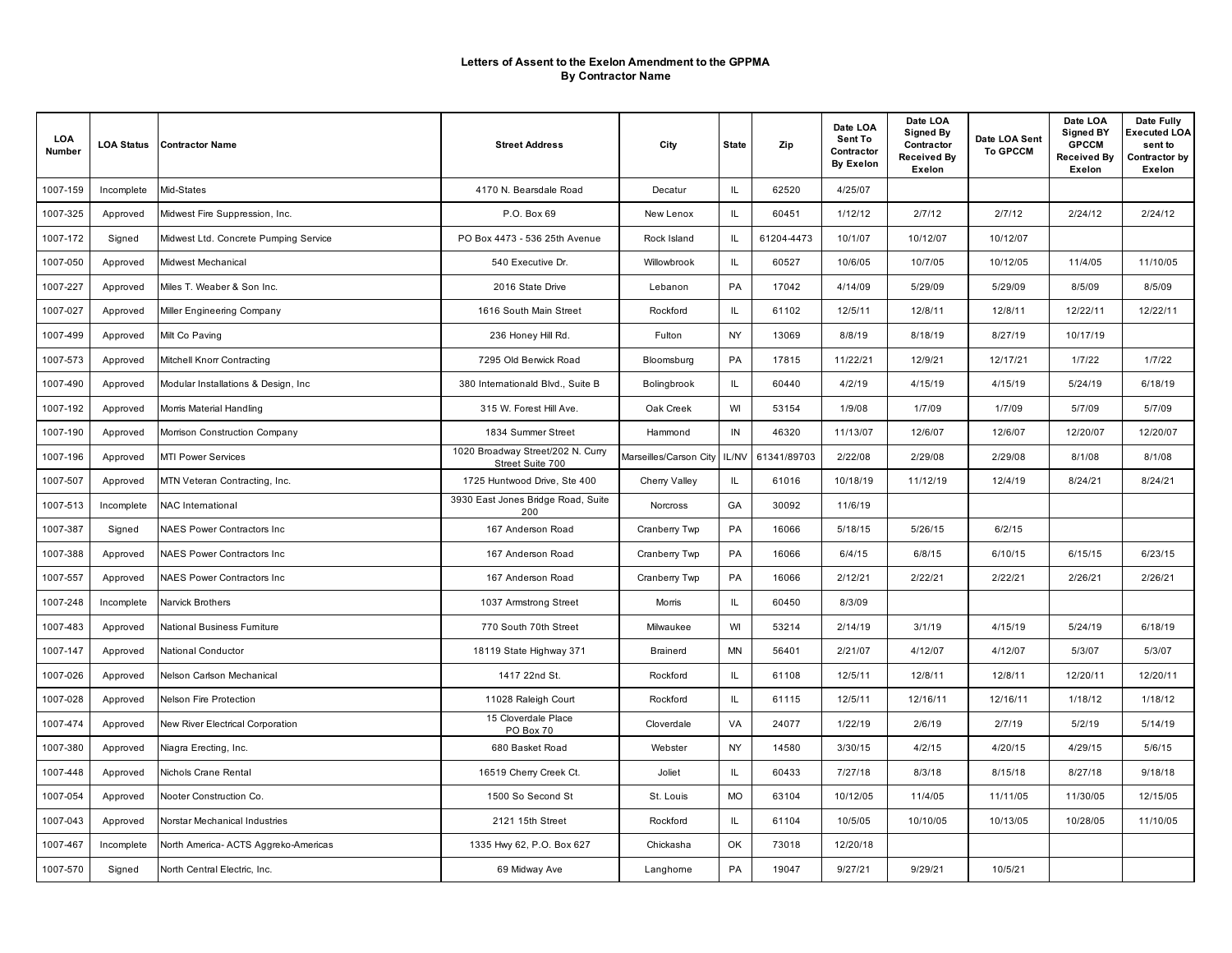| LOA<br>Number | <b>LOA Status</b> | <b>Contractor Name</b>                  | <b>Street Address</b>             | City               | <b>State</b> | Zip        | Date LOA<br>Sent To<br>Contractor<br><b>By Exelon</b> | Date LOA<br><b>Signed By</b><br>Contractor<br><b>Received By</b><br>Exelon | Date LOA Sent<br><b>To GPCCM</b> | Date LOA<br><b>Signed BY</b><br><b>GPCCM</b><br><b>Received By</b><br>Exelon | Date Fully<br>Executed LOA<br>sent to<br>Contractor by<br>Exelon |
|---------------|-------------------|-----------------------------------------|-----------------------------------|--------------------|--------------|------------|-------------------------------------------------------|----------------------------------------------------------------------------|----------------------------------|------------------------------------------------------------------------------|------------------------------------------------------------------|
| 1007-150      | Incomplete        | Northeastern Live Line, Inc.            | 121 Armstrong Road                | Pittston           | PA           | 18640      | 3/13/07                                               |                                                                            |                                  |                                                                              |                                                                  |
| 1007-509      | Incomplete        | Northern Illinois Fence                 | 320 W Lincoln Hwy                 | Cortland           | IL           | 60112      | 10/25/19                                              |                                                                            |                                  |                                                                              |                                                                  |
| 1007-374      | Approved          | Northern Plant Services Ltd             | 6470 Melton Road (U.S. Hwy 20)    | Portage            | IN           | 46368      | 2/17/15                                               | 2/18/15                                                                    | 2/24/15                          | 2/26/15                                                                      | 3/3/15                                                           |
| 1007-228      | Approved          | Novinger's Inc.                         | 1441 Stoneridge Drive             | Middletown         | PA           | 17057      | 4/14/09                                               | 5/1/09                                                                     | 5/1/09                           | 5/21/09                                                                      | 5/21/09                                                          |
| 1007-188      | Incomplete        | Ocean Utility Contracting, Inc.         | 1497 Lakewood Road                | Toms River         | <b>NJ</b>    | 08753      | 10/17/07                                              |                                                                            |                                  |                                                                              |                                                                  |
| 1007-392      | Approved          | O'Connell Electric Company, Inc.        | 830 Phillips Road                 | Victor             | NY.          | 14564      | 7/6/15                                                | 7/28/15                                                                    | 7/30/15                          | 8/17/15                                                                      | 8/21/15                                                          |
| 1007-083      | Approved          | Oliver Sprinkler Company                | 501 Feheley Drive                 | King of Prussia    | PA           | 19406      | 11/8/06                                               | 11/22/06                                                                   | 12/28/06                         | 1/31/07                                                                      | 1/31/07                                                          |
| 1007-153      | Approved          | Omni Instrumentation Services           | 316 Dalziel Road                  | Linden             | <b>NJ</b>    | 07036      | 4/17/07                                               | Contractor sent<br>to GPPMA                                                | Contractor sent<br>to GPPMA      | 5/15/07                                                                      | 5/15/07                                                          |
| 1007-571      | Incomplete        | <b>ONIX Industrial Maintenance LLC</b>  | 1748 County Road 4530             | Hillister          | TX           | 77624      | 11/11/21                                              |                                                                            |                                  |                                                                              |                                                                  |
| 1007-051      | Approved          | <b>Omelas Construction</b>              | 12400 So. Keeler                  | Alsip              | IL           | 60803      | 10/7/05                                               | 10/7/05                                                                    | 10/7/05                          | 10/21/05                                                                     | 10/26/05                                                         |
| 1007-322      | Approved          | Ornelas Construction                    | 12520 West Horseshoe Drive        | New Lenox          | IL.          | 60451      | 6/24/13                                               | 6/27/13                                                                    | 6/27/13                          | 7/15/13                                                                      | 7/15/13                                                          |
| 1007-079      | Approved          | Overhead Crane Equipment Inc.           | 705B Stemmers Run Rd              | Baltimore          | MD           | 21221      | 7/17/06                                               | 7/24/06                                                                    | 8/18/06                          | 9/27/06                                                                      | 10/24/06                                                         |
| 1007-242      | Approved          | P&H Electric                            | 8478 Vicki Road                   | Rockford           | IL           | 61108      | 6/2/09                                                | 6/8/09                                                                     | 6/8/09                           | 6/25/09                                                                      | 6/25/09                                                          |
| 1007-466      | Approved          | P.T. Ferro Construction Co.             | 700 S. Rowell Avenue              | Joliet             | IL.          | 60434      | 12/13/18                                              | 12/14/18                                                                   | 12/17/18                         | 1/29/19                                                                      | 2/6/19                                                           |
| 1007-559      | Approved          | <b>PAR Electric</b>                     | 4770 N. Belleview Ave, Suite 300  | Kansas City        | <b>MO</b>    | 64116      | 2/22/21                                               | 3/4/21                                                                     | 5/3/21                           | 5/20/21                                                                      | 5/20/21                                                          |
| 1007-184      | Approved          | Partition Specialists, Inc.             | 8412 Wilmette Avenue, Unit C      | Darien             | IL           | 60561      | 10/1/07                                               | 10/18/07                                                                   | 10/18/07                         | 10/30/07                                                                     | 10/30/07                                                         |
| 1007-456      | Approved          | Patriot Plumbing & Heating, Inc.        | 35 Industrial Drive               | Canton             | MA           | 02021      | 10/15/18                                              | 10/18/18                                                                   | 10/23/18                         | 11/20/18                                                                     | 12/4/18                                                          |
| 1007-187      | Incomplete        | Paul Restall Company, Inc.              | P.O. Box 250                      | Swarthmore         | PA           | 19081      | 10/16/07                                              |                                                                            |                                  |                                                                              |                                                                  |
| 1007-229      | Approved          | Pavex, Inc.                             | 4400 Gettysburg Road              | Camp Hill          | PA           | 17011      | 4/14/09                                               | 5/7/09                                                                     | 5/7/09                           | 5/21/09                                                                      | 5/21/09                                                          |
| 1007-058      | Approved          | PCI Energy Services                     | One Energy Dr.                    | Lake Bluff         | IL.          | 60044      | 11/8/05                                               | 11/11/05                                                                   | 11/16/05                         | 11/22/05                                                                     | 12/7/05                                                          |
| 1007-015      | Incomplete        | PCI Energy Services, LLC                | VOID<br>One Energy Drive          | Lake Bluff<br>VOID | IL.          | 60044      | 8/17/05                                               |                                                                            |                                  |                                                                              |                                                                  |
| 1007-287      | Approved          | Peerless Fence                          | 33W401 Roosevelt Road             | West Chicago       | IL           | 60185      | 11/24/10                                              | 11/30/10                                                                   | 11/30/10                         | 12/9/10                                                                      | 12/9/10                                                          |
| 1007-202      | Approved          | Performance Construction Services, Inc. | 4755 Linglestown Road - Suite 404 | Harrisburg         | PA           | 17112      | 4/11/08                                               | 4/23/08                                                                    | 4/23/08                          | 8/1/08                                                                       | 8/1/08                                                           |
| 1007-081      | Approved          | Perini Corp                             | 73 Mt. Wayte Ave P.O. Box 9160    | Framingham         | МA           | 01701-9160 |                                                       | 9/25/06                                                                    | 10/24/06                         | 11/20/06                                                                     | 12/11/06                                                         |
| 1007-460      | Signed            | Perryman Construction                   | 100 North 20th Street, Suite 305  | Philadelphia       | PA           | 19103      | 11/2/18                                               | 11/29/18                                                                   | 12/17/18                         |                                                                              |                                                                  |
| 1007-476      | Approved          | PhiVTech Solutions LLC                  | 200 Jordan Drive                  | Gilbertsville      | PA           | 19525      | 1/25/19                                               | 1/29/19                                                                    | 2/11/19                          | 2/19/19                                                                      | 2/26/19                                                          |
| 1007-113      | Approved          | Ponns & Company, Inc.                   | 616 2nd St.                       | Essington          | PA           | 19029      | 3/30/06                                               | 4/10/06                                                                    | 4/25/06                          | 4/10/06                                                                      | 5/23/06                                                          |
| 1007-245      | Approved          | Power Support Services                  | 106 Prosperity Blvd.              | Piedmont           | SC           | 29673      | 7/20/09                                               | 3/11/11                                                                    | 3/11/11                          | 6/8/11                                                                       | 6/8/11                                                           |
| 1007-077      | Approved          | Precision Surveillance Corp.            | 3468 Watling St.                  | East Chicago       | IN           | 46312      | 1/25/06                                               | 1/27/06                                                                    | 2/8/06                           | 1/27/06                                                                      | 2/24/06                                                          |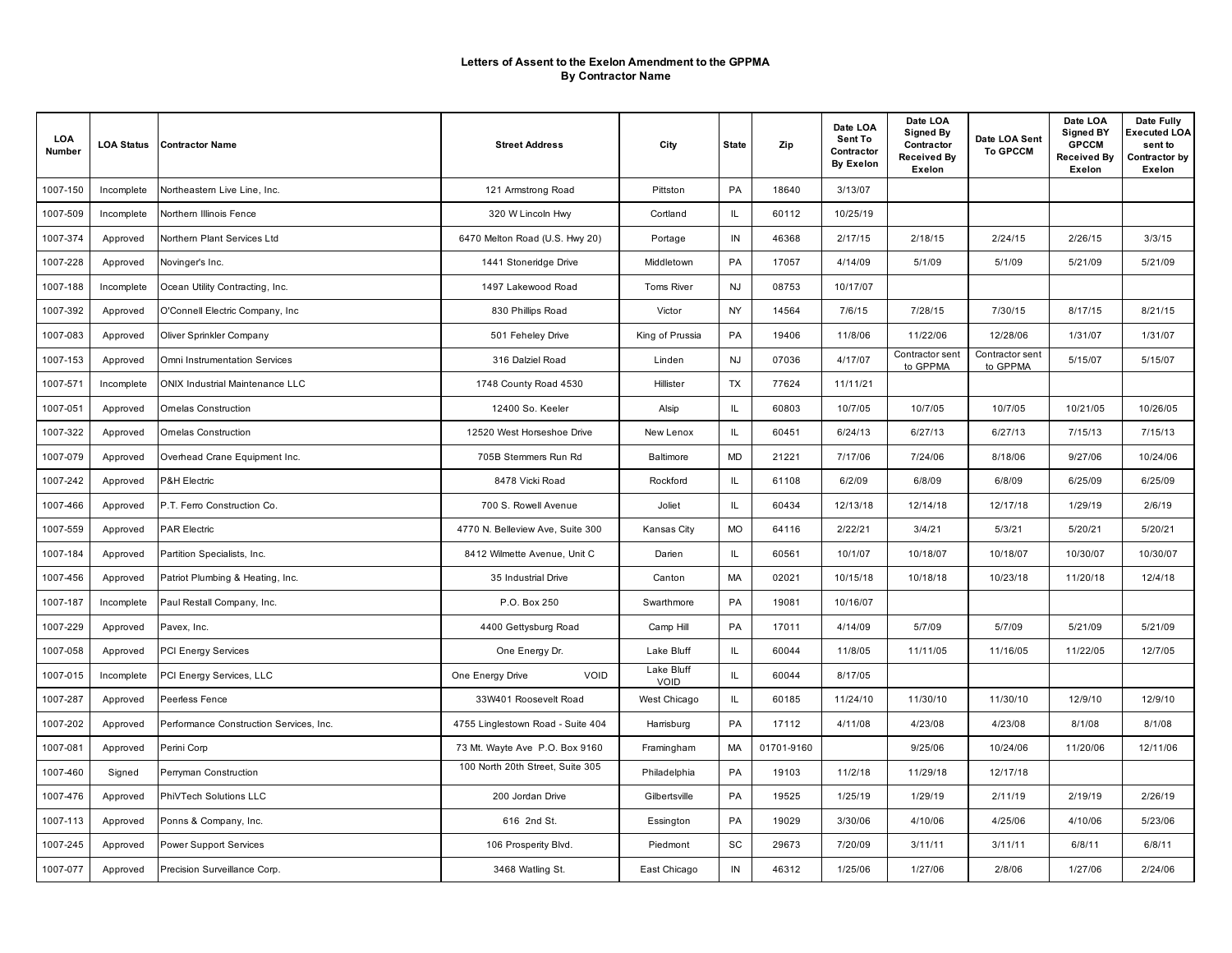| LOA<br>Number | <b>LOA Status</b> | <b>Contractor Name</b>                        | <b>Street Address</b>                        | City                  | <b>State</b> | Zip   | Date LOA<br>Sent To<br>Contractor<br><b>By Exelon</b> | Date LOA<br><b>Signed By</b><br>Contractor<br><b>Received By</b><br>Exelon | Date LOA Sent<br><b>To GPCCM</b> | Date LOA<br><b>Signed BY</b><br><b>GPCCM</b><br><b>Received By</b><br>Exelon | Date Fully<br>Executed LOA<br>sent to<br>Contractor by<br>Exelon |
|---------------|-------------------|-----------------------------------------------|----------------------------------------------|-----------------------|--------------|-------|-------------------------------------------------------|----------------------------------------------------------------------------|----------------------------------|------------------------------------------------------------------------------|------------------------------------------------------------------|
| 1007-370      | Incomplete        | Preferred Metal Technologies, Inc.            | 140 East Tower Drive                         | <b>Burr Ridge</b>     | IL.          | 60527 | 12/17/14                                              |                                                                            |                                  |                                                                              |                                                                  |
| 1007-013      | Approved          | Prime Group Installation                      | 4343 G St                                    | Philadelphia          | PA           | 19124 | 8/15/05                                               | 8/16/05                                                                    | 8/17/05                          | 8/29/05                                                                      | 9/13/05                                                          |
| 1007-166      | Incomplete        | Proconex                                      | 103 Enterprise Drive                         | Roversford            | PA           | 19468 | 9/24/07                                               |                                                                            |                                  |                                                                              |                                                                  |
| 1007-319      | Approved          | Professional Steel Services, Inc.             | 635 Harlem Road                              | Machesney Park        | IL.          | 61115 | 12/8/11                                               | 1/18/12                                                                    | 1/18/12                          | 2/24/12                                                                      | 2/24/12                                                          |
| 1007-007      | Approved          | Proline Facility Services LLC                 | 1142 Sheridan Rd                             | Winthrop Harbor       | IL           | 60096 | 9/1/05                                                | 8/11/05                                                                    |                                  | 8/26/05                                                                      | 9/13/05                                                          |
| 1007-219      | Approved          | PRO-MOD Incorporated                          | 5365 N. 8 Mile Road                          | Pinconning            | MI           | 48650 | 2/24/09                                               | 2/27/09                                                                    | 2/27/09                          | 4/2/09                                                                       | 4/2/09                                                           |
| 1007-400      | Approved          | Pullman Power LLC                             | 6501 East Commerce Ave., Suite 200           | Kansas City           | <b>MO</b>    | 64120 | 10/29/15                                              | 11/2/15                                                                    | 11/3/15                          | 11/5/15                                                                      | 11/12/15                                                         |
| 1007-424      | Approved          | Quality Office Installations, Inc.            | 11373 Stateline Rd                           | Dyer                  | IN           | 46311 | 11/22/16                                              | 12/2/16                                                                    | 12/9/16                          | 12/19/16                                                                     | 1/5/17                                                           |
| 1007-420      | Incomplete        | Quantum Crossings, LLC                        | 111 E. Wacker Drive, Suite 990               | Chicago               | IL.          | 60601 | 8/16/16                                               |                                                                            |                                  |                                                                              |                                                                  |
| 1007-127      | Incomplete        | R. W. Collins Co.                             | 7225 W. Sixty-Six St.                        | Chicago               | IL           | 60638 | 4/28/06                                               |                                                                            |                                  |                                                                              |                                                                  |
| 1007-251      | Approved          | R.B. Crowther Roofing                         | 3805 Pine Bluff Road                         | Morris                | IL.          | 60450 | 8/5/09                                                | 8/12/09                                                                    | 8/12/09                          | 8/28/09                                                                      | 8/28/09                                                          |
| 1007-035      | Approved          | R.I.S. Inc.                                   | 609 Hamilton St.                             | Allentown             | PA           | 18101 | 9/2/05                                                | 9/14/05                                                                    | 9/19/05                          | 9/30/05                                                                      | 10/4/05                                                          |
| 1007-056      | Approved          | Rachke Piping & Mechanical                    | 18802 W. Manhattan Rd.                       | Elwood                | IL           | 60421 | 10/21/05                                              | 10/26/05                                                                   | 10/27/05                         | 11/2/05                                                                      | 11/10/05                                                         |
| 1007-551      | Incomplete        | Ragnar Benson Const.                          | 833 Featherstone Road                        | Rockford              | IL.          | 61107 | 11/23/20                                              |                                                                            |                                  |                                                                              |                                                                  |
| 1007-416      | Approved          | Railworks Track Services, Inc.                | 1550 N. Bailey Road                          | North Jackson         | OH           | 44451 | 7/13/16                                               | 8/1/16                                                                     | 8/3/16                           | 8/19/16                                                                      | 8/23/16                                                          |
| 1007-041      | Approved          | Raynor Door Authority                         | 9450 Forest Hills Road                       | Loves Park            | IL           | 61111 | 10/5/05                                               | 10/25/05                                                                   | 11/1/05                          | 11/14/05                                                                     | 11/29/05                                                         |
| 1007-118      | Approved          | RD-n-P Drilling, Inc.                         | 840 Industrial Blvd.                         | Crown Point           | $\sf IN$     | 46307 | 4/25/06                                               | 5/4/06                                                                     | 5/22/06                          | 7/17/06                                                                      | 7/24/06                                                          |
| 1007-384      | Approved          | Regional Electrical Contractors, Inc.         | 14160 Brandywine Road                        | Brandywine            | MD           | 20613 | 4/22/15                                               | 4/24/15                                                                    | 4/28/15                          | 5/14/15                                                                      | 5/20/15                                                          |
| 1007-173      | Incomplete        | Reinforcing Services Company                  | PO Box 176                                   | <b>Liberty Center</b> | IN           | 46766 | 10/2/07                                               |                                                                            |                                  |                                                                              |                                                                  |
| 1007-195      | Incomplete        | Reinforcing Services Company                  | PO Box 176                                   | <b>Liberty Center</b> | IN           | 46766 | 1/23/08                                               |                                                                            |                                  |                                                                              |                                                                  |
| 1007-171      | Incomplete        | Reinhart Grounds Maintenance, Inc.            | 10051 McCue                                  | Bloomington           | IL.          | 61704 | 10/1/07                                               |                                                                            |                                  |                                                                              |                                                                  |
| 1007-554      | Approved          | Remedical Construction Services, LP           | 9977 W. Sam Houston Parkway N.,<br>Suite 100 | Houston               | TX           | 77064 | 1/8/21                                                | 1/27/21                                                                    | 1/29/21                          | 2/25/21                                                                      | 2/25/21                                                          |
| 1007-434      | Approved          | Rich & Gardner Construction Company Inc.      | 206 Plum Street                              | Syracuse              | NY           | 13204 | 9/20/17                                               | 9/25/17                                                                    | 10/10/17                         | 10/16/17                                                                     | 10/31/17                                                         |
| 1007-546      | Approved          | Richard E Pierson Construction Co Inc.        | PO Box 430                                   | Woodstown             | <b>NJ</b>    | 08098 | 10/8/20                                               | 10/15/20                                                                   | 11/10/20                         | 12/1/20                                                                      | 12/1/20                                                          |
| 1007-563      | Incomplete        | Richards Excavating, Inc.                     | 42645 N. Delany Road                         | Zion                  | IL           | 60099 | 4/22/21                                               |                                                                            |                                  |                                                                              |                                                                  |
| 1007-451      | Approved          | Riggs Distler and Company. Inc.               | 4 Easterbrook Ln.                            | Cherry Hill           | <b>NJ</b>    | 08003 | 10/9/18                                               | 10/10/18                                                                   | 10/30/18                         | 11/8/18                                                                      | 12/4/18                                                          |
| 1007-005      | Approved          | Ringland-Johnson Construction Co.             | 1725 Huntwood Dr                             | Cherry Valley         | IL.          | 61016 | 8/17/05                                               | 8/18/05                                                                    | 8/24/05                          | 9/6/05                                                                       | 9/13/05                                                          |
| 1007-312      | Approved          | Riteway - Huggins Construction Services, Inc. | 1030 East 87th Street                        | Chicago               | IL           | 60619 | 10/6/11                                               | 11/21/11                                                                   | 11/21/11                         | 12/22/11                                                                     | 12/22/11                                                         |
| 1007-032      | Approved          | Rock Valley Glass                             | 1398 Huntwood Drive                          | Cherry Valley         | IL.          | 61016 | 12/8/11                                               | 12/16/11                                                                   | 12/16/11                         | 9/19/12                                                                      | 9/19/12                                                          |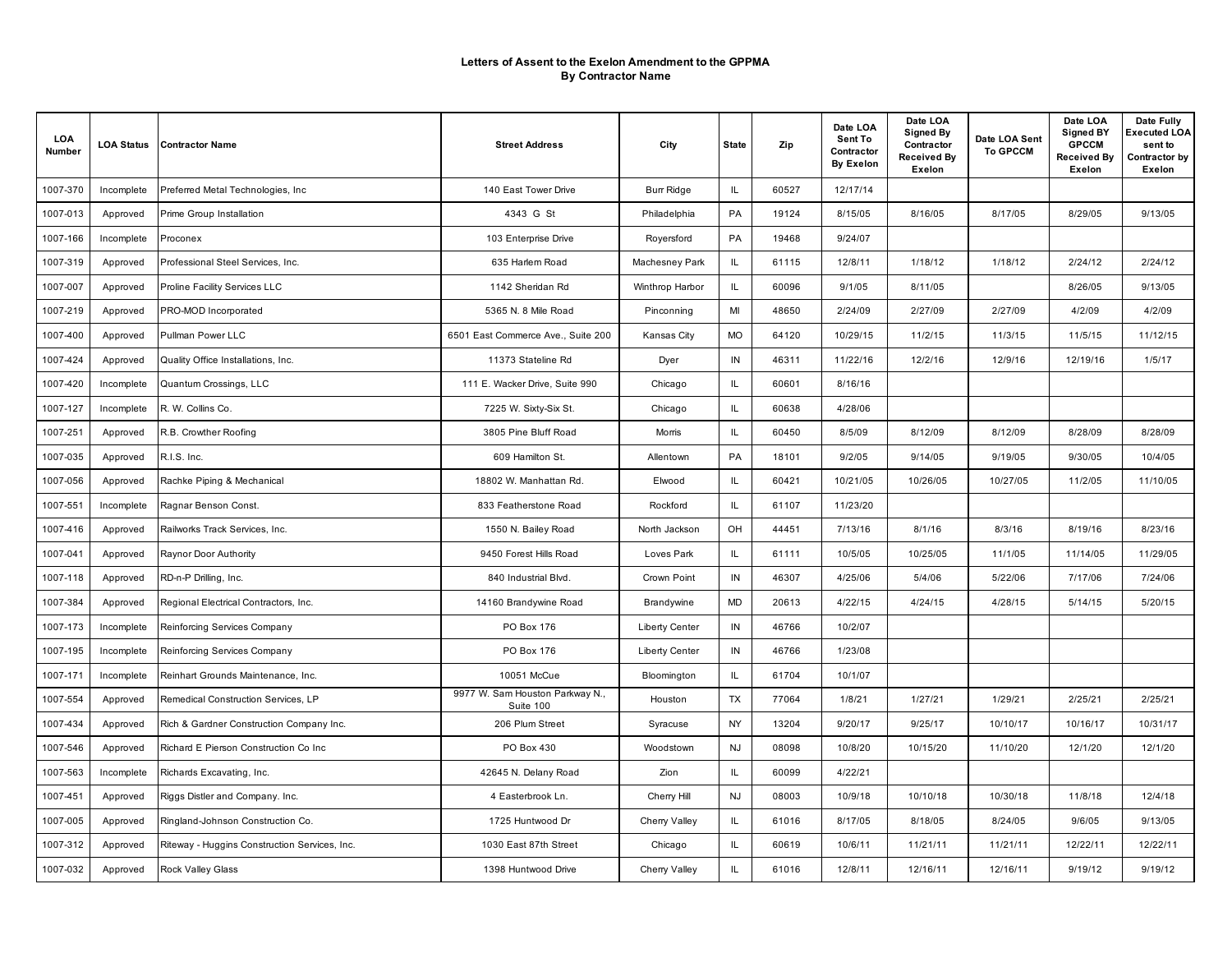| LOA<br>Number | <b>LOA Status</b> | <b>Contractor Name</b>                      | <b>Street Address</b>                                                 | City                                   | <b>State</b>                      | Zip                         | Date LOA<br>Sent To<br>Contractor<br><b>By Exelon</b> | Date LOA<br><b>Signed By</b><br>Contractor<br><b>Received By</b><br>Exelon | Date LOA Sent<br><b>To GPCCM</b> | Date LOA<br><b>Signed BY</b><br><b>GPCCM</b><br>Received By<br>Exelon | Date Fully<br>Executed LOA<br>sent to<br>Contractor by<br>Exelon |
|---------------|-------------------|---------------------------------------------|-----------------------------------------------------------------------|----------------------------------------|-----------------------------------|-----------------------------|-------------------------------------------------------|----------------------------------------------------------------------------|----------------------------------|-----------------------------------------------------------------------|------------------------------------------------------------------|
| 1007-297      | Approved          | Rockford Central Tile                       | 5139 American Road                                                    | Rockford                               | IL.                               | 61109                       | 4/4/11                                                | 4/21/11                                                                    | 4/21/11                          | 6/8/11                                                                | 6/8/11                                                           |
| 1007-289      | Approved          | Roman Mosaic and Title Company              | 2039 Mountain Road                                                    | Manheim                                | PA                                | 17545                       | 12/1/10                                               | 12/9/10                                                                    | 12/9/10                          | 12/22/10                                                              | 12/22/10                                                         |
| 1007-417      | Approved          | Rombough Electric, Inc.                     | PO Box 1080                                                           | Mexico                                 | NY                                | 13114                       | 7/14/16                                               | 7/18/16                                                                    | 8/10/16                          | 8/30/16                                                               | 9/6/16                                                           |
| 1007-142      | Approved          | Roofing Technology, Inc.                    | 1726 W. First St. PO Box 5018                                         | Davenport                              | IA                                | 52808                       | 10/4/06                                               | 10/4/06                                                                    | 11/3/06                          | 10/5/06                                                               | 12/11/06                                                         |
| 1007-294      | Approved          | Ruiz Construction Systems, Inc.             | 1725 Huntwood Dr. - Suite 500 / 106 S.<br>Madison St. / P.O. Box 7506 | Cherry Valley /<br>Rockford / Rockford | IL/IL<br>$/$ IL                   | 61016 / 61104<br>61126-7506 | 2/17/11                                               | 2/21/11                                                                    | 2/21/11                          | 3/18/11                                                               | 4/14/11                                                          |
| 1007-266      | Approved          | Ryan and Associates, Inc.                   | 10955 160th Street                                                    | Davenport                              | IA                                | 52804                       | 5/12/10                                               | 5/17/10                                                                    | 5/17/10                          | 6/7/10                                                                | 6/7/10                                                           |
| 1007-212      | Approved          | <b>S&amp;S Maintenance</b>                  | 1305 Widows Road                                                      | Wilmington                             | IL.                               | 60481                       | 7/10/08                                               | 8/5/08                                                                     | 8/5/08                           | 8/22/08                                                               | 8/22/08                                                          |
| 1007-535      | Approved          | S.A. Comunale                               | 2900 Newpark Drive                                                    | Barberton                              | OH                                | 44203                       | 3/2/20                                                | 3/26/20                                                                    | 5/1/20                           | 6/5/20                                                                | 8/4/20                                                           |
| 1007-306      | Incomplete        | S.T. Cotter Turbine Services, Inc.          | 2167 196th Street East                                                | Clearwater                             | <b>MN</b>                         | 55320                       | 8/17/11                                               |                                                                            |                                  |                                                                       |                                                                  |
| 1007-129      | Approved          | Safeway Scaffold                            | 10 Industrial Highway Airport Bus<br>Complex Bldg E                   | Lester                                 | PA                                | 19113                       | 5/22/06                                               | 6/8/06                                                                     | 6/14/06                          | 6/22/06                                                               | 6/29/06                                                          |
| 1007-024      | Incomplete        | Safway Scaffolding                          | N1g W 24 200 Riverwood Dr                                             | Waukesha                               | WI                                | 53188                       | 9/22/05                                               |                                                                            |                                  |                                                                       |                                                                  |
| 1007-146      | Incomplete        | SAMPLE FOR NOTES                            |                                                                       |                                        |                                   |                             |                                                       |                                                                            |                                  |                                                                       |                                                                  |
| 1007-443      | Approved          | Saulsbury Maintenance and Construction Inc. | 3010 LBJ Fwy, Suite 100                                               | Dallas                                 | TX                                | 75234                       | 1/3/18                                                | 1/8/18                                                                     | 1/10/18                          | 1/22/18                                                               | 1/26/18                                                          |
| 1007-524      | Incomplete        | Schebler                                    | 5665 Fenno Road                                                       | Bettendorf                             | IA                                | 52722                       | 1/13/20                                               |                                                                            |                                  |                                                                       |                                                                  |
| 1007-200      | Approved          | Scheck Mechanical Corporation               | 500 E. Plainfield Road                                                | Countryside                            | $\ensuremath{\mathsf{IL}}\xspace$ | 60525                       | 4/2/08                                                | 4/9/08                                                                     | 4/9/08                           | 8/1/08                                                                | 8/1/08                                                           |
| 1007-523      | Incomplete        | Scott Mechanical                            | 2727 Philmont Ave. STE 105                                            | Huntington Valley                      | PA                                | 109006                      | 1/9/20                                                |                                                                            |                                  |                                                                       |                                                                  |
| 1007-274      | Approved          | Seither & Cherry-Quad Cities Inc.           | 611 E. 59th St.                                                       | Davenport                              | IA                                | 52807                       | 7/7/10                                                | 7/13/10                                                                    | 7/13/10                          | 9/10/10                                                               | 9/10/10                                                          |
| 1007-204      | Incomplete        | Seneca Waste Solutions, Inc.                | 17851 244th Avenue                                                    | Bettendorf                             | IA                                | 52722                       | 4/23/08                                               |                                                                            |                                  |                                                                       |                                                                  |
| 1007-244      | Approved          | Shared System Technology                    | 420 Andbro Drive - Suite 2                                            | Pitman                                 | <b>NJ</b>                         | 08071                       | 6/25/09                                               | 7/9/09                                                                     | 7/9/09                           | 7/22/09                                                               | 7/22/09                                                          |
| 1007-087      | Incomplete        | Shaw Stone & Webster                        |                                                                       |                                        |                                   |                             |                                                       |                                                                            |                                  |                                                                       |                                                                  |
| 1007-088      | Incomplete        | Shaw Stone & Webster                        |                                                                       |                                        |                                   |                             |                                                       |                                                                            |                                  |                                                                       |                                                                  |
| 1007-089      | Incomplete        | Shaw Stone & Webster                        |                                                                       |                                        |                                   |                             |                                                       |                                                                            |                                  |                                                                       |                                                                  |
| 1007-090      | Incomplete        | Shaw Stone & Webster                        |                                                                       |                                        |                                   |                             |                                                       |                                                                            |                                  |                                                                       |                                                                  |
| 1007-091      | Incomplete        | Shaw Stone & Webster                        |                                                                       |                                        |                                   |                             |                                                       |                                                                            |                                  |                                                                       |                                                                  |
| 1007-092      | Incomplete        | Shaw Stone & Webster                        |                                                                       |                                        |                                   |                             |                                                       |                                                                            |                                  |                                                                       |                                                                  |
| 1007-093      | Incomplete        | Shaw Stone & Webster                        |                                                                       |                                        |                                   |                             |                                                       |                                                                            |                                  |                                                                       |                                                                  |
| 1007-094      | Incomplete        | Shaw Stone & Webster                        |                                                                       |                                        |                                   |                             |                                                       |                                                                            |                                  |                                                                       |                                                                  |
| 1007-095      | Incomplete        | Shaw Stone & Webster                        |                                                                       |                                        |                                   |                             |                                                       |                                                                            |                                  |                                                                       |                                                                  |
| 1007-096      | Incomplete        | Shaw Stone & Webster                        |                                                                       |                                        |                                   |                             |                                                       |                                                                            |                                  |                                                                       |                                                                  |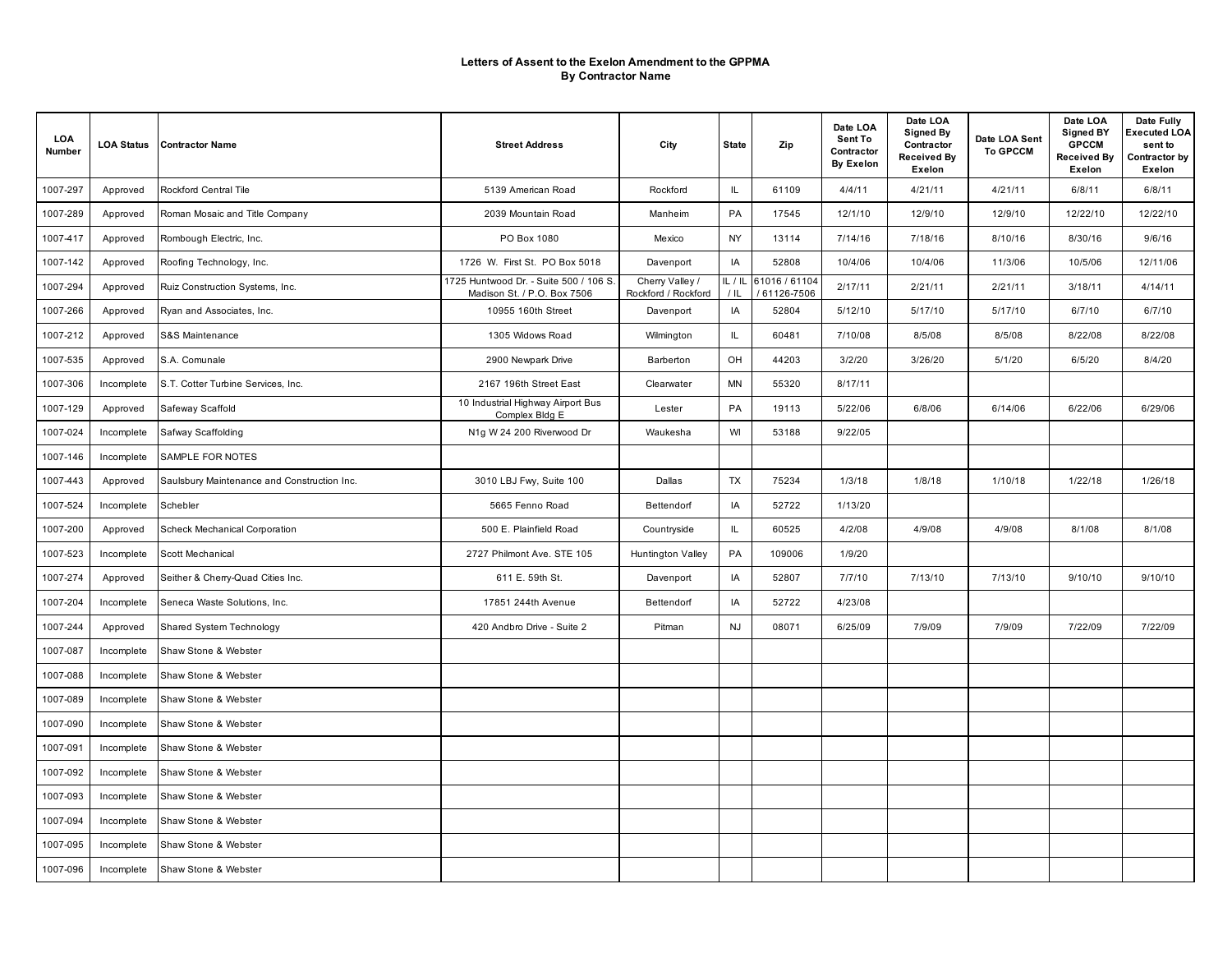| LOA<br>Number | <b>LOA Status</b> | <b>Contractor Name</b>                     | <b>Street Address</b>           | City               | <b>State</b>                      | Zip        | Date LOA<br>Sent To<br>Contractor<br><b>By Exelon</b> | Date LOA<br><b>Signed By</b><br>Contractor<br><b>Received By</b><br>Exelon | Date LOA Sent<br><b>To GPCCM</b> | Date LOA<br><b>Signed BY</b><br><b>GPCCM</b><br><b>Received By</b><br>Exelon | Date Fully<br>Executed LOA<br>sent to<br>Contractor by<br>Exelon |
|---------------|-------------------|--------------------------------------------|---------------------------------|--------------------|-----------------------------------|------------|-------------------------------------------------------|----------------------------------------------------------------------------|----------------------------------|------------------------------------------------------------------------------|------------------------------------------------------------------|
| 1007-097      | Incomplete        | Shaw Stone & Webster                       |                                 |                    |                                   |            |                                                       |                                                                            |                                  |                                                                              |                                                                  |
| 1007-098      | Incomplete        | Shaw Stone & Webster                       |                                 |                    |                                   |            |                                                       |                                                                            |                                  |                                                                              |                                                                  |
| 1007-099      | Incomplete        | Shaw Stone & Webster                       |                                 |                    |                                   |            |                                                       |                                                                            |                                  |                                                                              |                                                                  |
| 1007-100      | Incomplete        | Shaw Stone & Webster                       |                                 |                    |                                   |            |                                                       |                                                                            |                                  |                                                                              |                                                                  |
| 1007-082      | Approved          | Shaw/Stone & Webster                       | 100 Technology Center Dr.       | Stoughton          | MA                                | 02072      | 11/6/06                                               | 11/13/06                                                                   | 11/21/06                         | 11/28/06                                                                     | 12/11/06                                                         |
| 1007-152      | Approved          | Shelby Mechanical Inc.                     | 2181A Haddonfield Ave.          | Pennsauken         | <b>NJ</b>                         | 08110-1207 | 4/12/07                                               | 4/20/07                                                                    | 4/20/07                          | 5/30/07                                                                      | 5/30/07                                                          |
| 1007-017      | Approved          | Shelly Electric Co., Inc.                  | 1126 Callow Hill St.            | Philadelphia       | PA                                | 19123      | 8/17/05                                               | 8/19/05                                                                    | 8/24/05                          | 9/6/05                                                                       | 9/13/05                                                          |
| 1007-006      | Approved          | Siemens-Westinghouse                       | 3501 Quandrangle Blvd Suite 175 | Orlando            | <b>FL</b>                         | 32817      | 8/10/05                                               | 8/29/05                                                                    | 9/21/05                          | 10/3/05                                                                      | 10/11/05                                                         |
| 1007-252      | Approved          | Sievert Electric Service and Sales Company | 1230 South Hannah Ave.          | <b>Forest Park</b> | IL                                | 60130      | 8/28/09                                               | 9/18/09                                                                    | 9/18/09                          | 10/9/09                                                                      | 10/9/09                                                          |
| 1007-078      | Approved          | <b>SM Electric Company</b>                 | 601 New Brunswick Ave           | Rahway             | <b>NJ</b>                         | 07065      | 1/27/06                                               | 3/3/06                                                                     | 3/15/06                          | 3/29/06                                                                      | 4/14/06                                                          |
| 1007-469      | Approved          | Smith Painting Services Inc                | 220 W Des Plaines St            | Coal City          | IL                                | 60416      | 12/20/18                                              | 12/27/18                                                                   | 1/7/19                           | 2/7/19                                                                       | 2/14/19                                                          |
| 1007-454      | Approved          | Soep Painting Corporation                  | 16 Ballard Rd                   | Lawrence           | MA                                | 01843      | 10/12/18                                              | 10/16/18                                                                   | 10/23/18                         | 11/16/18                                                                     | 12/4/18                                                          |
| 1007-518      | Approved          | Soil Installers Inc dba Helitech           | 8251 Bunkum Rd                  | Caseywille         | IL                                | 62232      | 11/19/19                                              | 11/20/19                                                                   | 12/4/19                          | 1/8/20                                                                       | 1/22/20                                                          |
| 1007-239      | Approved          | Somerset Steel Erection Co., Inc.          | P.O. Box 98                     | Boswell            | PA                                | 15531      | 5/15/09                                               | 5/29/09                                                                    | 5/29/09                          | 6/19/09                                                                      | 6/19/09                                                          |
| 1007-482      | Approved          | Sonoma Underground Services, Inc.          | 103 Ford Drive                  | New Lenox          | $\ensuremath{\mathsf{IL}}\xspace$ | 60451      | 2/6/19                                                | 2/11/19                                                                    | 2/14/19                          | 7/24/19                                                                      |                                                                  |
| 1007-250      | Approved          | Southwest Mechanical Inc. - HVAC           | 726 Cottage Street              | Shorewood          | $\mathsf{IL}$                     | 60404      | 8/5/09                                                | 8/12/09                                                                    | 8/12/09                          | 8/28/09                                                                      | 8/28/09                                                          |
| 1007-366      | Approved          | Southwest Town Mechanical                  | 10450 W 163rd PI                | Orland Park        | IL                                | 60467      | 8/22/14                                               | 8/26/14                                                                    | 8/26/14                          | 9/2/14                                                                       | 9/8/14                                                           |
| 1007-480      | Approved          | Spectrum                                   | 1122 Longford Rd                | Phoenixville       | PA                                | 19460      | 2/1/19                                                | 2/13/19                                                                    | 2/14/19                          | 2/25/19                                                                      | 3/5/19                                                           |
| 1007-464      | Approved          | Spereno Construction                       | 503 County Route 64             | Mexico             | NY                                | 13114      | 11/28/18                                              | 11/29/18                                                                   | 12/4/18                          | 12/14/18                                                                     | 12/20/18                                                         |
| 1007-030      | Approved          | Sprinkmann Sons Corp.                      | 1212 Milford Ave.               | Rockford           | IL                                | 61109      | 12/6/11                                               | 12/16/11                                                                   | 12/16/11                         | 1/18/12                                                                      | 1/18/12                                                          |
| 1007-290      | Incomplete        | SPS Infrastructure, Inc.                   | 69 Empire Drive                 | St. Paul           | <b>MN</b>                         | 55103      | 1/27/11                                               |                                                                            |                                  |                                                                              |                                                                  |
| 1007-213      | Incomplete        | SPX Cooling Technologies                   | 7401 W. 129th St.               | Overland Park      | KS                                | 66213      | 8/22/08                                               |                                                                            |                                  |                                                                              |                                                                  |
| 1007-575      | Approved          | Stalworth Underground LLC                  | 5515 N. East River Road         | Chicago            | IL                                | 60656      | 1/18/22                                               | 1/19/22                                                                    | 1/28/22                          | 2/7/22                                                                       | 2/7/22                                                           |
| 1007-125      | Approved          | Stark Construction Co.                     | 1805 W. Washington St.          | Bloomington        | IL                                | 61701      | 4/28/06                                               | 5/1/06                                                                     | 5/22/06                          | 6/6/06                                                                       | 6/14/06                                                          |
| 1007-170      | Incomplete        | Stark Excavating, Inc. - DUPLICATE         | 1805 West Washington Street     | <b>Bloomington</b> | IL                                | 61701      | 10/1/07                                               |                                                                            |                                  |                                                                              |                                                                  |
| 1007-455      | Approved          | State Electric Corporation                 | 2 DeAngelo Drive                | Bedford            | MA                                | 01730      | 10/15/18                                              | 10/17/18                                                                   | 10/30/18                         | 12/14/18                                                                     | 12/20/18                                                         |
| 1007-277      | Approved          | Stenstrom Excavation and Blacktop Group    | 2422 Center Street              | Rockford           | IL                                | 61108      | 7/21/10                                               | 8/30/10                                                                    | 8/30/10                          | 9/22/10                                                                      | 9/22/10                                                          |
| 1007-275      | Approved          | Sterling Commercial Roofing, Inc.          | 2711 Locust Street              | Sterling           | IL                                | 61081      | 7/19/10                                               | 7/22/10                                                                    | 7/22/10                          | 8/4/10                                                                       | 8/4/10                                                           |
| 1007-334      | Approved          | Stevenson Crane Service                    | 410 Stevenson Drive             | Bolingbrook        | IL                                | 60440      | 6/28/12                                               | 7/17/12                                                                    | 7/17/12                          | 8/17/12                                                                      | 8/17/12                                                          |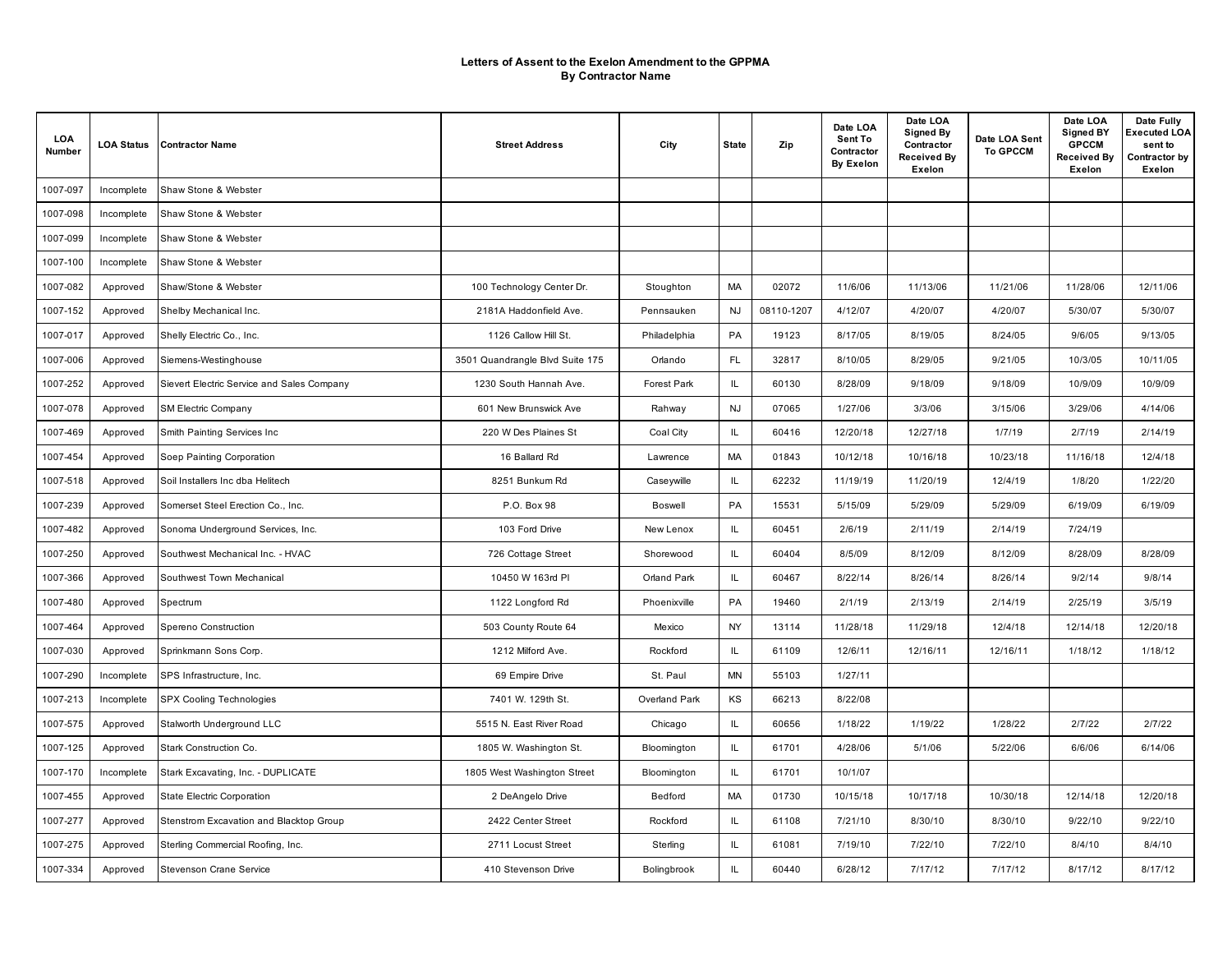| LOA<br>Number | <b>LOA Status</b> | <b>Contractor Name</b>                               | <b>Street Address</b>                                | City                  | <b>State</b> | Zip   | Date LOA<br>Sent To<br>Contractor<br><b>By Exelon</b> | Date LOA<br><b>Signed By</b><br>Contractor<br>Received By<br>Exelon | Date LOA Sent<br><b>To GPCCM</b> | Date LOA<br><b>Signed BY</b><br><b>GPCCM</b><br><b>Received By</b><br>Exelon | Date Fully<br>Executed LOA<br>sent to<br>Contractor by<br>Exelon |
|---------------|-------------------|------------------------------------------------------|------------------------------------------------------|-----------------------|--------------|-------|-------------------------------------------------------|---------------------------------------------------------------------|----------------------------------|------------------------------------------------------------------------------|------------------------------------------------------------------|
| 1007-324      | Incomplete        | Stonhard, Division of StonCor Group Inc.             | 1000 East Park Ave                                   | Maple Shade           | <b>NJ</b>    | 08052 | 9/25/13                                               |                                                                     |                                  |                                                                              |                                                                  |
| 1007-175      | Approved          | <b>Streich Corporation</b>                           | 8230 86th Court                                      | Justice               | IL.          | 60458 | 10/1/07                                               | 10/16/07                                                            | 10/16/07                         | 1/18/08                                                                      | 1/18/08                                                          |
| 1007-527      | Approved          | <b>Stromberg Metal Works</b>                         | 6701 Distribution Drive                              | <b>Beltsville</b>     | <b>MD</b>    | 20705 | 1/27/20                                               | 1/29/20                                                             | 2/4/20                           | 8/24/21                                                                      | 8/24/21                                                          |
| 1007-403      | Incomplete        | Structural Services of New York c/o The Pike Company | 1 Circle Street                                      | Rochester             | <b>NY</b>    | 14607 | 3/25/15                                               |                                                                     |                                  |                                                                              |                                                                  |
| 1007-168      | Incomplete        | <b>STS</b>                                           | 750 Corporate Woods Parkway                          | Vernon Hills          | IL           | 60061 | 10/1/07                                               |                                                                     |                                  |                                                                              |                                                                  |
| 1007-537      | Incomplete        | Sulzer Turbo Services Houston                        | 11518 Old LaPorte Road                               | Laporte               | TX           | 77571 | 4/2/20                                                |                                                                     |                                  |                                                                              |                                                                  |
| 1007-463      | Approved          | Summit Mechanical Group                              | 1431 Opus Place Ste 110                              | Downers Grove         | IL           | 60515 | 11/8/18                                               | 11/13/18                                                            | 11/15/18                         | 12/14/18                                                                     | 12/20/18                                                         |
| 1007-439      | Approved          | Syracuse Sheet Metal Company                         | 411 Cambridge Avenue                                 | Syracuse              | NY           | 13208 | 10/26/17                                              | 11/2/17                                                             | 11/14/17                         | 12/6/17                                                                      | 12/13/17                                                         |
| 1007-048      | Approved          | Tencon, Inc.                                         | 530 Jones St                                         | Verona                | PA           | 15147 | 10/6/05                                               | 10/14/05                                                            | 10/18/05                         | 10/24/05                                                                     | 11/1/05                                                          |
| 1007-169      | Incomplete        | Terracon Consultants, Inc.                           | 1829 West Hovey Avenue                               | Normal                | IL           | 61761 | 10/1/07                                               |                                                                     |                                  |                                                                              |                                                                  |
| 1007-395      | Approved          | The BarTech Group, Inc.                              | 44 West 60th Street                                  | Chicago               | IL.          | 60621 | 8/26/15                                               | 9/9/15                                                              | 9/15/15                          | 10/19/15                                                                     | 10/29/15                                                         |
| 1007-413      | Approved          | The BarTech Group, Inc.                              | 44 West 60th Street                                  | Chicago               | IL           | 60621 | 6/6/16                                                | 6/20/16                                                             | 6/28/16                          | 7/18/16                                                                      | 7/25/16                                                          |
| 1007-154      | Approved          | The Schebler Co.                                     | 5665 Fenno Road, P.O. Box 1008                       | Bettendorf            | IA           | 52722 | 4/18/07                                               | 4/26/07                                                             | 4/26/07                          | 5/3/07                                                                       | 5/3/07                                                           |
| 1007-101      | Incomplete        | The Tri-M Group                                      | 206 Gale Lane                                        | Kennett Square        | PA           | 19348 | 2/3/06                                                |                                                                     |                                  |                                                                              |                                                                  |
| 1007-001      | Approved          | The Venture Newberg-Perini Stone & Webster           | Exelon Services & Train. Ctr - 36400 S.<br>Essex Rd. | Wilmington            | IL           | 60481 | 8/10/05                                               | 8/11/05                                                             | 8/15/05                          | 8/26/05                                                                      | 9/2/05                                                           |
| 1007-283      | Approved          | The Whiting - Tumer Contracting Co.                  | 250 Bullfrog Valley Road                             | Hummelstown           | PA           | 17036 | 10/13/10                                              | 11/4/10                                                             | 11/4/10                          | 11/18/10                                                                     | 11/18/10                                                         |
| 1007-038      | Approved          | Thermal Engineering Intl                             | 10375 Slusher Drive                                  | Santa Fe Springs      | CA           | 90670 | 9/19/05                                               | 9/21/05                                                             | 9/22/05                          | 9/27/05                                                                      | 10/4/05                                                          |
| 1007-151      | Approved          | ThyssenKrupp Safway, Inc.                            | O.S. 490 Route 83                                    | Oakbrook Terrace      | IL           | 60181 | 3/27/07                                               | 4/2/07                                                              | 4/3/07                           | 4/24/07                                                                      | 4/24/07                                                          |
| 1007-292      | Signed            | Tile Specialists, Inc.                               | 3250 S. Alpine Road                                  | Rockford              | IL           | 60115 | 2/3/11                                                | 2/15/11                                                             | 2/15/11                          |                                                                              |                                                                  |
| 1007-238      | Approved          | Timothy Peters Plumbing and Heating Co., Inc.        | PO Box 1847                                          | Toms River            | <b>NJ</b>    | 08754 | 5/15/09                                               | 6/12/09                                                             | 6/12/09                          | 7/1/09                                                                       | 7/1/09                                                           |
| 1007-268      | Incomplete        | Tires 'N Tracks, Inc.                                | 1016 N. Ridge Ave.                                   | Lombard               | IL           | 60148 | 5/25/10                                               |                                                                     |                                  |                                                                              |                                                                  |
| 1007-180      | Approved          | <b>Titan Commercial Flooring</b>                     | 5032 Willowcreek Road                                | Machesney Park        | IL           | 61115 | 10/1/07                                               | 3/7/08                                                              | 3/13/08                          | 8/1/08                                                                       | 8/1/08                                                           |
| 1007-539      | Approved          | TMR Services Inc.                                    | PO BOX 285                                           | Channahon             | IL           | 60410 | 4/13/20                                               | 4/15/20                                                             | 5/1/20                           | 5/28/20                                                                      | 8/4/20                                                           |
| 1007-217      | Approved          | Tomahawk Communications, Ltd                         | 64 N. Linden Dr.                                     | Plano                 | IL           | 60545 | 11/26/08                                              | 12/22/08                                                            | 12/22/08                         | 1/21/09                                                                      | 1/21/09                                                          |
| 1007-529      | Approved          | <b>Toppert Jetting Service</b>                       | 1350 10th Street                                     | East Moline           | IL           | 61244 | 1/27/20                                               | 2/4/20                                                              | 2/10/20                          | 8/16/21                                                                      | 8/16/21                                                          |
| 1007-462      | Approved          | <b>Total Mechanical Solutions</b>                    | 12021 91st street                                    | <b>Willow Springs</b> | IL           | 60480 | 11/8/18                                               | 11/12/18                                                            | 11/15/18                         | 1/4/19                                                                       | 2/6/19                                                           |
| 1007-112      | Approved          | Transco Products, Inc.                               | 55 E. Jackson Blvd                                   | Chicago               | IL           | 60604 | 3/21/06                                               | 4/5/06                                                              | 4/13/06                          | 4/5/06                                                                       | 5/23/06                                                          |
| 1007-230      | Approved          | Triangle Fire Protection, Inc.                       | 20 Roadway Drive                                     | Carlisle              | PA           | 17015 | 4/14/09                                               | 4/24/09                                                             | 4/24/09                          | 5/1/09                                                                       | 5/1/09                                                           |
| 1007-105      | Approved          | TriCity Electric Co.                                 | 415 Perry St                                         | Davenport             | IA           | 52801 | 3/1/06                                                | 3/2/06                                                              | 3/6/06                           | 3/22/06                                                                      | 3/31/06                                                          |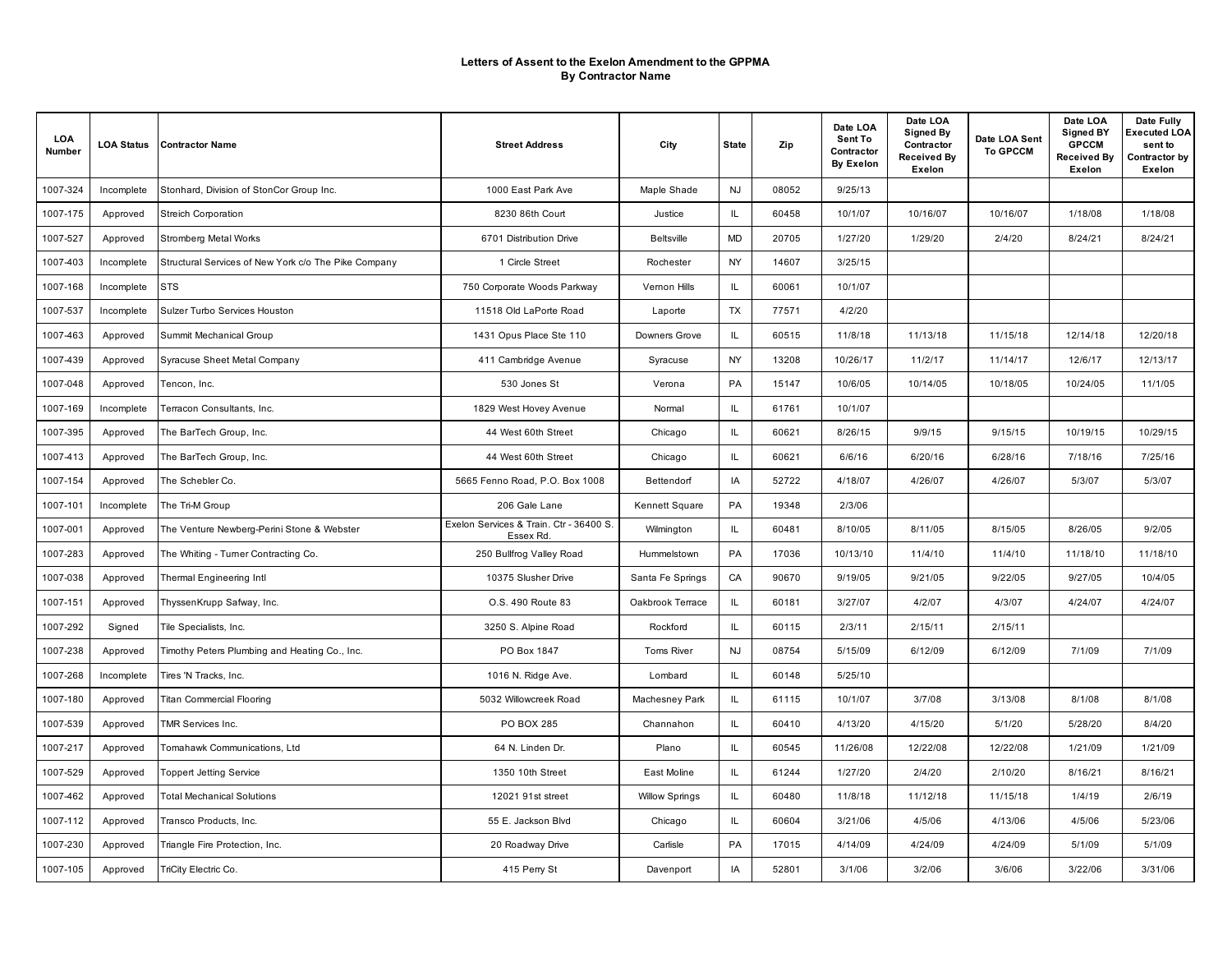| LOA<br>Number | <b>LOA Status</b> | <b>Contractor Name</b>                 | <b>Street Address</b>                | City                  | <b>State</b> | Zip   | Date LOA<br>Sent To<br>Contractor<br><b>By Exelon</b> | Date LOA<br><b>Signed By</b><br>Contractor<br>Received By<br>Exelon | Date LOA Sent<br><b>To GPCCM</b> | Date LOA<br><b>Signed BY</b><br><b>GPCCM</b><br><b>Received By</b><br>Exelon | Date Fully<br><b>Executed LOA</b><br>sent to<br>Contractor by<br>Exelon |
|---------------|-------------------|----------------------------------------|--------------------------------------|-----------------------|--------------|-------|-------------------------------------------------------|---------------------------------------------------------------------|----------------------------------|------------------------------------------------------------------------------|-------------------------------------------------------------------------|
| 1007-261      | Incomplete        | <b>Tricomm Service Corporation</b>     | 1247 North Church Road - Suite 8     | Moorestown            | <b>NJ</b>    | 08057 | 2/22/10                                               |                                                                     |                                  |                                                                              |                                                                         |
| 1007-340      | Approved          | Tri-State Automatic Sprinkler, Inc.    | 5570 Carey Avenue                    | Davenport             | IA           | 52807 | 9/7/12                                                | 9/19/12                                                             | 9/19/12                          | 11/16/12                                                                     | 11/16/12                                                                |
| 1007-182      | Approved          | TSI, Tile Specialists, Inc.            | 705 North Country Fair Drive         | Champaign             | IL.          | 61821 | 10/1/07                                               | 10/16/07                                                            | 10/16/07                         | 11/20/07                                                                     | 11/20/07                                                                |
| 1007-531      | Incomplete        | Tuckman-Barbee Construction Co. Inc.   | 16000 Trade Zone Ave., Suite 102     | <b>Upper Marlboro</b> | MD           | 20774 | 2/6/20                                                |                                                                     |                                  |                                                                              |                                                                         |
| 1007-305      | Incomplete        | <b>TurbinePROs</b>                     | 14295 James Road                     | Rogers                | MN           | 55374 | 8/17/11                                               |                                                                     |                                  |                                                                              |                                                                         |
| 1007-435      | Approved          | TurbinePROS, LLC                       | 14510 Northdale Blvd                 | Rogers                | <b>MN</b>    | 55374 | 9/29/17                                               | 10/3/17                                                             | 10/4/17                          | 10/16/17                                                                     | 10/23/17                                                                |
| 1007-491      | Signed            | <b>Tumer Construction Company</b>      | 1500 Spring Garden Street, Suite 220 | Philadelphia          | PA           | 19130 | 4/2/19                                                | 4/15/19                                                             | 4/16/19                          |                                                                              |                                                                         |
| 1007-298      | Approved          | Tyce Mahannah Excavating               | 3996 N. MacArthur Road               | Decatur               | IL           | 62526 | 5/5/11                                                | 6/8/11                                                              | 6/8/11                           | 9/2/11                                                                       | 9/2/11                                                                  |
| 1007-232      | Incomplete        | <b>Tyson Fence</b>                     | 7921 Grayson Road                    | Harrisburg            | PA           | 17111 | 4/14/09                                               |                                                                     |                                  |                                                                              |                                                                         |
| 1007-339      | Incomplete        | <b>Tyson Fence</b>                     | 7921 Grayson Road                    | Harrisburg            | PA           | 17111 | 8/17/12                                               |                                                                     |                                  |                                                                              |                                                                         |
| 1007-386      | Signed            | Tyson Fence Co INC.                    | 7970 Grayson Rd                      | Harrisburg            | PA           | 17111 | 5/6/15                                                | 5/15/15                                                             | 5/18/15                          |                                                                              |                                                                         |
| 1007-391      | Approved          | Tyson Fence Co INC.                    | 7970 Grayson Rd                      | Harrisburg            | PA           | 17111 | 6/19/15                                               |                                                                     | 7/8/15                           | 7/9/15                                                                       | 7/15/15                                                                 |
| 1007-189      | Approved          | U. S. Insulation Company               | 919 Mulberry                         | Bloomington           | IL           | 61701 | 10/23/07                                              | 11/16/07                                                            | 11/16/07                         | 12/20/07                                                                     | 12/20/07                                                                |
| 1007-282      | Approved          | United States Roofing Corporation      | 910 E. Main Street, Suite 300        | Norristown            | PA           | 19401 | 10/8/10                                               | 11/4/10                                                             | 11/4/10                          | 11/18/10                                                                     | 11/18/10                                                                |
| 1007-436      | Approved          | Universal Plant Services               | 806 Seaco Court                      | Deer Park             | TX           | 77536 | 10/2/17                                               | 10/3/17                                                             | 10/10/17                         | 10/16/17                                                                     | 10/24/17                                                                |
| 1007-471      | Incomplete        | URBAN TILE & CARPET CORP.              | P.O. Box 369                         | Braidwood             | IL           | 60408 | 12/20/18                                              |                                                                     |                                  |                                                                              |                                                                         |
| 1007-561      | Approved          | <b>Utility Access Services</b>         | 591 Mantua Blvd                      | Sewell                | <b>NJ</b>    | 08080 | 3/29/21                                               | 4/26/21                                                             | 5/3/21                           | 5/6/21                                                                       | 5/6/21                                                                  |
| 1007-477      | Approved          | <b>Valiant Energy Services</b>         | 2013 PA Route 309                    | Allentown             | PA           | 18104 | 2/1/19                                                | 3/20/19                                                             | 4/18/19                          | 5/13/19                                                                      | 5/20/19                                                                 |
| 1007-036      | Approved          | Valley Construction Co.                | 3610 78th Ave West                   | Rock Island           | IL.          | 61204 | 9/13/05                                               | 9/16/05                                                             | 9/21/05                          | 9/28/05                                                                      | 10/4/05                                                                 |
| 1007-313      | Incomplete        | VOID                                   |                                      |                       |              |       |                                                       |                                                                     |                                  |                                                                              |                                                                         |
| 1007-500      | Incomplete        | VOID                                   | VOID                                 | VOID                  | VOID         | VOID  |                                                       |                                                                     |                                  |                                                                              |                                                                         |
| 1007-103      | Approved          | Voith Siemens Hydro Power              | 760 E. Berlin Rd                     | York                  | PA           | 17405 | 2/28/06                                               | 3/2/06                                                              | 3/3/06                           | 3/16/06                                                                      | 3/31/06                                                                 |
| 1007-162      | Approved          | W.E. Yoder Inc.                        | 41 South Maple Street                | Kutztown              | PA           | 19530 | 6/5/07                                                | 6/12/07                                                             | 6/12/07                          | 7/18/07                                                                      | 7/20/07                                                                 |
| 1007-526      | Approved          | W.G. Tomko, Inc.                       | 2559 State Route 88                  | Finleyville           | PA           | 15332 | 1/27/20                                               | 1/28/20                                                             | 2/19/20                          | 4/14/20                                                                      | 8/5/20                                                                  |
| 1007-161      | Approved          | <b>Wachs Technical Services</b>        | 130 Knit Craft Access Drive          | Belmont               | NC           | 28012 | 5/17/07                                               | 6/8/07                                                              | 6/8/07                           | 6/15/07                                                                      | 6/15/07                                                                 |
| 1007-346      | Approved          | Wagner Industrial Electric, Inc.       | 3178 Encrete Lane                    | Dayton                | OH           | 45439 | 10/18/12                                              | 10/25/12                                                            | 10/25/12                         | 11/16/12                                                                     | 11/16/12                                                                |
| 1007-034      | Approved          | Walbridge Equipment Installation, LLC  | 1275 Aurora Lane                     | Aurora                | IL           | 60504 | 9/2/05                                                | 9/14/05                                                             | 9/19/05                          | 9/28/05                                                                      | 10/4/05                                                                 |
| 1007-484      | Approved          | Wampole-Miller Inc d/b/a/ Miller Bros. | 301 Alan Wood Road                   | Conshohocken          | PA           | 19428 | 2/19/19                                               | 2/21/19                                                             | 4/23/19                          | 5/14/19                                                                      | 5/21/19                                                                 |
| 1007-447      | Approved          | Ware Crane & Rigging                   | 10 Enterprise Dr.                    | LaSalle               | IL.          | 61301 | 7/27/18                                               | 8/7/18                                                              | 8/15/18                          | 8/27/18                                                                      | 9/18/18                                                                 |